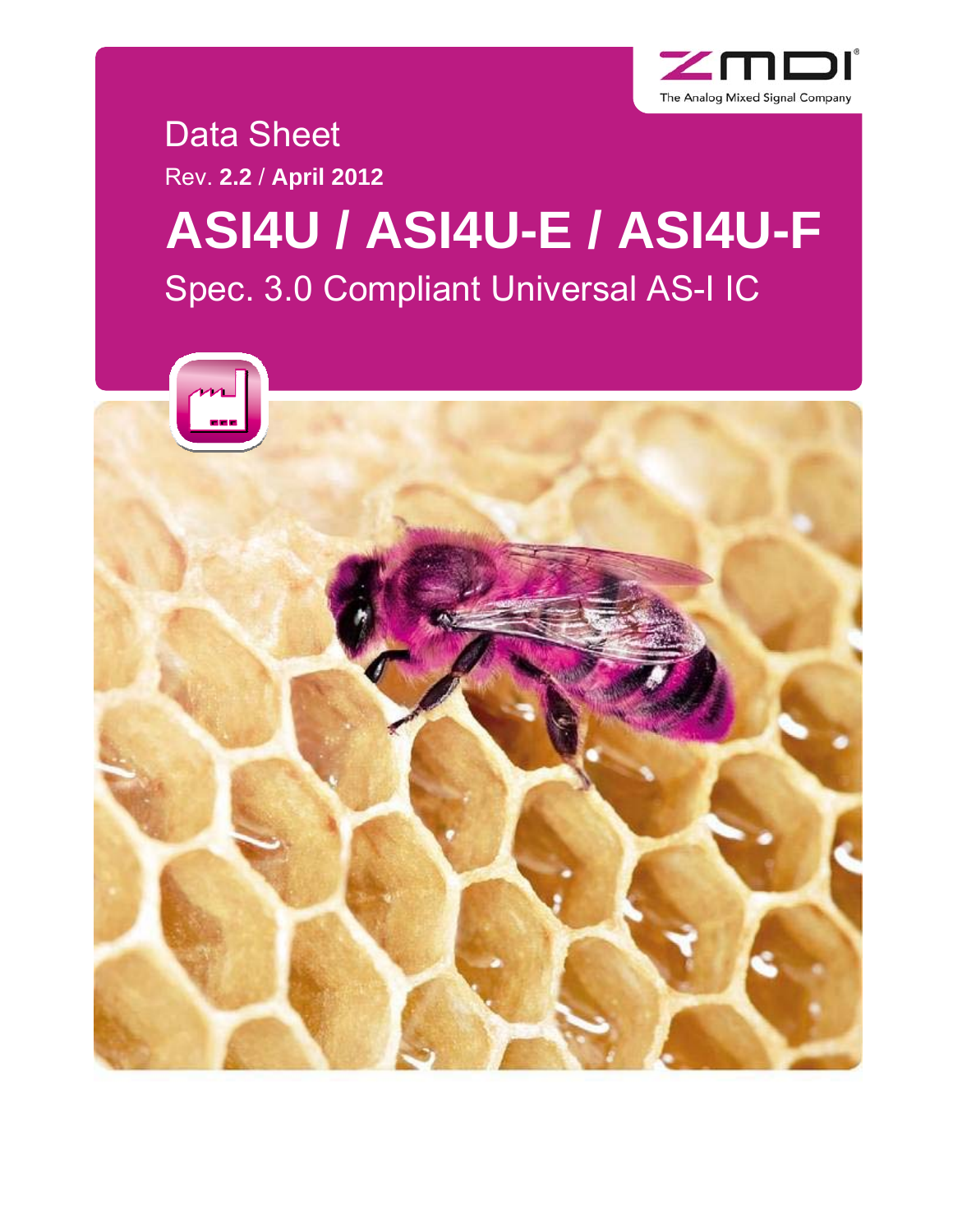Spec. 3.0 Compliant Universal AS-I IC



#### **Brief Description**

ASI4U is a new generation CMOS integrated circuit for AS-I networks.

The low-level field bus AS-I (Actuator Sensor Interface) was designed for easy, safe and costeffective interconnection of sensors, actuators and switches. It transports both power and data over the same two-wire unshielded cable.

ASI4U is used as a part of a master or slave node and works as an interface to the physical bus. The device realizes power supply, physical data transfer and communication protocol handling. ASI4U is fully compliant with AS-I Complete Specification 3.0 and functioning and PIN compatible with the A²SI IC.

All configuration data are stored in an internal EEPROM that can be easily programmed by a stationary or handheld programming device. The special AS-I safety option assures short response times regarding security related events.

#### **Features**

- Compliant with AS-I Complete Specification V3.0
- Universal application: in slaves, masters, repeaters and bus-monitors
- Compatible with A<sup>2</sup>SI
- Floating AS-I transmitter and receiver for high symmetrical high power applications
- On-chip electronic inductor with current drive capability of 55 mA
- Two configurable LED outputs to support all Spec. V3.0 status indication modes
- Several data pre-processing functions, including configurable data input filters and bit selective data inverting
- Additional addressing channel for easy wireless module setup
- Support of 8 / 16 MHz crystals by automatic frequency detection
- Special AS-I safety option
- Clock watchdog for high system security

#### **Benefits**

- Flexible, separated I/Os
- Flexible AS-I Bus adoption (isolated transceiver)

 $\angle$ m

The Analog Mixed Signal Company

- Very small package SSOP 28 (ASI4U)
- Supports AS-I complete Specification V3.0
- Supports high ambient temperature applications (ASI4U-E)

#### **Available Support**

- ZMDI AS-Interface Programmer Kit USB
- ZMDI ASI4U Evaluation Board V2.0

#### **Physical Characteristics**

- Operational temp. range: -25 to +85°C (ASI4U)
- Operational temp. range: -40 to +85°C (ASI4U-F)
- Operational temp. range: -25 to +105°C (ASI4U-E)
- SSOP28 (ASI4U) / SOP28 (ASI4U-E) package

#### **ASI4U Basic Application Circuit**



**Standard Application**



**Extended Power Application with IR-Addressing Option**

**© 2012 Zentrum Mikroelektronik Dresden AG— Rev. 2.2** 

All rights reserved. The material contained herein may not be reproduced, adapted, merged, translated, stored, or used without the prior written consent of the copyright owner.<br>The information furnished in this publication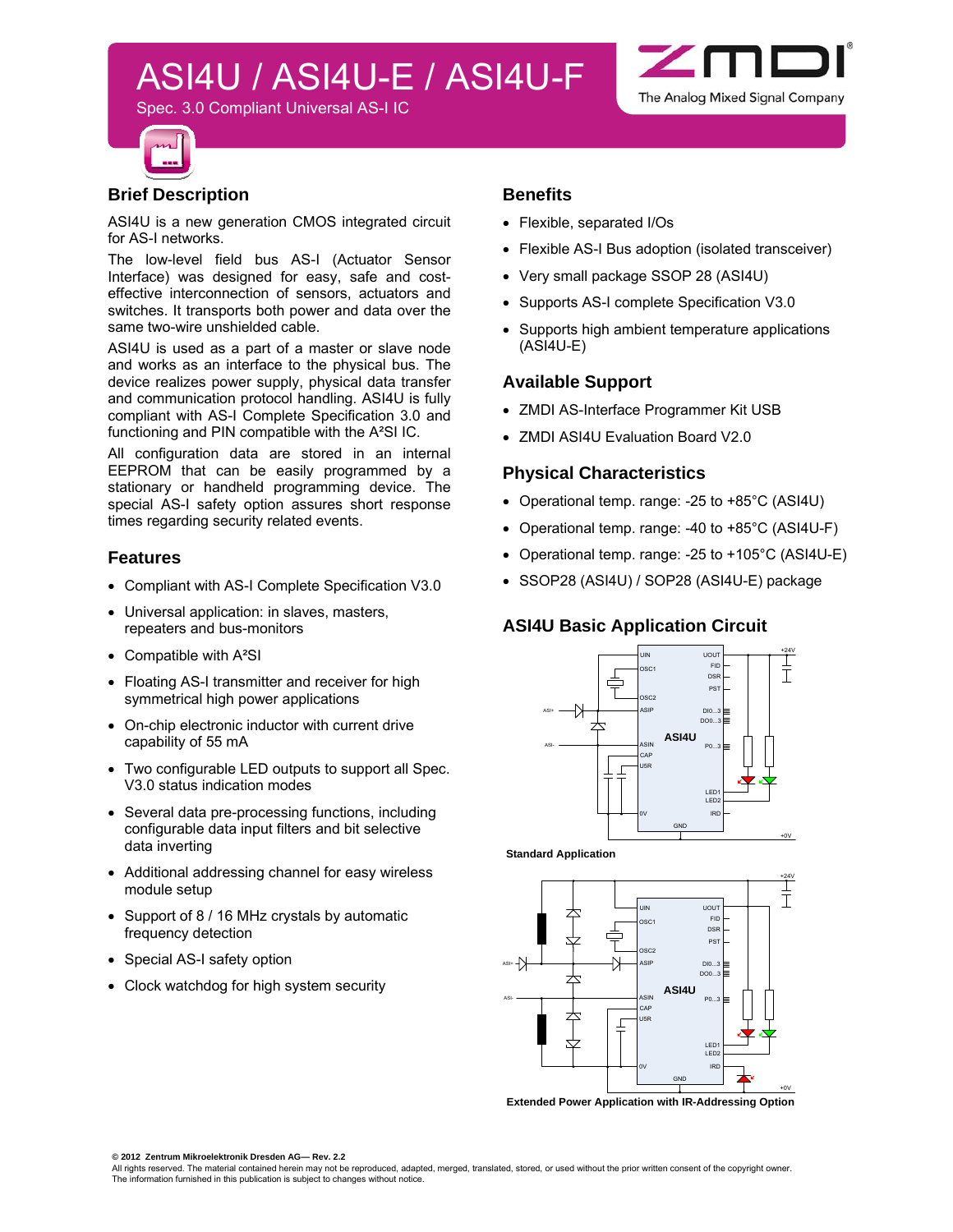Spec. 3.0 Compliant Universal AS-I IC



#### **Typical Applications**

- AS-I Master Modules
- AS-I Slave Modules
- AS-I Safety Modules

#### **ASI4U Block Diagram**



Zm

The Analog Mixed Signal Company

#### **Ordering Information**

| <b>Ordering Code</b> | Type     | <b>Operating</b><br>Temperature<br>Range | Package Type    | <b>RoHS</b><br>Conform | <b>Packaging</b>                 | <b>Minumum</b><br><b>Order Quantity</b> |
|----------------------|----------|------------------------------------------|-----------------|------------------------|----------------------------------|-----------------------------------------|
| ASI4UE-G1-ST         | Standard | -25 $^{\circ}$ C to +85 $^{\circ}$ C     | SSOP28 / 5.3mm  | Y                      | Tube<br>(47 parts/tube)          | 470 pcs.<br>$(10 \text{ tubes})$        |
| ASI4UE-G1-SR         | Standard | -25 $^{\circ}$ C to +85 $^{\circ}$ C     | SSOP28 / 5.3mm  | Υ                      | Tape & Reel<br>(1500 parts/reel) | 1500 pcs.<br>(one reel)                 |
| ASI4UE-G1-SR-7       | Standard | -25°C to +85°C                           | SSOP28 / 5.3mm  | Υ                      | Tape & Reel<br>(500 parts/reel)  | 500 pcs.<br>(one 7" reel)               |
| ASI4UE-G1-MT         | Master   | -25 $^{\circ}$ C to +85 $^{\circ}$ C     | SSOP28 / 5.3mm  | Υ                      | Tube<br>(47 parts/tube)          | 470 pcs.<br>$(10 \text{ tubes})$        |
| ASI4UE-G1-MR         | Master   | -25 $^{\circ}$ C to +85 $^{\circ}$ C     | SSOP28 / 5.3mm  | Υ                      | Tape & Reel<br>(1500 parts/reel) | 1500 pcs.<br>(one reel)                 |
| ASI4UE-E-G1-ST       | Standard | -25 $^{\circ}$ C to +105 $^{\circ}$ C    | SOP28 / 300 mil | Υ                      | Tube<br>(27 parts/tube)          | 270 pcs.<br>$(10$ tubes)                |
| ASI4UE-E-G1-SR       | Standard | -25 $^{\circ}$ C to +105 $^{\circ}$ C    | SOP28 / 300 mil | Y                      | Tape & Reel<br>(1000 parts/reel) | 1000 pcs.<br>(one reel)                 |
| ASI4UE-F-G1-ST       | Standard | -40°C to +85°C                           | SSOP28 / 5.3mm  | Υ                      | Tube<br>(47 parts/tube)          | 470 pcs.<br>$(10 \t{tubes})$            |
| ASI4UE-F-G1-SR       | Standard | -40 $^{\circ}$ C to +85 $^{\circ}$ C     | SSOP28 / 5.3mm  | Υ                      | Tape & Reel<br>(1500 parts/reel) | 1500 pcs.<br>(one reel)                 |

| <b>Sales and Further Information</b>                                                 |                                                                                  | www.zmdi.com                                                                                                                                        | asi@zmdi.com                                                                        |                                                                                                                                                                                |
|--------------------------------------------------------------------------------------|----------------------------------------------------------------------------------|-----------------------------------------------------------------------------------------------------------------------------------------------------|-------------------------------------------------------------------------------------|--------------------------------------------------------------------------------------------------------------------------------------------------------------------------------|
| Zentrum Mikroelektronik<br>Dresden AG<br>Grenzstrasse 28<br>01109 Dresden<br>Germany | ZMD America, Inc.<br>1525 McCarthy Blvd., #212<br>Milpitas, CA 95035-7453<br>USA | Zentrum Mikroelektronik<br>Dresden AG, Japan Office<br>2nd Floor, Shinbashi Tokyu Bldg.<br>4-21-3, Shinbashi, Minato-ku<br>Tokyo, 105-0004<br>Japan | ZMD FAR EAST, Ltd.<br>3F, No. 51, Sec. 2,<br>Keelung Road<br>11052 Taipei<br>Taiwan | <b>Zentrum Mikroelektronik</b><br>Dresden AG. Korean Office<br>POSCO Centre Building<br>West Tower, 11th Floor<br>892 Daechi, 4-Dong,<br>Kangnam-Gu<br>Seoul. 135-777<br>Korea |
| Phone +49.351.8822.7274<br>Fax +49.351.8822.87274                                    | Phone +855-ASK-ZMDI<br>$(+855.275.9634)$                                         | Phone +81.3.6895.7410<br>Fax<br>+81.3.6895.7301                                                                                                     | Phone +886.2.2377.8189<br>+886.2.2377.8199<br>Fax                                   | Phone +82.2.559.0660<br>Fax<br>+82.2.559.0700                                                                                                                                  |

<u>DISCLAIMER</u>: This information applies to a product under development. Its characteristics and specifications are subject to change without notice. Zentrum Mikroelektronik Dresden AG<br>(ZMD AG) assumes no obligation regardin any other third party, and any such customer, licensee and any other third party hereby waives any liability of ZMD AG for any damages in connection with or arising out of the furnishing,<br>performance or use of this technic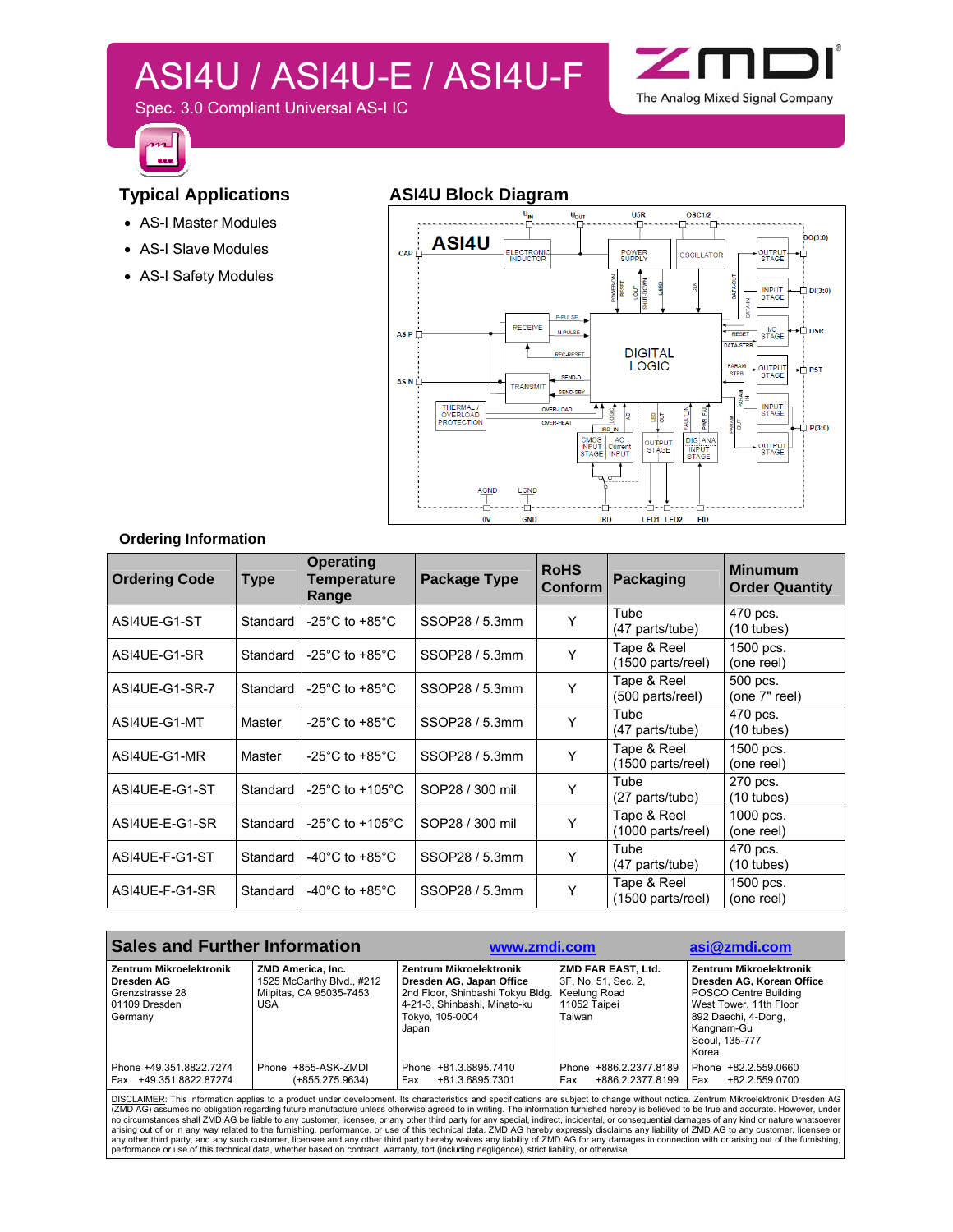

Spec. 3.0 Compliant Universal AS-I IC



#### **Contents**

| $\mathbf{0}$                       |                                                                                                                                                                                                                                                                                                                                            |  |
|------------------------------------|--------------------------------------------------------------------------------------------------------------------------------------------------------------------------------------------------------------------------------------------------------------------------------------------------------------------------------------------|--|
| 0.1.                               |                                                                                                                                                                                                                                                                                                                                            |  |
| 0.2.                               |                                                                                                                                                                                                                                                                                                                                            |  |
| 0.3.                               |                                                                                                                                                                                                                                                                                                                                            |  |
| $\mathbf{1}$                       |                                                                                                                                                                                                                                                                                                                                            |  |
| 1.1.                               |                                                                                                                                                                                                                                                                                                                                            |  |
| 1.2.                               |                                                                                                                                                                                                                                                                                                                                            |  |
| 1.3.                               |                                                                                                                                                                                                                                                                                                                                            |  |
| 1.4.                               |                                                                                                                                                                                                                                                                                                                                            |  |
| $\overline{2}$                     |                                                                                                                                                                                                                                                                                                                                            |  |
| 2.1.                               |                                                                                                                                                                                                                                                                                                                                            |  |
| 2.2.                               |                                                                                                                                                                                                                                                                                                                                            |  |
| 2.3.                               |                                                                                                                                                                                                                                                                                                                                            |  |
| 2.3.1                              |                                                                                                                                                                                                                                                                                                                                            |  |
| 2.3.2.                             |                                                                                                                                                                                                                                                                                                                                            |  |
| 2.3.3.                             |                                                                                                                                                                                                                                                                                                                                            |  |
| 2.3.4.                             |                                                                                                                                                                                                                                                                                                                                            |  |
| 2.3.5.                             |                                                                                                                                                                                                                                                                                                                                            |  |
| 2.3.6.                             |                                                                                                                                                                                                                                                                                                                                            |  |
| 2.3.7.                             |                                                                                                                                                                                                                                                                                                                                            |  |
| 2.3.8.                             |                                                                                                                                                                                                                                                                                                                                            |  |
| 2.3.9.                             |                                                                                                                                                                                                                                                                                                                                            |  |
|                                    |                                                                                                                                                                                                                                                                                                                                            |  |
|                                    |                                                                                                                                                                                                                                                                                                                                            |  |
|                                    |                                                                                                                                                                                                                                                                                                                                            |  |
|                                    |                                                                                                                                                                                                                                                                                                                                            |  |
|                                    |                                                                                                                                                                                                                                                                                                                                            |  |
| 2.4.                               |                                                                                                                                                                                                                                                                                                                                            |  |
| 2.5.                               |                                                                                                                                                                                                                                                                                                                                            |  |
|                                    |                                                                                                                                                                                                                                                                                                                                            |  |
| 3                                  |                                                                                                                                                                                                                                                                                                                                            |  |
| 3.1.                               |                                                                                                                                                                                                                                                                                                                                            |  |
| 3.2.                               |                                                                                                                                                                                                                                                                                                                                            |  |
| 3.3.                               |                                                                                                                                                                                                                                                                                                                                            |  |
| 3.3.1.                             |                                                                                                                                                                                                                                                                                                                                            |  |
| 3.3.2.                             |                                                                                                                                                                                                                                                                                                                                            |  |
| 3.3.3.                             |                                                                                                                                                                                                                                                                                                                                            |  |
| 3.3.4.                             |                                                                                                                                                                                                                                                                                                                                            |  |
| 3.4.                               |                                                                                                                                                                                                                                                                                                                                            |  |
| 3.5.                               |                                                                                                                                                                                                                                                                                                                                            |  |
| <b>Data Sheet</b><br>April 2, 2012 | @ 2012 Zentrum Mikroelektronik Dresden AG - Rev. 2.2<br>4 of 63<br>All rights reserved. The material contained herein may not be reproduced, adapted, merged, translated, stored, or used without<br>the prior written consent of the copyright owner. The information furnished in this publication is subject to changes without notice. |  |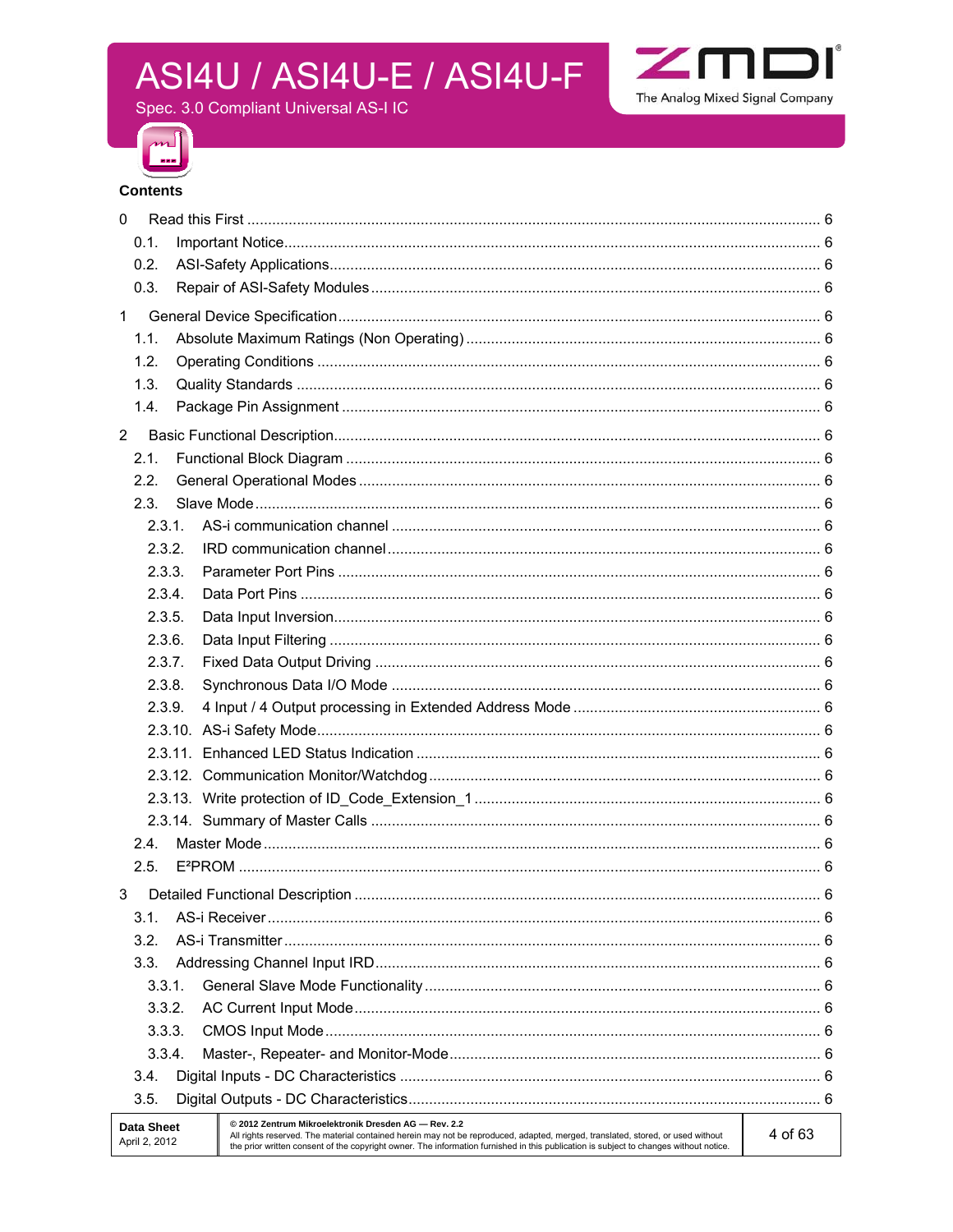

Spec. 3.0 Compliant Universal AS-I IC



| 3.6.                               |                                                                                                                                                                                                                                                                                                                                 |         |
|------------------------------------|---------------------------------------------------------------------------------------------------------------------------------------------------------------------------------------------------------------------------------------------------------------------------------------------------------------------------------|---------|
| 3.6.1.                             |                                                                                                                                                                                                                                                                                                                                 |         |
| 3.6.2.                             |                                                                                                                                                                                                                                                                                                                                 |         |
| 3.6.3.                             |                                                                                                                                                                                                                                                                                                                                 |         |
| 3.6.4.                             |                                                                                                                                                                                                                                                                                                                                 |         |
| 3.7.                               |                                                                                                                                                                                                                                                                                                                                 |         |
| 3.7.1.                             |                                                                                                                                                                                                                                                                                                                                 |         |
| 3.7.2.                             |                                                                                                                                                                                                                                                                                                                                 |         |
| 3.7.3.                             |                                                                                                                                                                                                                                                                                                                                 |         |
| 3.7.4.                             |                                                                                                                                                                                                                                                                                                                                 |         |
| 3.7.5.                             |                                                                                                                                                                                                                                                                                                                                 |         |
| 3.7.6.                             |                                                                                                                                                                                                                                                                                                                                 |         |
| 3.7.7.                             |                                                                                                                                                                                                                                                                                                                                 |         |
| 3.7.8.                             |                                                                                                                                                                                                                                                                                                                                 |         |
|                                    |                                                                                                                                                                                                                                                                                                                                 |         |
| 3.8.1.                             |                                                                                                                                                                                                                                                                                                                                 |         |
| 3.8.2.                             |                                                                                                                                                                                                                                                                                                                                 |         |
|                                    |                                                                                                                                                                                                                                                                                                                                 |         |
| 3.9.1.                             |                                                                                                                                                                                                                                                                                                                                 |         |
| 3.9.2.                             |                                                                                                                                                                                                                                                                                                                                 |         |
| 3.9.3.                             |                                                                                                                                                                                                                                                                                                                                 |         |
|                                    |                                                                                                                                                                                                                                                                                                                                 |         |
|                                    |                                                                                                                                                                                                                                                                                                                                 |         |
|                                    |                                                                                                                                                                                                                                                                                                                                 |         |
|                                    |                                                                                                                                                                                                                                                                                                                                 |         |
|                                    |                                                                                                                                                                                                                                                                                                                                 |         |
|                                    |                                                                                                                                                                                                                                                                                                                                 |         |
|                                    |                                                                                                                                                                                                                                                                                                                                 |         |
|                                    |                                                                                                                                                                                                                                                                                                                                 |         |
|                                    |                                                                                                                                                                                                                                                                                                                                 |         |
|                                    |                                                                                                                                                                                                                                                                                                                                 |         |
|                                    |                                                                                                                                                                                                                                                                                                                                 |         |
|                                    |                                                                                                                                                                                                                                                                                                                                 |         |
|                                    |                                                                                                                                                                                                                                                                                                                                 |         |
|                                    |                                                                                                                                                                                                                                                                                                                                 |         |
|                                    |                                                                                                                                                                                                                                                                                                                                 |         |
|                                    |                                                                                                                                                                                                                                                                                                                                 |         |
| 4                                  |                                                                                                                                                                                                                                                                                                                                 |         |
| 5                                  |                                                                                                                                                                                                                                                                                                                                 |         |
| 6                                  |                                                                                                                                                                                                                                                                                                                                 |         |
| <b>Data Sheet</b><br>April 2, 2012 | @ 2012 Zentrum Mikroelektronik Dresden AG - Rev. 2.2<br>All rights reserved. The material contained herein may not be reproduced, adapted, merged, translated, stored, or used without<br>the prior written consent of the copyright owner. The information furnished in this publication is subject to changes without notice. | 5 of 63 |
|                                    |                                                                                                                                                                                                                                                                                                                                 |         |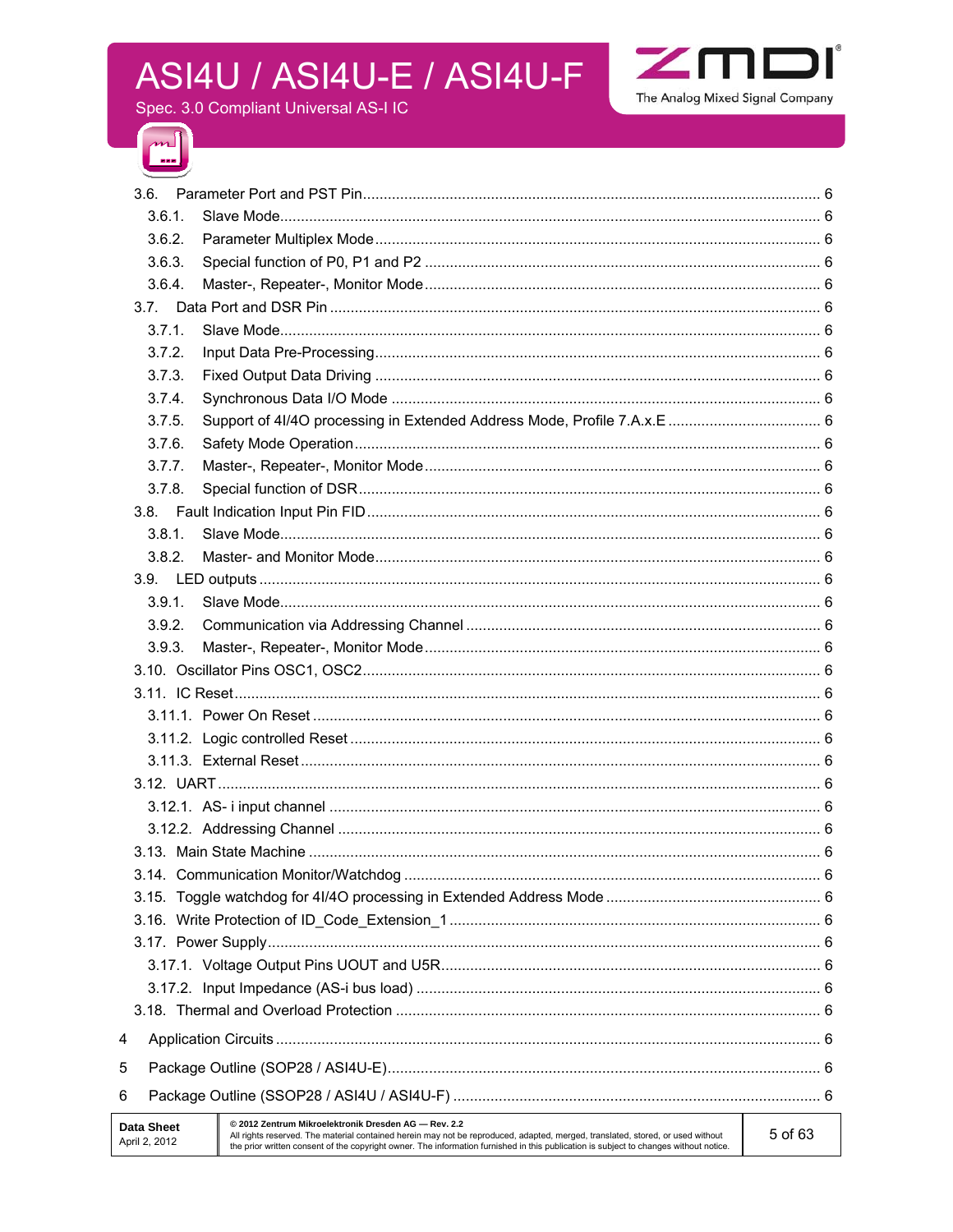

Spec. 3.0 Compliant Universal AS-I IC



**© 2012 Zentrum Mikroelektronik Dresden AG — Rev. 2.2**  All rights reserved. The material contained herein may not be reproduced, adapted, merged, translated, stored, or used without<br>the prior written consent of the copyright owner. The information furnished in this publication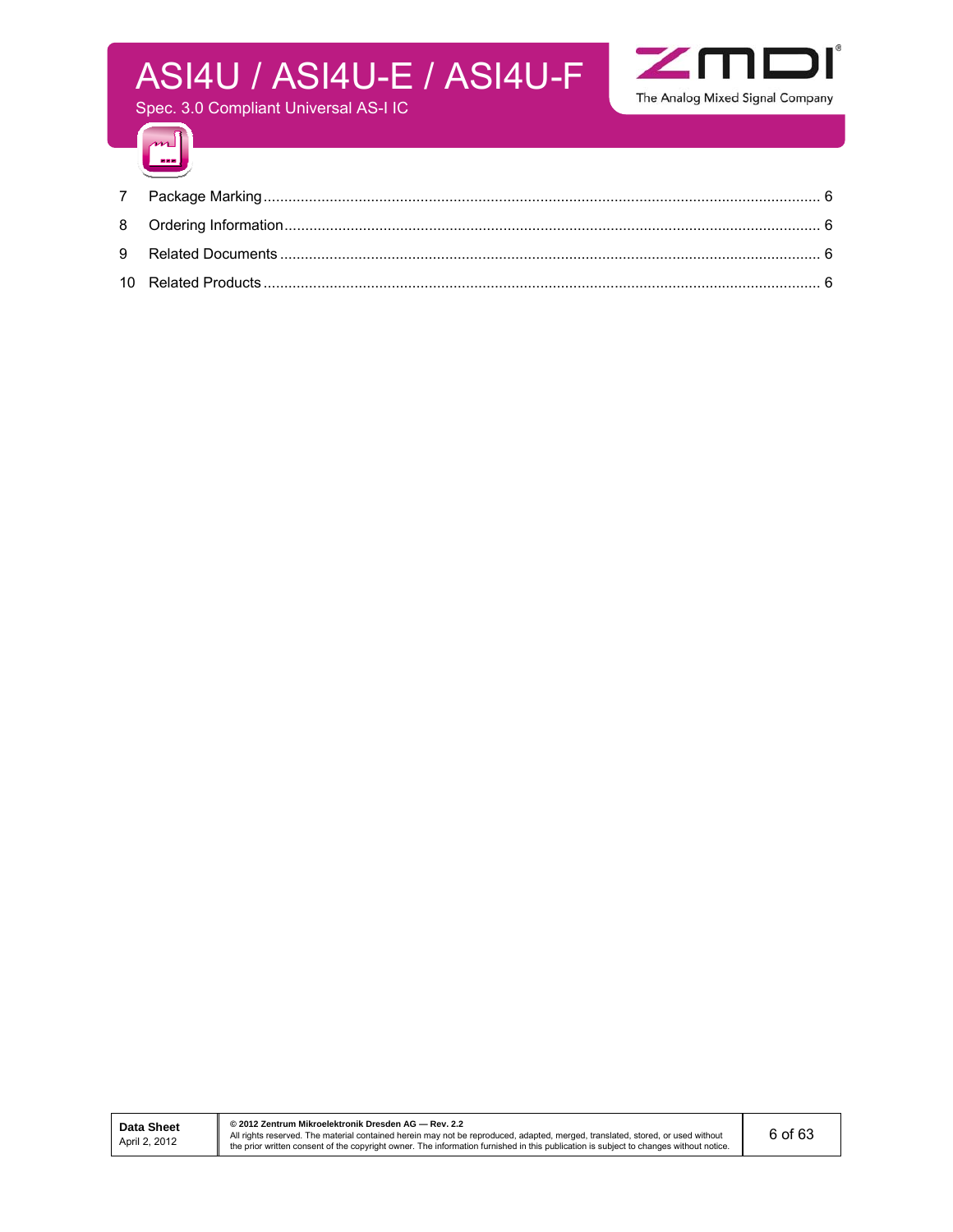

Spec. 3.0 Compliant Universal AS-I IC



#### **List of Figures**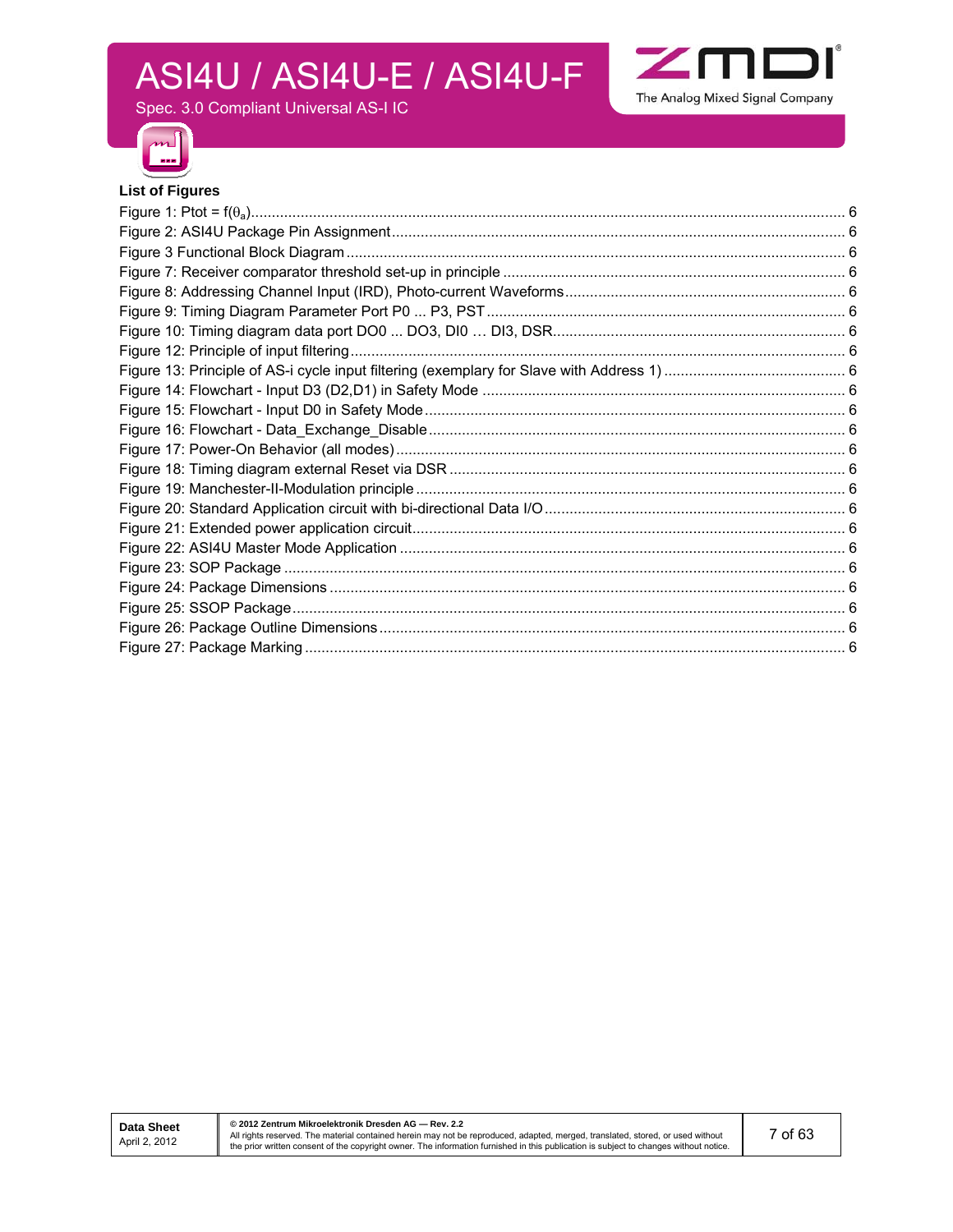Spec. 3.0 Compliant Universal AS-I IC





#### **List of Tables**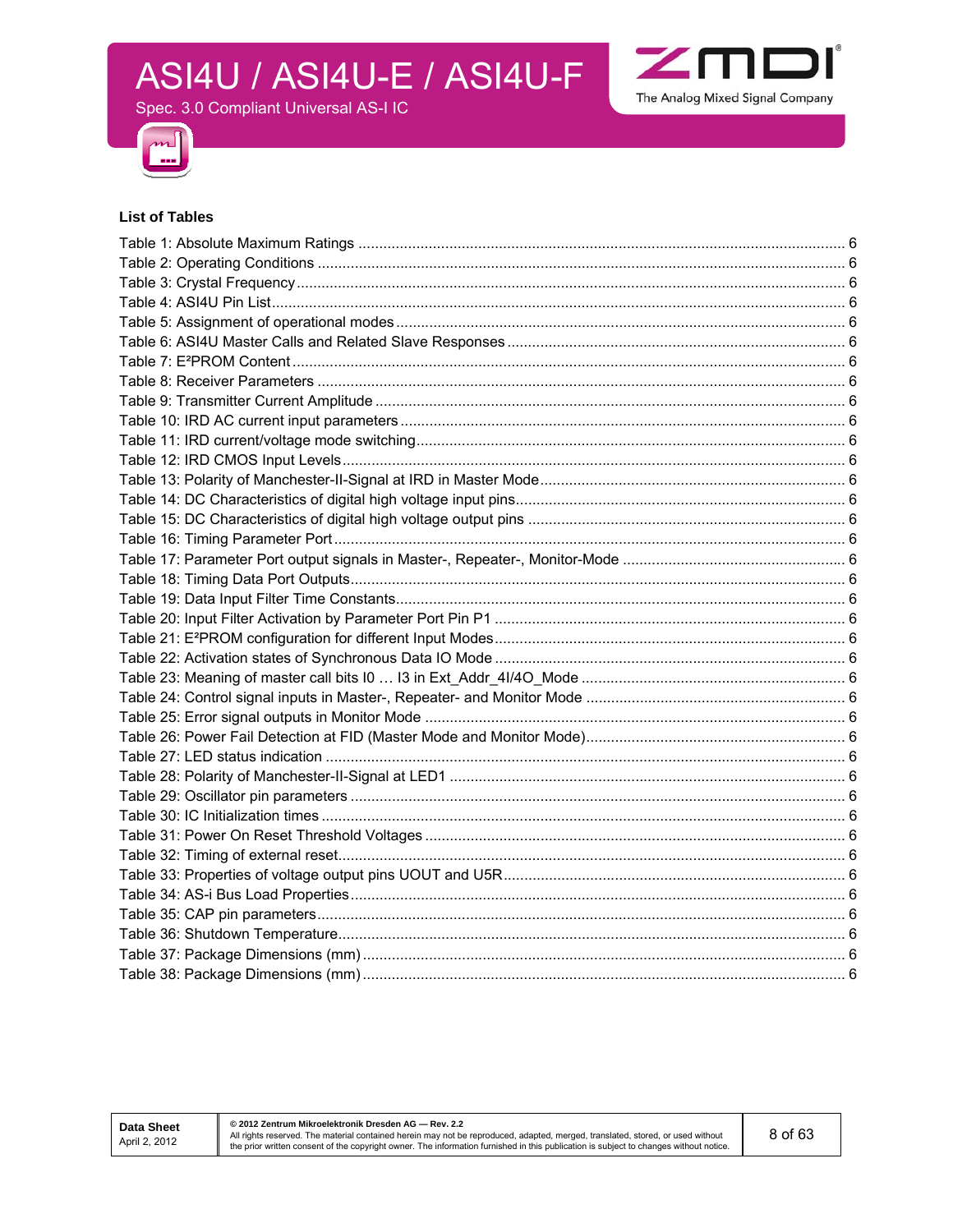



**0 Read this First** 

Spec. 3.0 Compliant Universal AS-I IC

*SAFETY-ADVICE*

#### **0.1. Important Notice**

Products sold by Zentrum Mikroelektronik Dresden AG (ZMDI) are covered exclusively by the warranty, patent indemnification and other provisions appearing in ZMDI standard "Terms of Sale". ZMDI makes no warranty (express, statutory, implied and/or by description), including without limitation any warranties of merchantability and/or fitness for a particular purpose, regarding the information set forth in the Materials pertaining to ZMDI products, or regarding the freedom of any products described in the Materials from patent and/or other infringement. ZMDI reserves the right to discontinue production and change specifications and prices of its products at any time and without notice. ZMDI products are intended for use in commercial applications. Applications requiring extended temperature range, unusual environmental requirements, or high reliability applications, such as military, medical life-support or life-sustaining equipment, are specifically not recommended without additional mutually agreed upon processing by ZMDI for such applications.

ZMDI reserves the right to change the detail specifications as may be required to permit improvements in the design of its products.

#### **0.2. ASI-Safety Applications**

The ASI4U is designed to allow replacement of A<sup>2</sup>SI ICs in existing board layouts and applications. However, since the ASI4U provides additional data preprocessing functions at the data input channel, the fault reaction time of an AS-i Safety module could increase by 40ms if some of the new features become activated by intention, by accident or hardware fault.

ZMDI strongly recommends the use of the new ASI4U Safety-Mode, if the ASI4U shall replace the A²SI in existing ASI-Safety designs. Only then, the same fault reaction times as with the A²SI are guaranteed. For compatibility with the modified data input routing in Safety Mode, the user has to adapt the safety code table stored in the external micro controller. Only such Safety Code Sequences that contain the value **1110** are permitted.

If the IC is operated in Safety Mode, the user must pay special attention that the *Synchronous Data I/O Mode* as well as the *Data Input Filters* remain disabled by appropriate E²PROM configuration.

Application of the ASI4U in Standard Mode (no Safety Mode enabled) for AS-i Safety products is basically possible, if an additional Fault Reaction Time of 40ms is taken into account.

The user shall also obey the additional security advice regarding "Production and Repair of AS-i Safety Slaves" that is available as an additional document form the ZMDI web page www.zmdi.com .

#### **0.3. Repair of ASI-Safety Modules**

If an A²SI based ASI-Safety Module shall be repaired, it is **explicitly prohibited** to replace the A²SI IC with the newer ASI4U IC. This is to exclude safety relevant deviations of module properties that can result from the different data input paths and the above mentioned possible increase in Fault Reaction Time.

The user shall also obey the additional security advice regarding "Production and Repair of AS-i Safety Slaves" that is available as an additional document form the ZMDI web page www.zmdi.com .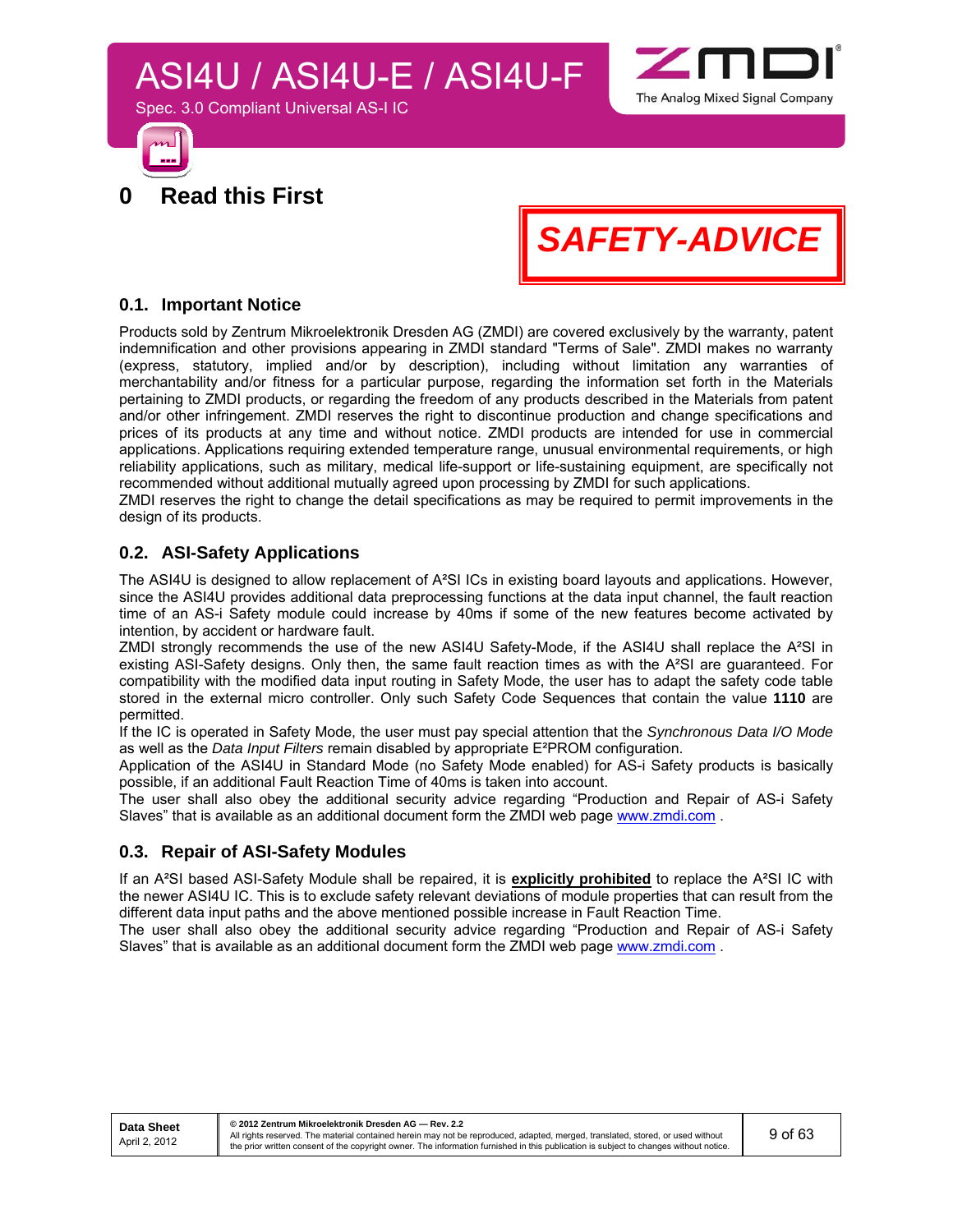

### **1 General Device Specification**

#### **1.1. Absolute Maximum Ratings (Non Operating)**

#### *Table 1: Absolute Maximum Ratings*

| Symbol                   | Parameter                                                 | Min    | Max              | Unit           | <b>Note</b> |
|--------------------------|-----------------------------------------------------------|--------|------------------|----------------|-------------|
| $V_{0V}$ , $V_{GND}$     | Voltage reference                                         | 0      | $\Omega$         | V              |             |
| V <sub>ASIP-ASIN</sub>   | Voltage difference between ASIP and ASIN (VASIP - VASIN)  | $-0.3$ | 40               | V              |             |
| V <sub>ASIP-ASIN P</sub> | Pulse voltage between ASIP and ASIN (VASIP - VASIN)       | $-0.3$ | 50               | $\vee$         | 2           |
| $V_{ASIP}$               | Pulse voltage between ASIP and 0V ( $V_{ASIP} - V_{0V}$ ) | $-0.3$ | 50               | $\vee$         | 2, 3        |
| <b>VASIN</b>             | Voltage between ASIN and 0V ( $V_{ASIN} - V_{OV}$ )       | $-6.0$ | 6.0              | V              | 3           |
| $V_{UIN}$                | Power supply input voltage                                | $-0.3$ | 40               | V              |             |
| V <sub>UIN P</sub>       | Pulse voltage at power supply input                       | $-0.3$ | 50               | $\vee$         | 2           |
| $V_{\text{inputs1}}$     | Voltage at pins DI3  DI0, DO3  DO0, P3  P0, DSR, PST,     | $-0.3$ | $V_{UOUT} + 0.3$ | $\vee$         |             |
|                          | LED1, LED2, FID, IRD, UOUT                                |        |                  |                |             |
| $V_{\text{inputs2}}$     | Voltage at pins OSC1, OSC2, CAP, U5R                      | $-0.3$ | 7                | $\vee$         |             |
| $I_{in}$                 | Input current into any pin except supply pins             | $-50$  | 50               | m <sub>A</sub> | 4           |
| $\overline{H}$           | Humidity non-condensing                                   |        |                  |                | 5           |
| $V_{HBM1}$               | Electrostatic discharge - Human Body Model (HBM1)         | 3500   |                  | $\vee$         | 6           |
| $V_{H\underline{B M2}}$  | Electrostatic discharge - Human Body Model (HBM2)         | 2000   |                  | $\vee$         |             |
| $V_{EDM}$                | Electrostatic discharge - Equipment Discharge Model (EDM) | 400    |                  | $\vee$         | 8           |
| $\theta_{\text{STG}}$    | Storage temperature                                       | $-55$  | 125              | $^{\circ}$ C   |             |
| $P_{\text{tot}}$         | Total power dissipation                                   |        | 0.85             | W              | 9           |
| $R_{\text{thj}}$         | Thermal resistance of SSOP 28 package                     | 40     | 80               | K/W            | 10          |
|                          | Thermal resistance of SOP 28 package                      | 60     | 80               |                |             |

- $1$  reverse polarity protection has to be performed
- externally<br><sup>2</sup> pulse with  $\leq$  50µs, repetition rate  $\leq$  0.5 Hz
- $\frac{3}{4}$  V<sub>ASIP-ASIN</sub> and V<sub>ASIP-ASIN</sub> p must not be violated
- Latch-up resistance, reference pin is 0V 5
- Level 3 according to JEDEC-020D is guaranteed
- 6 HBM1:  $C = 100pF$  charged to  $V_{HBM1}$  with resistor  $R = 1.5k\Omega$  in series, valid for ASIP-ASIN only.<br><sup>7</sup> HPM2:  $C = 100nE$  charged to V with res
- HBM2: C = 100pF charged to  $V_{HBM2}$  with resistor  $R = 1.5k\Omega$  in series, valid for all pins except ASIP- $\overline{a}$  ASIN
- EDM:  $C = 200pF$  charged to  $V_{EDM}$  with no resistor in series, valid for ASIP-ASIN only
- at max. operating temperature, the allowed total power dissipation depends on additional thermal resistance from package to ambient and on the operation ambient temperature as shown in Figure



Figure 1: Ptot =  $f(\theta_a)$ 

1.<br><sup>10</sup> Single layer board, P<sub>tot</sub> = 0.5W; air velocity = 0m/s  $\Rightarrow$  max. value; air velocity = 2.5m/s  $\Rightarrow$  min. value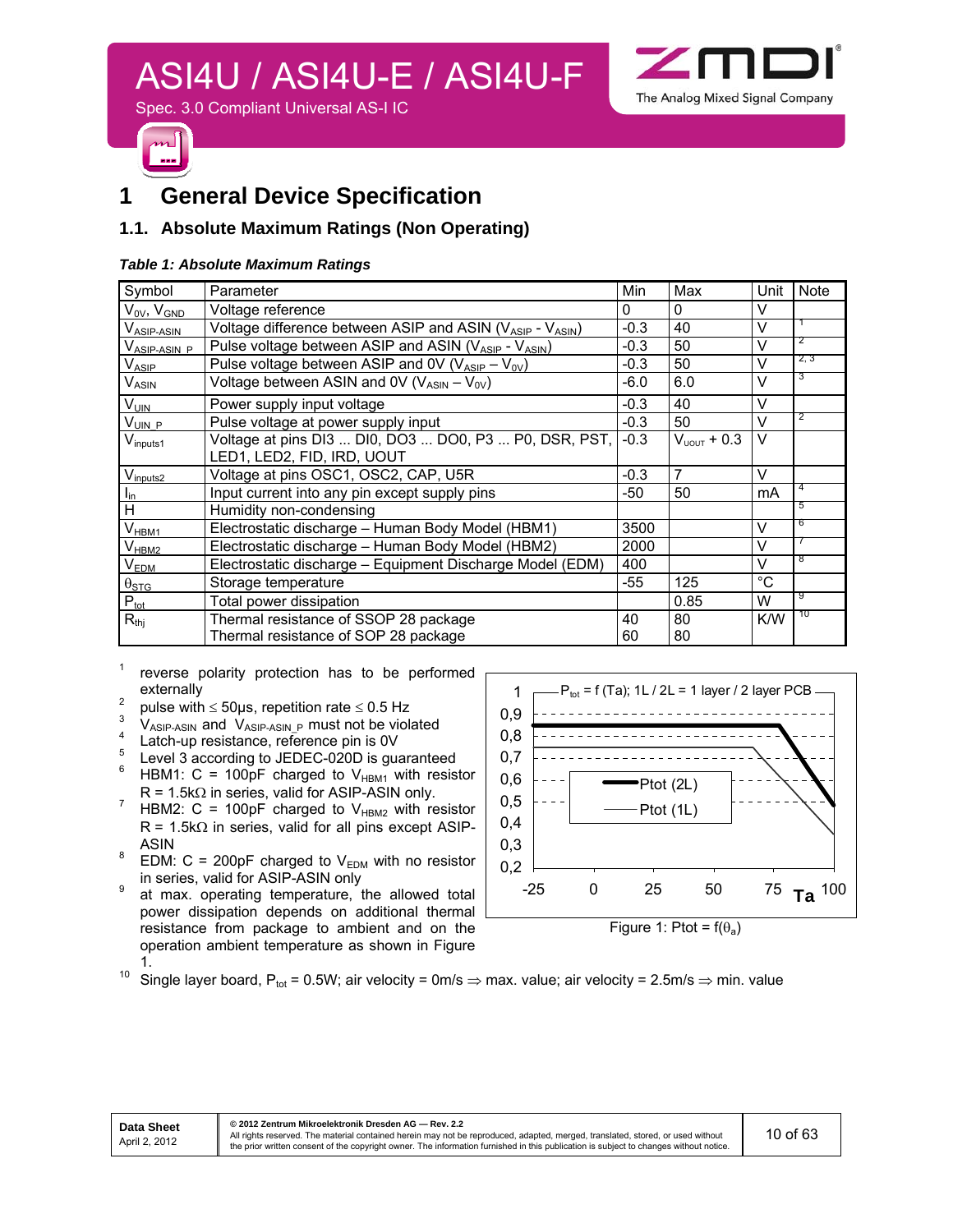

Spec. 3.0 Compliant Universal AS-I IC



#### **1.2. Operating Conditions**

#### *Table 2: Operating Conditions*

| Symbol                                                           | Parameter                                          | Min   | Max. | Unit        | Note |  |  |
|------------------------------------------------------------------|----------------------------------------------------|-------|------|-------------|------|--|--|
| $V_{UIN}$                                                        | Positive supply voltage for IC operation           | 16    | 33.1 |             |      |  |  |
| $V_{0V}$ , $V_{GND}$                                             | Negative supply voltage                            | 0     | 0    |             |      |  |  |
| $V_{ASIP}$                                                       | DC voltage at ASIP relating to $V_{0V}$            | 16    | 33.1 |             |      |  |  |
| <b>VASIN</b>                                                     | DC voltage at ASIN relating to $V_{0V}$            | -4    | 4    |             | 2    |  |  |
| $I_{UIN}$                                                        | Operating current at $V_{UIN}$ = 30V               |       | 6    | mA          | 3    |  |  |
| I <sub>CL1</sub>                                                 | Max. output sink current at pins DO3DO0, DSR       |       | 10   | mA          |      |  |  |
| I <sub>CL2</sub>                                                 | Max. output sink current at pins P0P3, PST         |       | 10   | mA          |      |  |  |
| $\theta_{\text{amb}}$                                            | Ambient temperature range, operating range (ASI4U) | $-25$ | 85   | °C          |      |  |  |
|                                                                  | ASI4U-E                                            | $-25$ | 105  | °C          |      |  |  |
|                                                                  | ASI4U-F                                            | -40   | 85   | $^{\circ}C$ |      |  |  |
| DCD<br>$\sqrt{ }$<br>$\overline{\phantom{0}}$<br>$\cdot$ $\cdot$ |                                                    |       |      |             |      |  |  |

<sup>1</sup> DC-Parameter:  $V_{\text{UINmin}} = V_{\text{UOUTmin}} + V_{\text{DROPmax}}$ 

 $V_{\text{UINmax}} = V_{\text{UOUTmax}} + V_{\text{DROPmin}}$ 

Below V<sub>UINmin</sub> the power supply block may not be able to provide the specified output currents at UOUT and U5R.

 $2$  Outside of these limits the send current shape and send current amplitude cannot be guaranteed.

 $3 f_c$  = 8.000 MHz, no load at any pin, transmitter turned off, digital state machine is in idle state

#### *Table 3: Crystal Frequency*

| $\sqrt{2}$<br>Symbol | arameter                  | Nom.             | Unit | <b>Note</b> |
|----------------------|---------------------------|------------------|------|-------------|
|                      | Crvstal<br>treauency<br>ᅬ | 16.000<br>8.000/ | MHz  |             |

 $4$  The IC automatically detects whether the crystal frequency is 8.000MHz or 16.000MHz and controls the internal clock circuit accordingly. The frequency detection is locked as soon as one AS-i telegram was correctly received **at any input channel**. It can be reset by Power On Reset only.

Note: In Slave Mode the locking occurs if a Master Call was received. In Master-/ Repeater-/Monitor Mode a Master Call or a Slave Response that was received on any input channel, triggers the frequency locking.

The ASI4U supports an integrated clock watchdog. If no crystal or clock oscillation is recognized for 150µs the IC generates a RESET event until clock oscillation is available.

More detailed oscillator pin definitions can be found in chapter 3.10 on page 6.

#### **1.3. Quality Standards**

The quality of the IC will be ensured according to the ZMDI quality standards. Functional device parameters are valid for device operating conditions specified in chapter 1.2. Production device tests are performed within the recommended ranges of  $V_{ASIP}$  -  $V_{ASIN}$ ,  $V_{IN}$  -  $V_{OV}$ ,  $\theta$ amb = + 25°C (+ 85°C and - 25°C/[-40°C ASI4U-F] on sample base only) unless otherwise stated.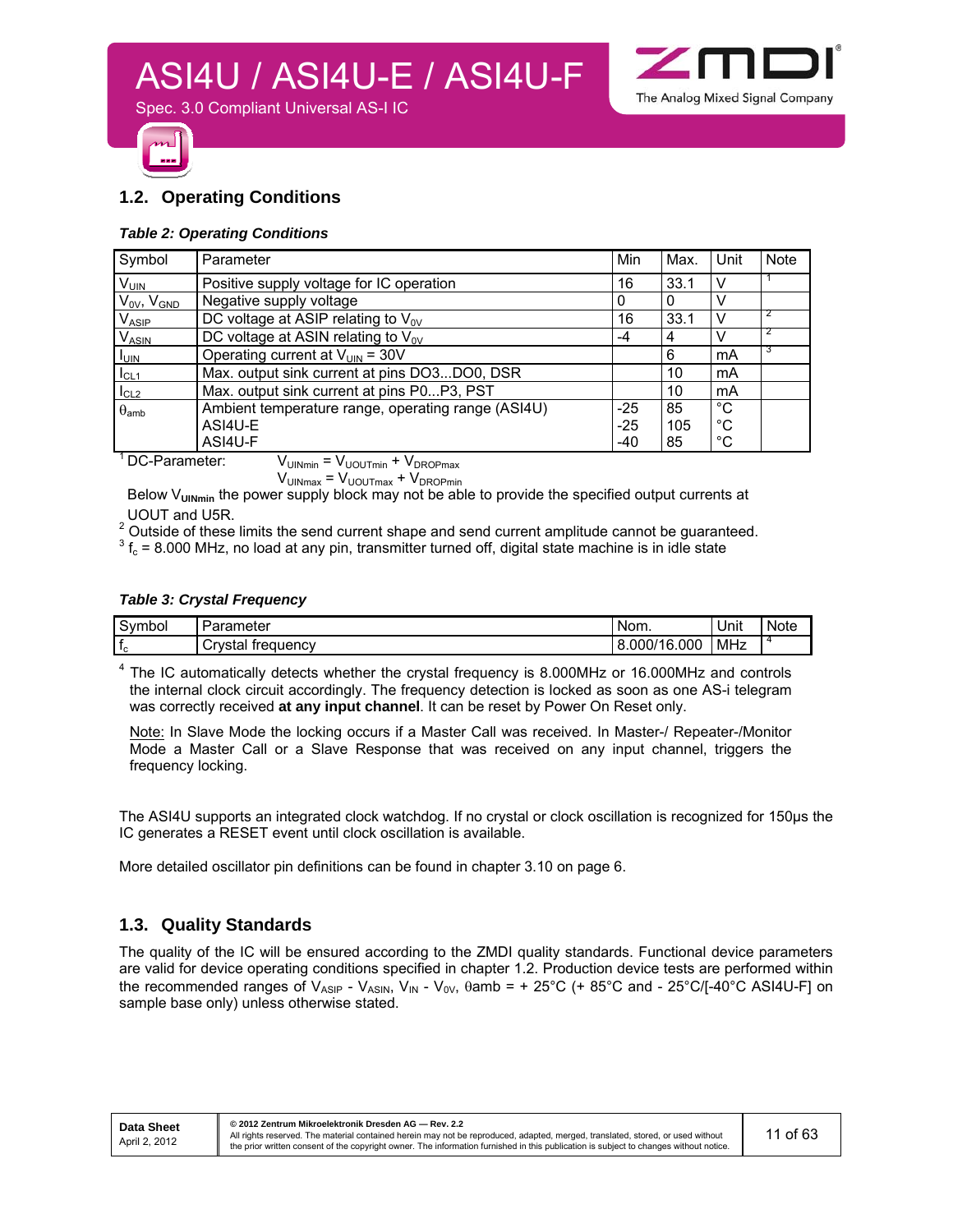

Spec. 3.0 Compliant Universal AS-I IC



#### **1.4. Package Pin Assignment**

#### *Table 4:* **ASI4U** *Pin List*

| Package<br>pin number   | Name             | Direction        | <b>Type</b>        | Description                                                                                                                 |
|-------------------------|------------------|------------------|--------------------|-----------------------------------------------------------------------------------------------------------------------------|
| $\mathbf{1}$            | <b>ASIP</b>      | IN               | Analog             | AS-i Transmitter/Receiver input, to be connected to<br>ASI+ lead of AS-i cable, via reverse polarity<br>protection diode    |
| $\overline{2}$          | <b>ASIN</b>      | <b>OUT</b>       | Analog             | AS-i Transmitter/Receiver output, to be connected to<br>ASI- lead of AS-i cable                                             |
| 3                       | 0V               |                  | <b>SUPPLY</b>      | IC Ground<br>Common ground for all IC ports except ASIP/ASIN,<br>To be connected to ASIN if no external coils are used      |
| $\overline{\mathbf{4}}$ | $\overline{RD}$  | IN               | Analog / CMOS (5V) | Addressing Channel input                                                                                                    |
| $\overline{5}$          | <b>FID</b>       | IN               | Pull-up            | Periphery Fault input                                                                                                       |
| $\overline{6}$          | OSC <sub>2</sub> | OUT              | Analog (5V)        | Crystal oscillator                                                                                                          |
| $\overline{7}$          | OSC <sub>1</sub> | IN               | Analog / CMOS (5V) | Crystal oscillator / External clock input                                                                                   |
| 8                       | DO <sub>3</sub>  | OUT              | Open Drain         | Data port output D3                                                                                                         |
| $\overline{9}$          | DO <sub>2</sub>  | <b>OUT</b>       | Open Drain         | Data port output D2                                                                                                         |
| 10                      | DO <sub>1</sub>  | <b>OUT</b>       | Open Drain         | Data port output D1                                                                                                         |
| 11                      | DO <sub>0</sub>  | <b>OUT</b>       | Open Drain         | Data port output D0                                                                                                         |
| 12                      | <b>GND</b>       |                  | <b>SUPPLY</b>      | Digital I/O ground, to be connected with 0V                                                                                 |
| 13                      | P <sub>3</sub>   | I/O              | Pull-up/Open Drain | Parameter port P3                                                                                                           |
| 14                      | P <sub>2</sub>   | $\overline{1/O}$ | Pull-up/Open Drain | Parameter port P2 /<br>Receive Strobe output in Master Mode                                                                 |
| 15                      | $\overline{P1}$  | $\overline{1/O}$ | Pull-up/Open Drain | Parameter port P1 /<br>Power Fail output in Master Mode                                                                     |
| 16                      | P <sub>0</sub>   | I/O              | Pull-up/Open Drain | Parameter port P0 /<br>Data Clock output in Master Mode                                                                     |
| 17                      | DI0              | IN               | Pull-up            | Data port input D0                                                                                                          |
| 18                      | DI1              | IN               | Pull-up            | Data port input D1                                                                                                          |
| 19                      | DI <sub>2</sub>  | IN               | Pull-up            | Data port input D2                                                                                                          |
| 20                      | $\overline{DI3}$ | $\overline{N}$   | Pull-up            | Data port input D3                                                                                                          |
| $\overline{21}$         | $\overline{PST}$ | I/O              | Pull-up/Open Drain | Parameter Strobe output<br>(input function used for IC test purposes only)                                                  |
| 22                      | <b>DSR</b>       | I/O              | Pull-up/Open Drain | Data Strobe output / Reset input                                                                                            |
| 23                      | LED <sub>2</sub> | <b>OUT</b>       | Open Drain         | LED output "Enhanced Diagnosis", to be activated by<br>LED2_Active bit in the Firmware region of the<br>E <sup>2</sup> PROM |
| 24                      | LED1             | I/O              | Pull-up/Open Drain | LED output "AS-i-Diagnosis" /<br>Addressing channel output<br>(input function used for IC test purposes only)               |
| 25                      | <b>CAP</b>       | $\overline{1/O}$ | Analog             | Filter control (Electronic Inductor)                                                                                        |
| $\overline{26}$         | U5R              | OUT              | Analog             | Regulated internal/external 5V supply                                                                                       |
| 27                      | <b>UOUT</b>      | <b>OUT</b>       | Analog             | Decoupled Actuator/Sensor supply                                                                                            |
| 28                      | <b>UIN</b>       |                  | <b>SUPPLY</b>      | Power supply input                                                                                                          |

All open drain outputs are NMOS based. Pull-up properties at input stages are achieved by current sources referring to U5R.

**Data Sheet**  April 2, 2012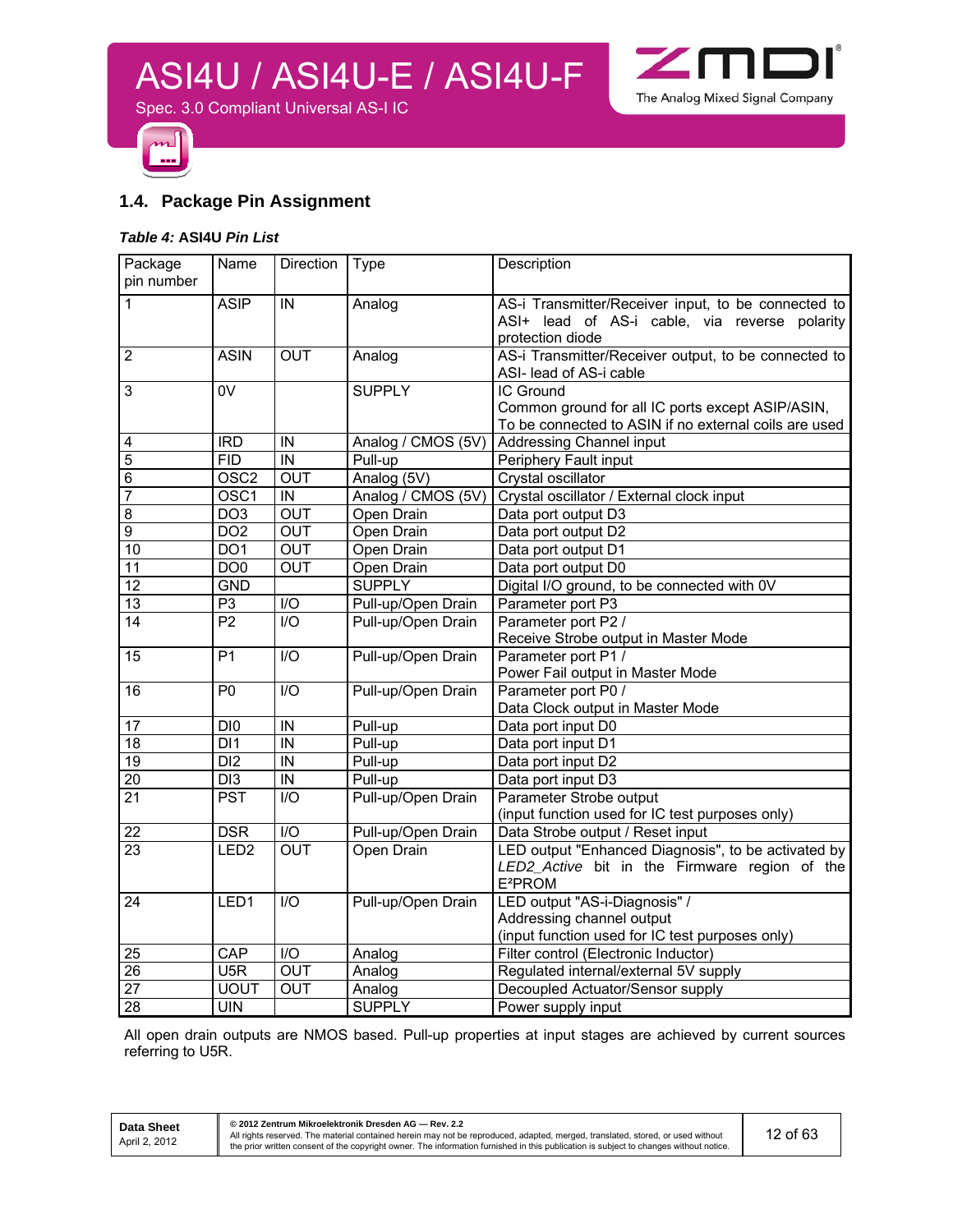Spec. 3.0 Compliant Universal AS-I IC





*Figure 2:* **ASI4U** *Package Pin Assignment* 

**© 2012 Zentrum Mikroelektronik Dresden AG — Rev. 2.2**  All rights reserved. The material contained herein may not be reproduced, adapted, merged, translated, stored, or used without<br>the prior written consent of the copyright owner. The information furnished in this publication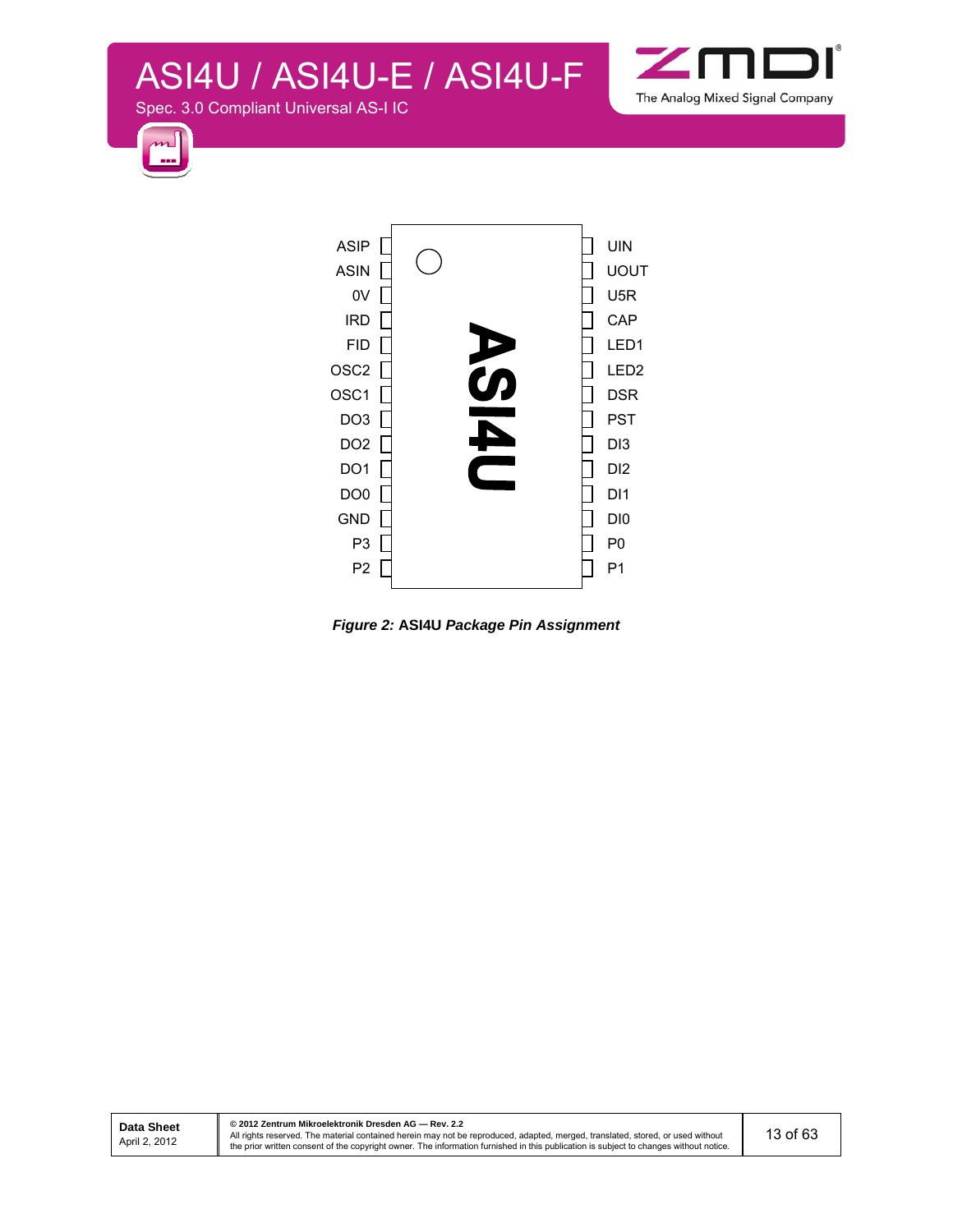

### **2 Basic Functional Description**

#### **2.1. Functional Block Diagram**



*Figure 3 Functional Block Diagram* 

Following device functions are associated with the different blocks of the IC:

**RECEIVE** The receive block converts the analog telegram waveform from the AS-i bus to a digital pulse coded signal that can be processed further by a digital UART circuit. The RECEIVE block is directly connected to the AS-i line pins ASIP and ASIN. It converts the differential AS-i telegram to a single ended signal and removes the DC offset by high pass filtering. To adapt quickly on changing signal amplitudes in telegrams from different network users, the amplitude of the first telegram pulse is measured by a 3 bit flash ADC and the threshold of a positive and a negative comparator is set accordingly to about 50% of the measured level. The comparators generate the P-Pulse and N-Pulse signals.

**TRANSMIT** The transmit block transforms a digital response signal to a correctly shaped send current signal which is applied to the AS-i bus. Due to the inductive network behavior of the network the changing send current induces voltage pulses on the network line that overlay the DC operating voltage. The voltage pulses shall have sin²-wave shapes. Hence, the send current shape must follow the integral of the sin²-wave function.

| <b>Data Sheet</b><br>April 2, 2012 | © 2012 Zentrum Mikroelektronik Dresden AG - Rev. 2.2<br>All rights reserved. The material contained herein may not be reproduced, adapted, merged, translated, stored, or used without<br>the prior written consent of the copyright owner. The information furnished in this publication is subject to changes without notice. | 14 of 63 |
|------------------------------------|---------------------------------------------------------------------------------------------------------------------------------------------------------------------------------------------------------------------------------------------------------------------------------------------------------------------------------|----------|
|------------------------------------|---------------------------------------------------------------------------------------------------------------------------------------------------------------------------------------------------------------------------------------------------------------------------------------------------------------------------------|----------|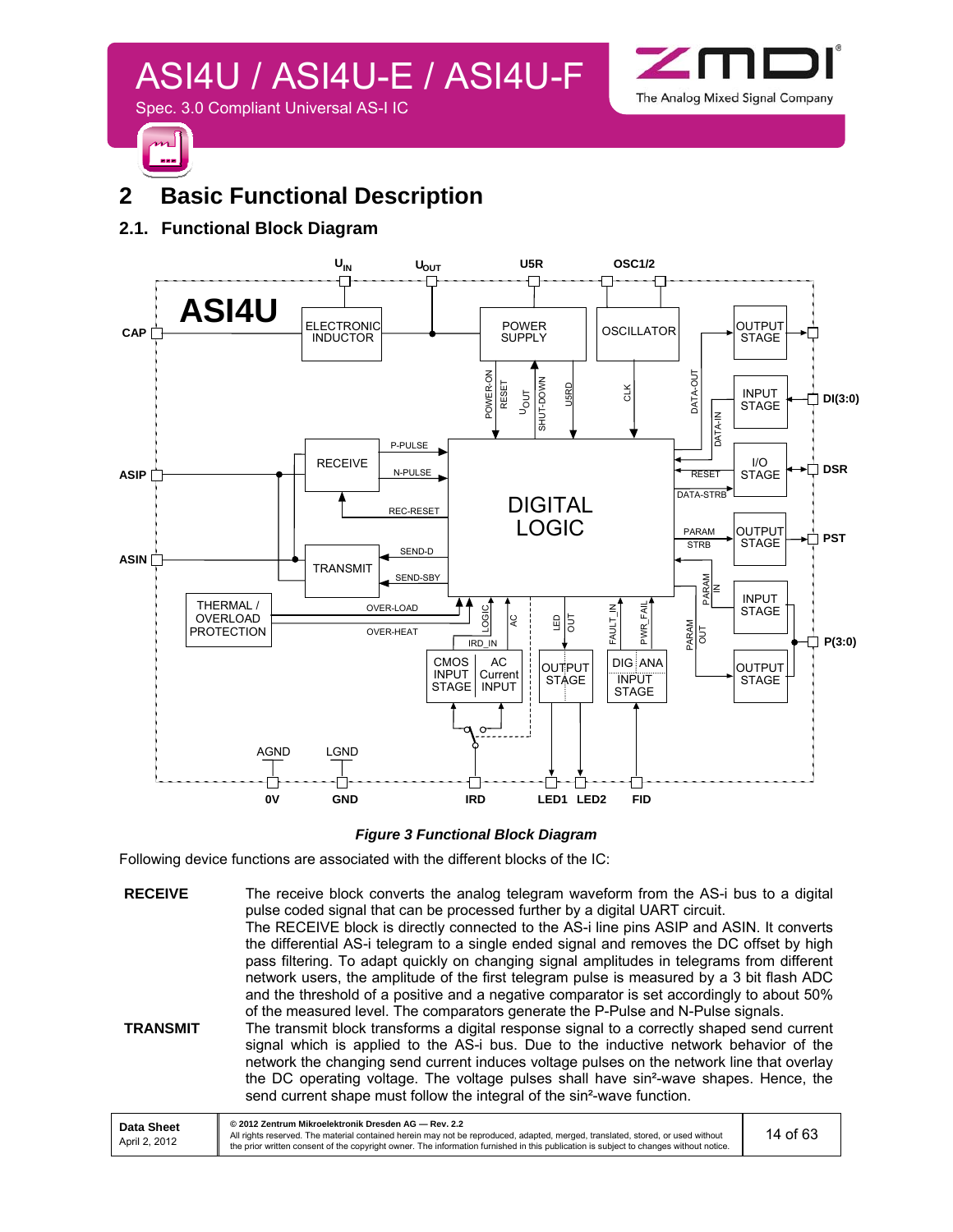Spec. 3.0 Compliant Universal AS-I IC



**DIGITAL LOGIC** The digital logic block contains UART, Main State Machine, E²PROM memory and other control logic. E²PROM write access and other I/O operations of the Main State Machine are supported in Slave Mode only (see description of general IC operational modes below). In Master Mode the IC is basically equivalent to a physical layer transceiver. If Slave Mode is activated, the UART demodulates the received telegrams, verifies telegram syntax and timing and controls a register interface to the Main State Machine. After reception of a correct telegram, the UART generates appropriate Receive Strobe signals that tell the Main State Machine to start further processing. The Main State Machine decodes the telegram information and starts respective I/O processes or

Manchester-II-coded bit stream that is used to control the TRANSMIT unit. **ELECTRONIC INDUCTOR**  The electronic inductor is basically a gyrator circuit. It provides an inductive behavior between the IC pins UIN and UOUT while the inductance is controlled by the capacitor on pin CAP. The inductor shall decouple the power regulator of the IC as well as the external load circuit from the AS-i bus and hence prevent cross talk or switching noise from disturbing the telegram communication on the bus.

> The AS-i Complete Specification describes the input impedance behavior of a slave module by an equivalent circuit that consists of R, L and C in parallel. For example, a slave module in Extended Address Mode shall have R > 13.5 kOhm, L > 13.5 mH and C < 50pF. The electronic inductor of the ASI4U delivers values that are well within the required ranges for output currents up to 55mA. More detailed parameters can be found in chapter 3.17.2.

> E²PROM access. A second register interface is used to send data back to the UART for construction of a telegram response. The UART modulates the response data into a

The Analog Mixed Signal Company

The electronic inductor requires an external capacitor of 10µF at pin UOUT for stability.

- **POWER SUPPLY**  The power supply block consists of a bandgap referenced 5V-regulator as well as other reverence voltage and bias current generators for internal use. The 5V regulator requires an external capacitor at pin U5R of at least 1µF for stability. It can source up to 4mA for external use, however the power dissipation and the resulting device heating become a major concern, if too much current is drawn from the regulator.
- **OSCILLATOR** The oscillator supports direct connection of 8.000 MHz or 16.000 MHz crystals with a dedicated load capacity of 12pF and parasitic pin capacities of up to 8pF. The IC automatically detects the oscillation frequency of the connected crystal and controls the internal clock generator circuit accordingly.

After power-on reset the IC is set to 16.000 MHz operation by default. After about 200µs it will either switch to 8.000 MHz operation or remain in the 16.000 MHz mode. The frequency detection is active until the first AS-i telegram was successfully received in order to make sure the IC found the correct clock frequency setting. The detection result is locked thereafter to increase resistance against burst or other interferences.

The oscillator unit also contains a clock watch dog circuit that can generate an unconditioned IC reset if there was no clock oscillation for more than about 20µs. This is to prevent the IC from unpredicted behavior if no clock signal is available anymore.

The IC is self protected against thermal overheating and short circuiting of pin UOUT

**THERMAL OVERLOAD** 

**PROTECTION**  towards IC ground. If the silicon die temperature rises above around 140°C for more than 2 seconds, the IC detects thermal overheating, switches off the electronic inductor, performs an IC reset and sets all analog blocks to power down mode. The 5V-regulator is of course also turned off in this state, however, there will still remain a voltage of about 3 … 3.5V available at U5R

that is derived from the internal start circuitry. The overheat protection state can only be left by power-cycling the AS-i voltage.

Shortcutting pin UOUT towards IC ground leads to the same IC behavior as thermal overheating.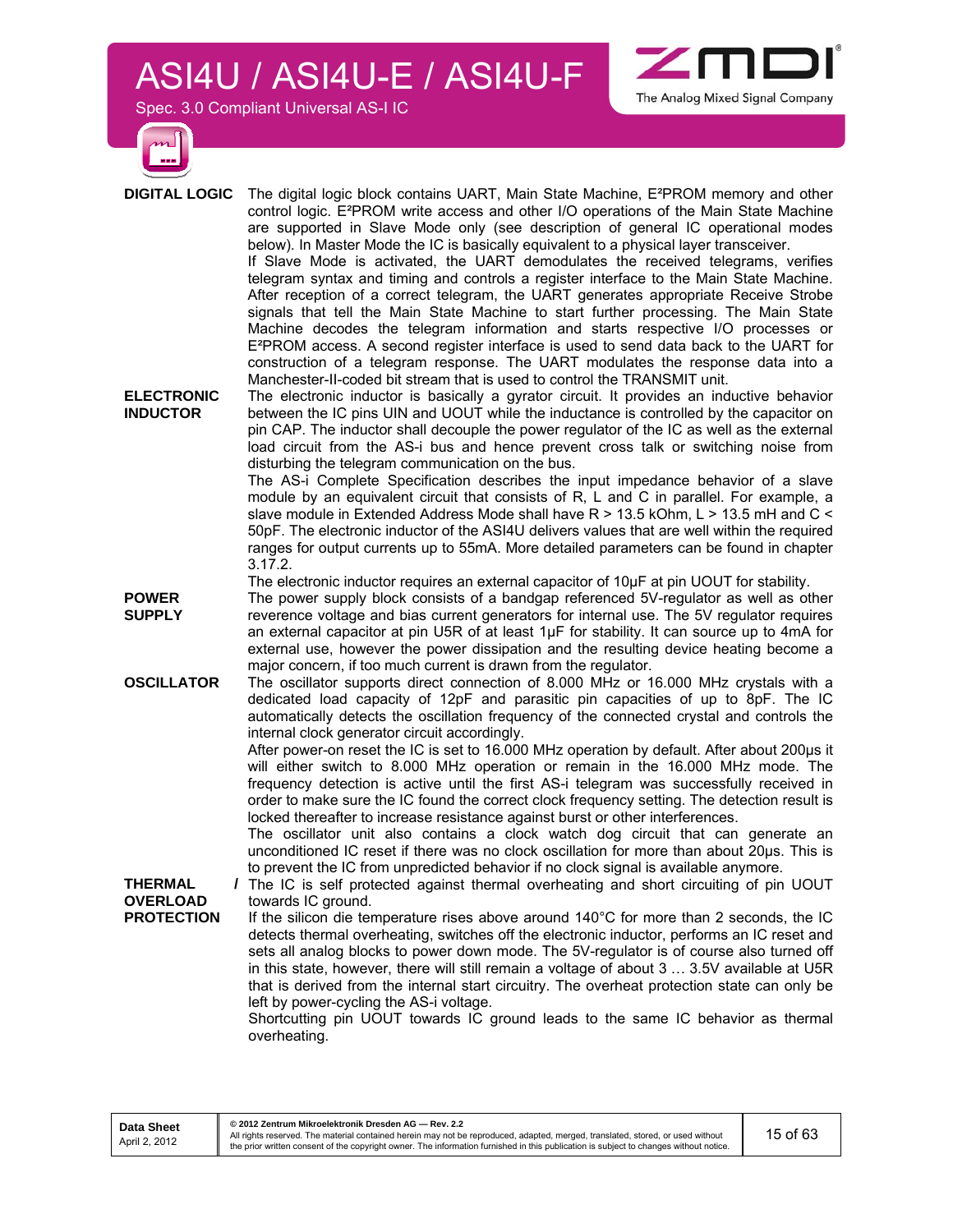Spec. 3.0 Compliant Universal AS-I IC



| <b>IRD CMOS/</b>      | The IRD pin is input for the additional addressing channel in Slave Mode (see description              |
|-----------------------|--------------------------------------------------------------------------------------------------------|
| AC .                  | <b>CURRENT</b> of General IC Operational Modes below) or direct AS-i transmitter input in Master Mode. |
| <b>INPUT</b>          | In Slave Mode it can be operated either in CMOS Mode or AC-current input mode. The                     |
|                       | later is provided for direct connection of a photo diode. More detailed information can be             |
|                       | found in chapter 3.3 Addressing Channel Input IRD.                                                     |
| DIGITAL<br><b>FID</b> | Pin FID can be set to digital CMOS mode or analog voltage input mode. In Slave Mode it                 |
| <b>ANALOG</b>         | is set to CMOS operation, in Master Mode it works in analog mode and acts as input for                 |
| <b>STAGE</b>          | the power fail comparator.                                                                             |
| <b>INPUT STAGE</b>    | All digital inputs, except of the oscillator pins, have high voltage capabilities and partly           |
|                       | Schmitt-Trigger and Pull-Up features. For more details see chapter 3.4 Digital Inputs - DC             |
|                       | Characteristics.                                                                                       |
| <b>OUTPUT</b>         | All digital output stages, except of the oscillator pins, have high voltage capabilities and           |
| <b>STAGE</b>          | are implemented as NMOS open drain buffers. Each pin can sink up to 10mA of current.                   |
|                       |                                                                                                        |

#### **2.2. General Operational Modes**

The ASI4U provides two main and two additional sub operational modes. Main operation modes divide in Slave Mode and Master Mode. Sub operation modes divide in Repeater Mode and Monitor Mode. The later were derived from Master Mode in providing different output signals at the Parameter Port.

A definition of which operational mode becomes active is made by programming the flags *Master\_Mode* and *Repeater\_Mode* in the *Firmware Area* of the E²PROM (see also Table 7 on page 6). The E²PROM is read out at every initialization of the IC. Online mode switching is not provided. The following configurations apply:

#### *Table 5: Assignment of operational modes*

| Selected Operational Mode | Master Mode Flag | Repeater Mode Flag |
|---------------------------|------------------|--------------------|
| I Slave Mode              |                  |                    |
| Master Mode               |                  |                    |
| Repeater Mode             |                  |                    |
| <b>Monitor Mode</b>       |                  |                    |

In Slave Mode the ASI4U operates as fully featured AS-i Slave IC according to AS-i Complete Specification v3.0.

In Master Mode the ASI4U translates a digital output signal from the master control logic (etc. PLC, µP, ...) to a correctly shaped, analog AS-i pulse sequence and vice versa. Every AS-i telegram received is checked for consistency with the AS-i communication protocol specifications and if no errors were found, an appropriate receive strobe signal is generated.

Master Mode and Monitor Mode differ in the kind of signaled telegrams. In Master Mode a single Receive Strobe signal is provided validating every correctly received Slave Response while in Monitor Mode two different Receive Strobe signals are available displaying every correctly received Master and Slave telegram separately. The Monitor Mode is intended for use in intelligent slaves and bus monitors that provide own telegram decoding mechanisms but do not check for correct telegram timing or syntax.

The Repeater Mode is specifically provided for AS-i bus repeater applications.

#### **2.3. Slave Mode**

The Slave Mode is probably the most complex operational mode of the IC. The ASI4U does not only support all mandatory AS-i Slave functions but also a variety of additional features that shall make AS-i Slave module design very easy and flexible.

The Analog Mixed Signal Company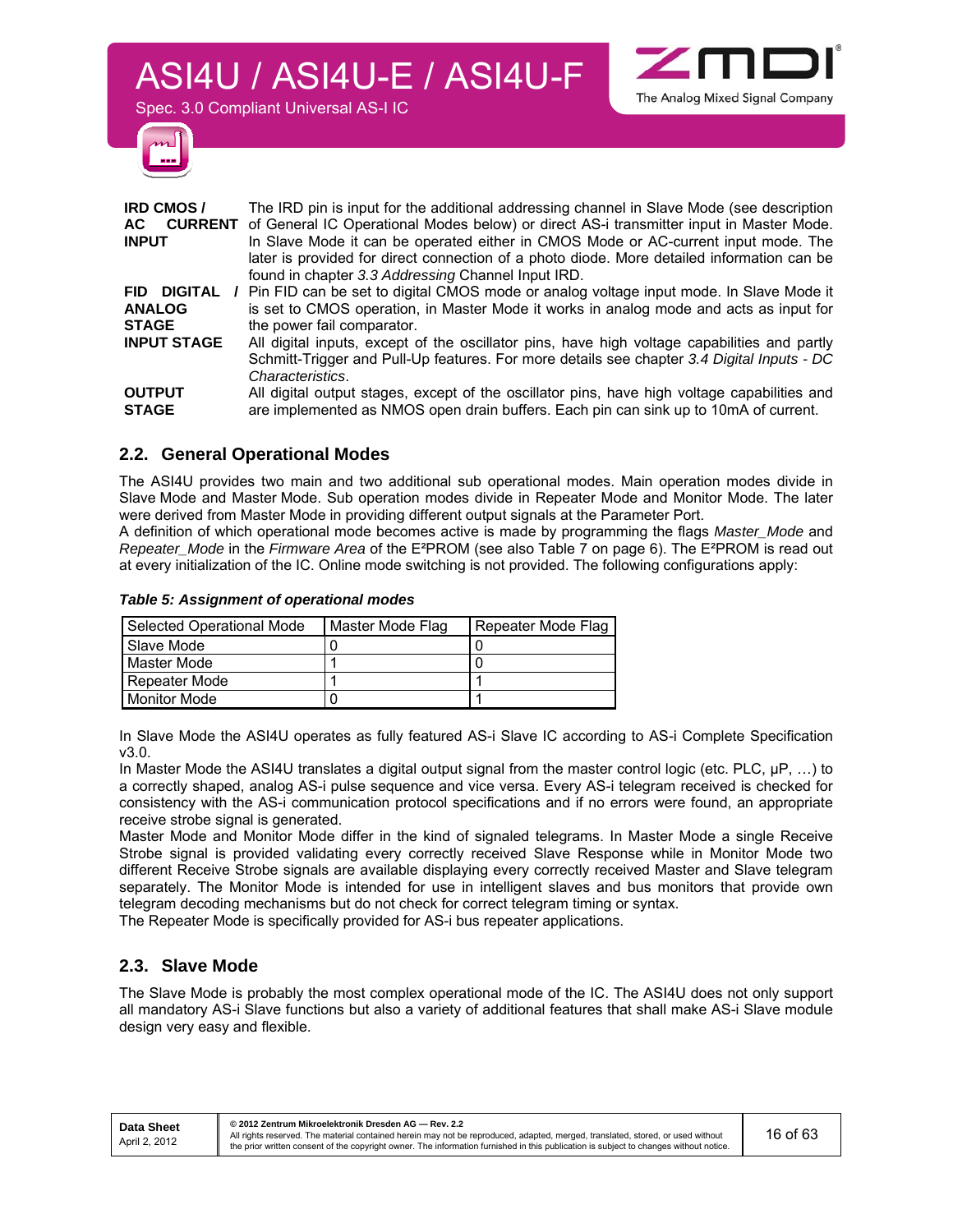



#### 2.3.1. AS-i communication channel

Spec. 3.0 Compliant Universal AS-I IC

In slave mode the ASI4U can work on two different communication channels, the AS-i channel and the IRD channel. The AS-i channel is directly connected to AS-i Bus via the pins ASIP and ASIN. A receiver and a transmitter unit are connected in parallel to the pins that allow fully bi-directional communication through ASIP and ASIN.

The ASI4U is the first IC that supports floating operation of the AS-i receiver and transmitter (within certain limits) in relation to IC ground. Thus far, the ASIN pin always had to be on the same potential like IC ground, preventing full symmetrical input circuits with external coils. The following figures illustrate the new functionality. If one compares the relation Z1 / Z2, which is a measure for symmetry of the AS-i module input towards machine ground, it becomes obvious that the new circuit is more symmetrical since Z1 and Z2 are more equal than in the conventional solution. Please note, that this is not a complete application circuit.





*Figure 4: Conventional application of AS-i IC with one external coil* 



#### 2.3.2. IRD communication channel

Besides the AS-i communication channel the ASI4U can also operate on a second input channel, the so called IRD Input Channel or Addressing Channel. In this mode the IRD pin is input for an AS-i signal in Manchester-II-coded format. The signal can either be an AC-current signal generated by a photo diode or a 5V-CMOS signal. The IC automatically detects the type of the signal and switches the input path accordingly. Output pin in IRD communication mode is LED1. It transmits the slave response as inverted Manchester-IIcoded AS-i signal. The red LED, which is normally connected to LED1, can form the response transmitter in an optical communication system or LED1 can be directly connected to some external circuitry.

Activation of the IRD communication channel is achieved by a so called magic sequence that is sent in advance of the desired communication. The construction of a magic sequence is described in detail in chapter *3.3 Addressing* Channel Input IRD on page 6. The IRD communication mode is basically left by IC reset, except in one special case that is also described in that chapter.

#### 2.3.3. Parameter Port Pins

The ASI4U features a 4-bit wide parameter port and a related parameter strobe signal pin PST. There is a defined phase relation between a parameter output event, the parameter input sampling and the activation of the PST signal. Thus it can be used to trigger external logic or a micro controller to process the received parameter data or to provide new input data for the AS-i slave response.

AS-i Complete Specification V3.0 newly defines a bidirectional mode for parameter data. The ASI4U supports this feature that can be activated by special E²PROM setting.

See chapter *3.6 Parameter Port and PST* on page 6 for further details.

| Data Sheet<br>April 2, 2012 | © 2012 Zentrum Mikroelektronik Dresden AG - Rev. 2.2<br>All rights reserved. The material contained herein may not be reproduced, adapted, merged, translated, stored, or used without<br>the prior written consent of the copyright owner. The information furnished in this publication is subject to changes without notice. | 17 of 63 |
|-----------------------------|---------------------------------------------------------------------------------------------------------------------------------------------------------------------------------------------------------------------------------------------------------------------------------------------------------------------------------|----------|
|                             |                                                                                                                                                                                                                                                                                                                                 |          |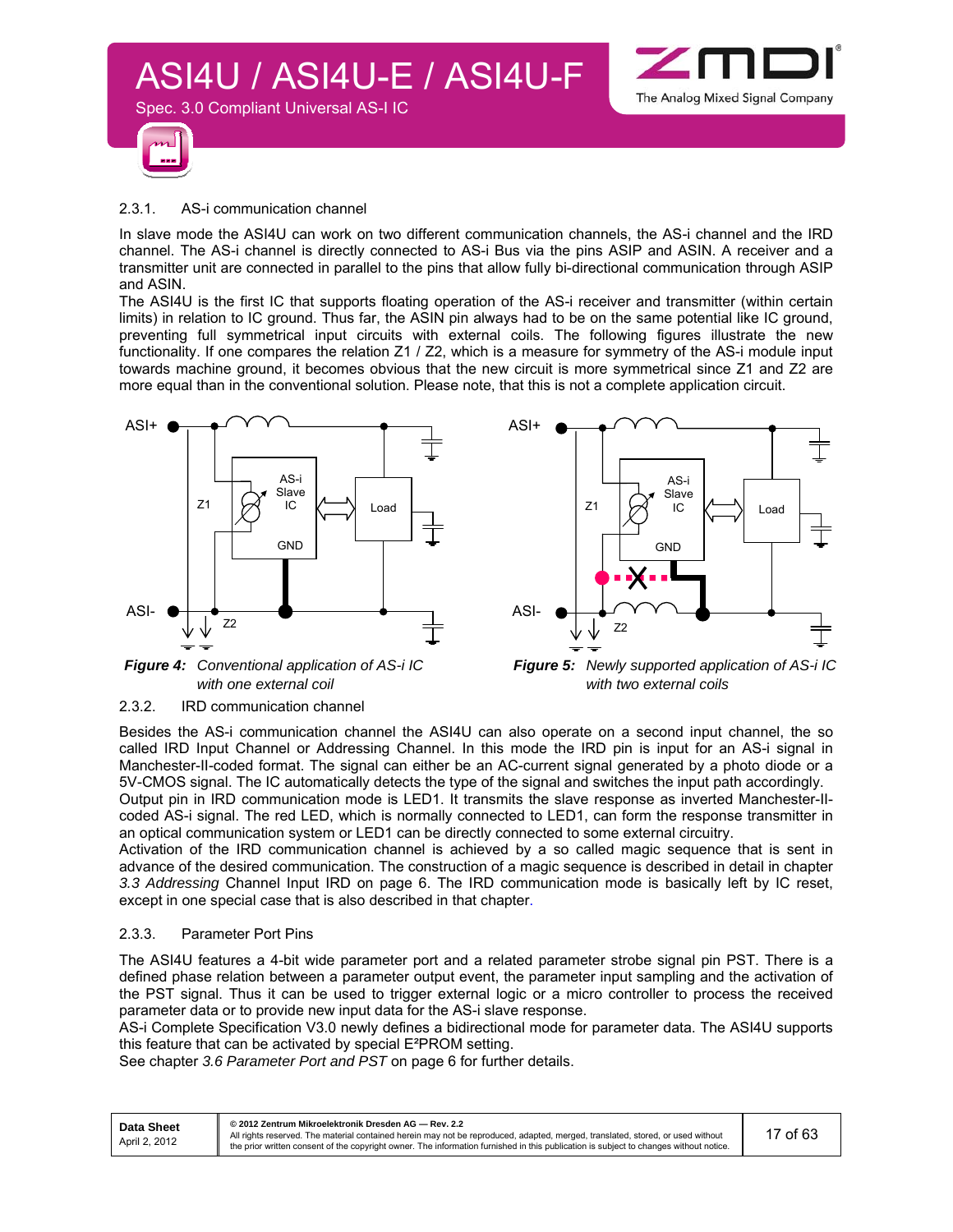



#### 2.3.4. Data Port Pins

Spec. 3.0 Compliant Universal AS-I IC

An important feature of the ASI4U is the 8-bit wide data port that consists of a 4-bit wide input section and a 4 bit wide output section. The input and output sections work independently from each other allowing a maximum of 8 devices (4 input and 4 output devices) to be connected to the ASI4U. For special applications (compatibility), the so called Multiplex Mode can be activated that limits the output activation to a certain time frame. Thus, a 4-bit wide bi-directional data I/O Port can be realized by external connection of the corresponding data input and output pins.

The data port is accompanied by the data strobe signal DSR. There is a defined phase relation between a data output event, the input data sampling and the activation of the DSR signal. Thus, it can be used to trigger external logic or a micro controller to process the received data or to provide new input data for the AS-i slave response. See chapter *3.7 Data Port and DSR* on page 6 for further details.

#### 2.3.5. Data Input Inversion

By default the logic signal (HIGH / LOW) that is present at the data input pins during the input sampling phase is transferred without modification to the send register, which is interfaced by the UART. By that, the signal becomes directly part of the slave response.

Some applications work with inverted logic levels. To avoid additional external inverters, the input signal can be inverted by the ASI4U before transferring it to the send register. The inversion of the input signals can either be done bit selective or jointly for all data input pins. See chapter *3.7.2 Input Data Pre-Processing* on page 6.

#### 2.3.6. Data Input Filtering

To prevent input signal bouncing from being transferred to the AS-i Master, the data input signals can be digitally filtered. Filter times can be configured in 7 steps from 128µs up to 8.192ms. Additionally there is a so called AS-i Cycle Mode available. If activated, the filter time is determined by the actual AS-i cycle time. For more detailed information refer to chapter *3.7.2 Input Data Pre-Processing* on page 6.

The filter function can be enabled bit selective. Activation of the filters is done jointly either by E²PROM configuration or by the logic state of parameter port pin P2. See chapter *3.7.2 Input Data Pre-Processing* on page 6.

#### 2.3.7. Fixed Data Output Driving

The fixed data output driving feature is thought to ease board level design for similar products that do not require the full data output port width. The user can select one or more bits from the data output port to be driven by a distinct logic level instead by the data that was sent by the master. The distinct output data is stored in the E²PROM and can be set during final module configuration. Thus it is possible to signal the actual IC profile to some external circuitry and to allow reuse of certain board designs for different product applications.

See chapter *3.7.3 Fixed Output Data Driving* on page 6 for further details.

#### 2.3.8. Synchronous Data I/O Mode

AS-i Complete Specification V3.0 newly defines a synchronous data I/O feature that allows a number of slaves in the network to switch their outputs at the same time and to have their inputs sampled jointly. This feature is especially useful if more than 4-bit wide data is to be provided synchronously to an application.

The synchronization point was defined to the data exchange event of the slave with the lowest address in the network. This definition relies on the cyclical slave polling with increasing slave addresses per cycle that is one of the basic communication principles of AS-i. The IC always monitors the data communication and detects the change from a higher to a lower slave address. If such a change was recognized, the IC assumes that the slave with the lower address has the lowest address in the network.

There are some special procedures that become active during the start of synchronous I/O mode operation and if more than three consecutive telegrams were sent to the same slave address. This is described in more detail in chapter *3.7.4 Synchronous Data I/O Mode* on page 6.

| Data Sheet    | © 2012 Zentrum Mikroelektronik Dresden AG - Rev. 2.2                                                                                                                                                                                                                    |          |
|---------------|-------------------------------------------------------------------------------------------------------------------------------------------------------------------------------------------------------------------------------------------------------------------------|----------|
| April 2, 2012 | All rights reserved. The material contained herein may not be reproduced, adapted, merged, translated, stored, or used without<br>the prior written consent of the copyright owner. The information furnished in this publication is subject to changes without notice. | 18 of 63 |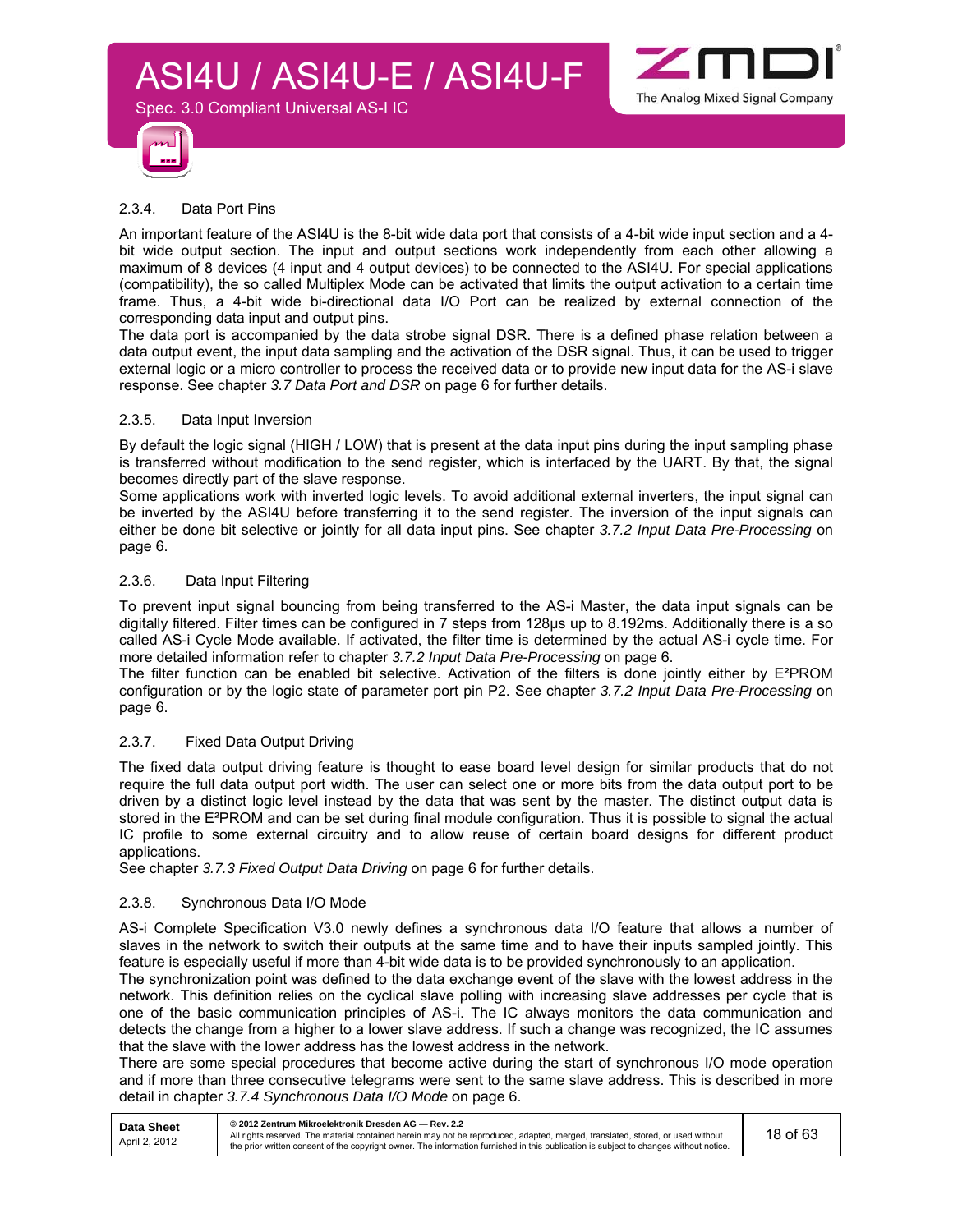



#### 2.3.9. 4 Input / 4 Output processing in Extended Address Mode

Spec. 3.0 Compliant Universal AS-I IC

A new feature of AS-i Complete Specification v3.0 is also support of 4-bit wide output data in Extended Address Mode. In Extended Address Mode it was, up to Complete Specification v2.11, only possible to send three data output bits from the master to the slave because telegram bit I3 is used to select between A- and Bslave type for extended slave addressing (up to 62 slaves per network). In normal address mode I3 carries output data for pin D3.

The new definition introduces a multiplexed data transfer, so that all 4-bits of the data output port can be used again. A first AS-i cycle transfers the data for a 2-bit output nibble only, while the second AS-i cycle transfers the data for the contrary 2-bit nibble. Nibble selection is done by the remaining third bit. To ensure continuous alternation of bit information I2 and thus continued data transfer to both nibbles, a special watchdog was implemented that observes the state of I2 bit. The watchdog can be activated or deactivated by E²RPOM setting. It provides a watchdog filter time of about 327ms.

The multiplexed transfer of course increases the refresh time per output by a factor of two, however, some applications can tolerate this increase for the benefit of less external circuitry and better slave address efficiency. The sampling cycle of the data inputs remains unchanged since the meaning of I3 bit was not changed in the slave response with the definition of the Extended Address Mode.

More detailed information is described in chapter *3.7.5 Support of 4I/4O processing in Extended Address Mode, Profile 7.A.x.E* on page 6.

#### 2.3.10. AS-i Safety Mode

The enhanced data input features described above require additional registers in the data input path that store the input values for a certain time before they hand them over to the AS-i transmitter. This causes a time delay in the input path that could lead to a delayed "turn off" event, if the registers were activated by intention or by accident in AS-i Safety Applications.

To safely exclude an activation of the enhanced data I/O features in Safety Applications, the IC provides a special Safety Mode that is strongly recommended to be used for AS-i Safety communication purposes. See chapter *3.7.6 Safety Mode Operation* on page 6 for further details.

#### 2.3.11. Enhanced LED Status Indication

ASI4U newly supports enhanced status indication by two LED outputs. A special mode for direct application of Dual-LEDs and the respective different signaling modes is also implemented. Compared to the A²SI, the former U5RD pin was reassigned as LED2 pin. Thus, compatibility to existing A²SI board layouts is still guaranteed. However, it will require to keep LED2 pin disabled (default state at delivery) in order to avoid short-circuiting of U5R to ground. More detailed information on the different signaling schemes and their activation can be found in chapter *3.9 LED outputs* on page 6.

#### 2.3.12. Communication Monitor/Watchdog

Data and Parameter communication are continuously observed by a communication monitor. If neither Data\_Exchange nor Write\_Parameter calls were addressed to and received by the IC within a time frame of about 41ms, a so called *No Data/Parameter Exchange* status is detected and signaled at LED1.

If the respective flags are set in the E²PROM the communication monitor can also act as communication watchdog that initiates a complete IC reset after expiring of the watchdog timer. The watchdog mode can also be activated and deactivated by a signal at parameter port pin P0. For more detailed information see chapter *3.14 Communication Monitor/Watchdog* on page 6.

#### 2.3.13. Write protection of ID\_Code\_Extension\_1

As defined in AS-i Complete Specification v3.0 the ASI4U also supports write protection for ID\_Code\_Extension 1. The feature allows the activation of new manufacturer protected slave profiles and is enabled by E²PROM setting. It is described in more detail in chapter *3.16 Write Protection of ID\_Code\_Extension\_1* on page 6

| Data Sheet    | © 2012 Zentrum Mikroelektronik Dresden AG - Rev. 2.2                                                                                                                                                                                                                    |          |
|---------------|-------------------------------------------------------------------------------------------------------------------------------------------------------------------------------------------------------------------------------------------------------------------------|----------|
| April 2, 2012 | All rights reserved. The material contained herein may not be reproduced, adapted, merged, translated, stored, or used without<br>the prior written consent of the copyright owner. The information furnished in this publication is subject to changes without notice. | 19 of 63 |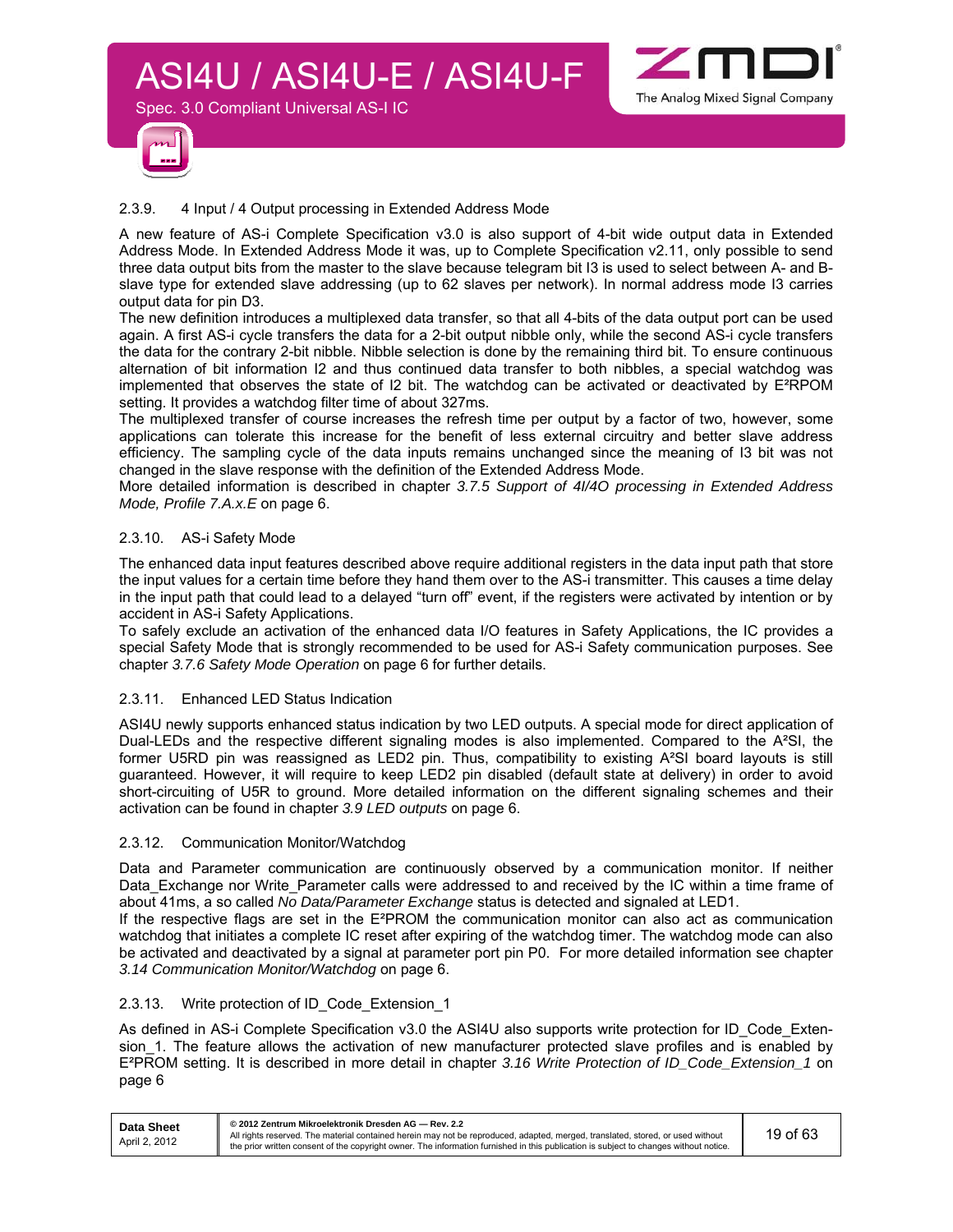



#### 2.3.14. Summary of Master Calls

Table 6 on page 6 and the diagram at the following page show the complete set of Master Calls that are decoded by the ASI4U in Slave Mode. The "Enter Program Mode" call is intended for programming of the IC by the slave manufacturer only. It becomes deactivated as soon as the *Program\_Mode\_Disable* flag is set in the Firmware Area of the E²PROM.

#### **AS-i Complete Specification compliance note:**

In order to achieve full compliance to the AS-i Complete Specification, the *Program\_Mode\_Disable* flag must be set by the manufacturer of AS-i slave modules during the final manufacturing and configuration process and before an AS-i slave device is delivered to field application users.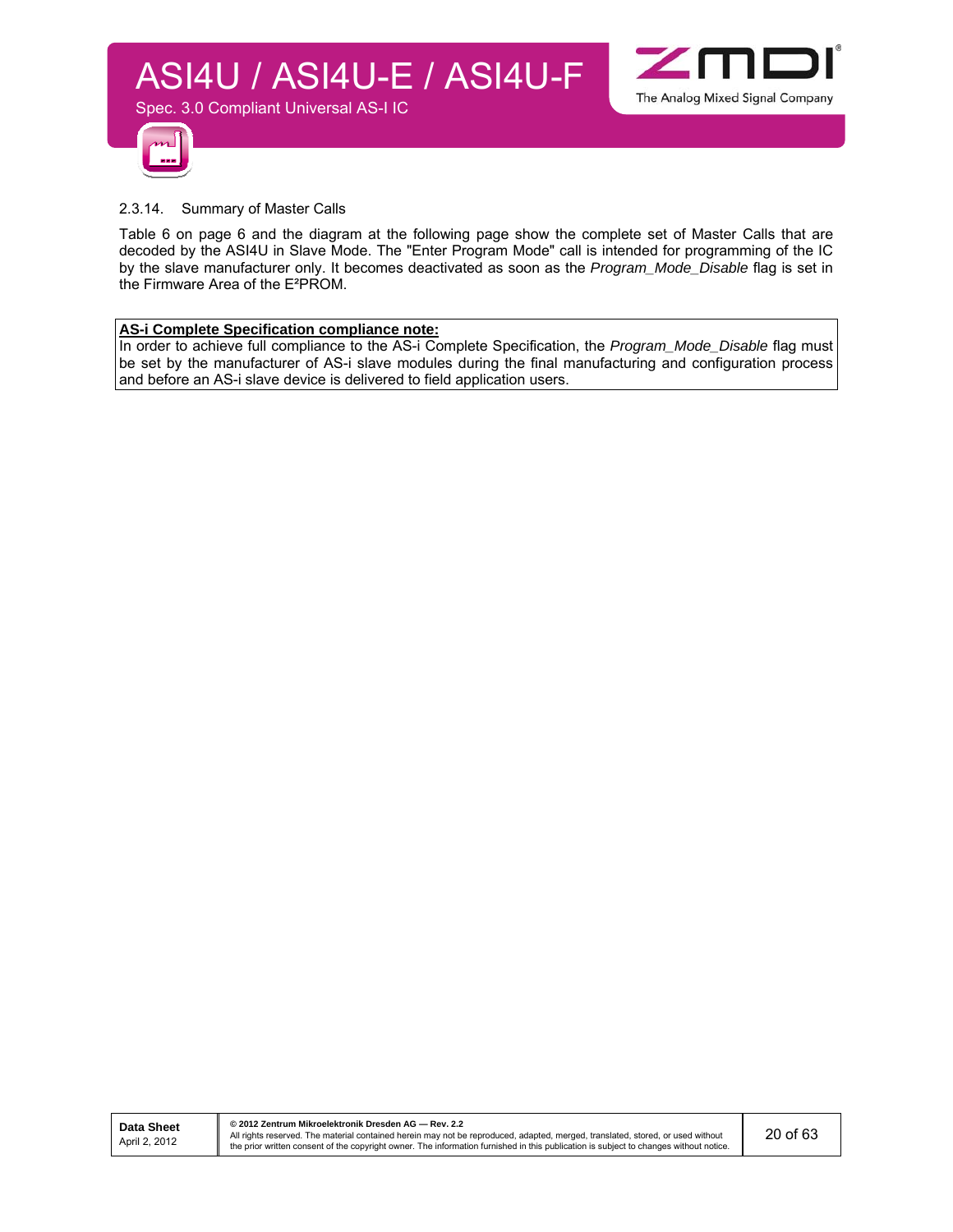

Spec. 3.0 Compliant Universal AS-I IC



#### **Master Request**<br> **Master Request**<br> **Slave Response** Instruction | MNE ST CB | A4 | A3 | A2 | A1 | A0 | 14 | 13 | 12 | 11 | 10 | PB | EB || SB | 13 | 12 | 11 | 10 | PB | EB **Data Exchange DEXG** 0 0 A4 A3 A2 A1 A0 0  $\frac{D3}{\sim}$  Sel  $\begin{bmatrix} 2 & 2 & 0 \\ 0 & 2 & 0 \end{bmatrix}$  D0 PB 1 0  $\begin{bmatrix} 0.3 \\ 0.5 \end{bmatrix}$  E3 3 | D2 | D1 | D0 | PB | 1<br>3 | E2 | E1 | E0 | PB | 1 **Write Parameter** WPAR 0 0 A4 A3 A2 A1 A0 1 P3 ~Sel $\begin{bmatrix} 2 \end{bmatrix}$  P1  $\begin{bmatrix} 20 \end{bmatrix}$  PB  $\begin{bmatrix} 1 \end{bmatrix}$  1  $\begin{bmatrix} 0 \end{bmatrix}$   $\begin{bmatrix} 23 \end{bmatrix}$ <sup>93</sup> | <sup>P2</sup> | <sup>P1</sup> | <sup>P0</sup> | PB | 1<br>3 | 12 | 11 | 10 | <sup>PB</sup> | 1 **Address Assignment |**ADRA || 0 | 0 | 0 | 0 | 0 | 0 | 0 | 0 | A4 | A3 | A2 | A1 | A0 | PB | 1 || 0 | 0 | 1 | 1 | 0 | 0 | 1 **Write Extented ID Code\_1** WID1 <sup>0</sup> <sup>1</sup> <sup>0</sup> <sup>0</sup> <sup>0</sup> <sup>0</sup> <sup>0</sup> <sup>0</sup> ID3 ID2 ID1 ID0 PB <sup>1</sup> <sup>0</sup> <sup>0</sup> <sup>0</sup> <sup>0</sup> <sup>0</sup> <sup>0</sup> <sup>1</sup> **Delete Address**S DELA || 0 | 1 | A4 | A3 | A2 | A1 | A0 | 0 |0 Sel| 0 | 0 | PB | 1 || 0 | 0 | 0 | 0 | 0 | 0 | 0 | 1 **Reset Slavee** RES 0 1 A4 A3 A2 A1 A0 1  $_{\sim}^{1}$ || 1 | 0 | 0 | PB | 1 || 0 | 0 | 1 | 1 | 0 | 0 | <br>|| 1 | 0 | 0 | PB | 1 || 0 | 0 | 1 | 1 | 0 | 0 | 1 **Read IO Read IO**<br>Configuration RDIO 0 1 | A4 | A3 | A2 | A1 | A0 | 1 | Sel | 0 | 0 | 0 | PB | 1 | 0 | IO3 | IO2 | IO1 | IO0 | PB | 1 **Read ID Code**e RDID 0 1 A4 A3 A2 A1 A0 1  $\int_{\mathsf{Sel}}$ || 0 | 0 | 1 | PB | 1 || 0 | ID3 | ID2 | ID1 | ID0 | PB | 1 **Read ID Code\_1** RID1  $\begin{bmatrix} 0 & 1 & 4 \end{bmatrix}$  A3  $\begin{bmatrix} 0 & 4 \end{bmatrix}$  A1  $\begin{bmatrix} 0 & 1 \end{bmatrix}$  A0  $\begin{bmatrix} 1 & 0 \end{bmatrix}$  <sup>0</sup> <sup>1</sup> <sup>0</sup> PB <sup>1</sup> <sup>0</sup> ID3 ID2 ID1 ID0 PB <sup>1</sup> **Read ID Code\_2** RID2 0 1 A4 A3 A2 A1 A0 1 Sel 1 | 0 | 1 | 1 | PB | 1 || 0 | ID3 | ID2 | ID1 | ID0 | PB | 1 **Read Statuss** RDST 0 1 A4 A3 A2 A1 A0 1  $\frac{1}{2}$ || 1 | 1 | 0 || PB || 1 ||| 0 || S3 || S2 || S1 || S0 || PB || 1<br>|| **Broadcast (Reset)** BR01 0 1 1 1 1 1 1 1 0 1 0 1 1 1 --- no slave response --- **Enter Program Mode** PRGM 0 1 0 0 0 0 0 1 1 1 0 1 1 1 --- no slave response ---

#### *Table 6: ASI4U Master Calls and Related Slave Responses*

 Note: In Extended Address Mode the "Select Bit" defines whether the A-Slave or B-Slave is being addressed. Depending on the type of master call bit I3 carries the select bit information (Sel = A-Slave) or the inverted select bit information  $(\sim$ Sel = B-Slave).

> **Data Sheet** April 2, 2012

**© 2012 Zentrum Mikroelektronik Dresden AG — Rev. 2.2**  All rights reserved. The material contained herein may not be reproduced, adapted, merged, translated, stored, or used without the prior written consent of the copyright owner. The information furnished in this publication is subject to changes without notice.

21 of 63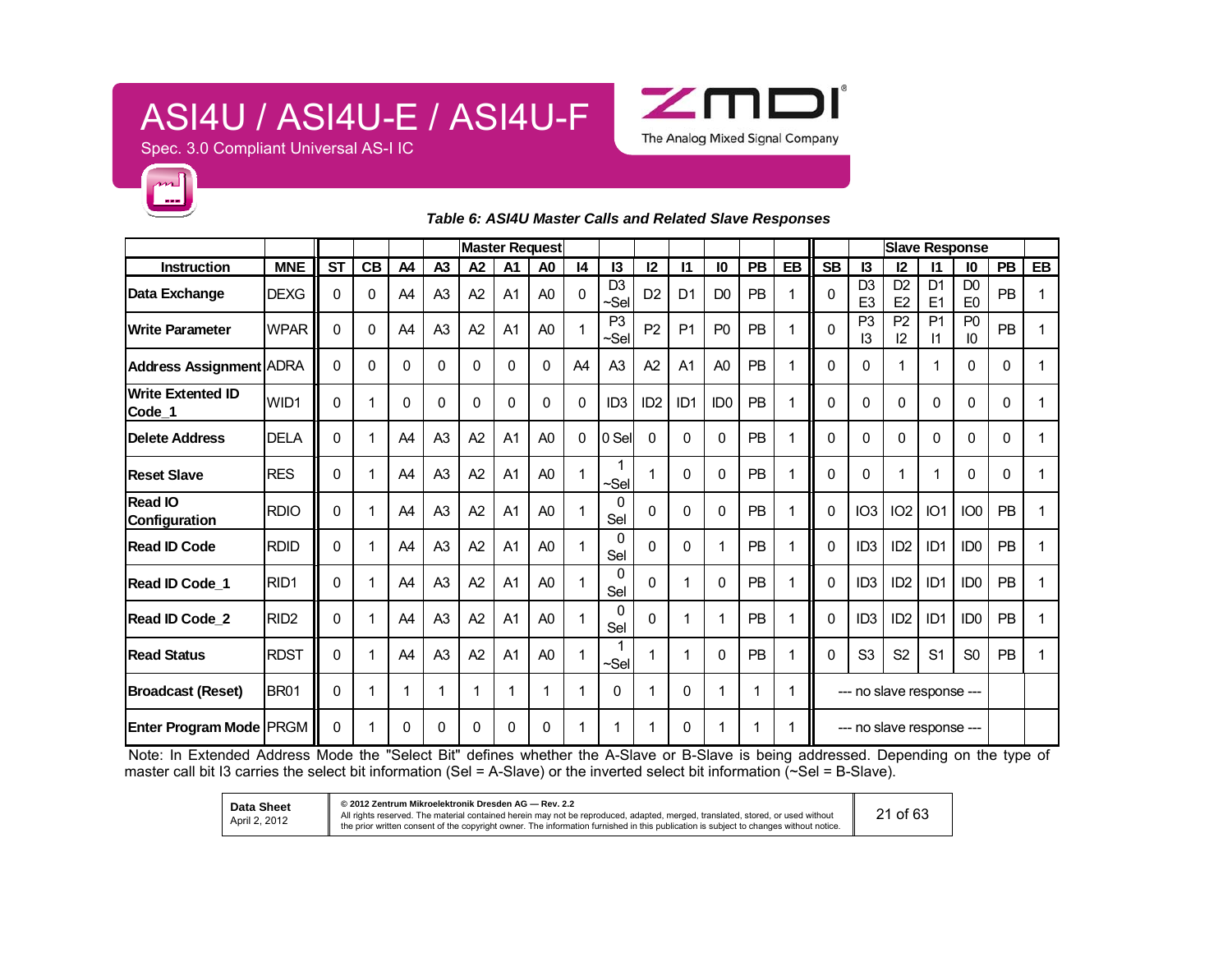

Spec. 3.0 Compliant Universal AS-I IC

| m |            |                    |                                        |                                    |                                                      |                                       |                                    |                         |                                                         |                      |
|---|------------|--------------------|----------------------------------------|------------------------------------|------------------------------------------------------|---------------------------------------|------------------------------------|-------------------------|---------------------------------------------------------|----------------------|
|   |            |                    | <b>B-Slave with</b>                    |                                    | ASI Master                                           | <b>ASI Slave</b>                      |                                    |                         |                                                         | No Slave             |
|   |            |                    | Profile 0.A                            |                                    | Request                                              | Response                              |                                    |                         |                                                         | Response (blue       |
|   |            |                    | (green shaded)                         |                                    | (black/green)                                        | (blue)                                |                                    |                         |                                                         | shaded)              |
|   |            |                    |                                        |                                    |                                                      |                                       |                                    |                         |                                                         |                      |
|   |            |                    |                                        |                                    |                                                      |                                       |                                    |                         |                                                         |                      |
|   | $ADR = 0$  | 121110             | 000                                    | 001                                | 010                                                  | 011                                   | 100                                | 101                     | 110                                                     | 111                  |
|   | CB 14 13   | $13 =$ Sel         |                                        |                                    | (Slave Address != 0) AND (Progam Mode not activated) |                                       |                                    |                         |                                                         |                      |
|   | 000        | $SeI=0$            |                                        | Data Exchange /Sel D2 D1 D0        |                                                      |                                       |                                    |                         |                                                         |                      |
|   | 001        | $SeI=1$            |                                        | Data Exchange D3 D2 D1 D0          |                                                      | <b>D3 D2 D1 D0</b>                    |                                    |                         |                                                         |                      |
|   | 010        | $Sel=0$            |                                        | Write Parameter / Sel P2 P1 P0     |                                                      |                                       |                                    |                         |                                                         |                      |
|   | 011        | $SeI=1$            | Delete Addr x0                         | Write Parameter P3 P2 P1 P0        |                                                      | P3 P2 P1 P0                           |                                    |                         |                                                         |                      |
|   | 100        | $SeI=0$<br>$SeI=1$ | Delete Addr x0                         |                                    |                                                      |                                       |                                    |                         |                                                         |                      |
|   | 101<br>110 | $SeI = 0$          | Rd_IO_Cfg <i3:10></i3:10>              | Read_ID <l3:l0></l3:l0>            | Read ID 1<13:10>                                     | Read ID 2 <13:10>                     | Reset Slave 0x6                    |                         | Rd Status <63:S0>                                       |                      |
|   |            |                    | Rd IO Cfg <13:10>                      | Read ID <13:10>                    | Read ID 1<13:10>                                     | Read ID 2 <13:10>                     | Reset Slave 0x6                    | <b>Broadcast</b>        | Rd_Status/ <s3:s0></s3:s0>                              |                      |
|   | 111        | $SeI=1$            |                                        |                                    |                                                      |                                       |                                    |                         |                                                         |                      |
|   | $ADR == 0$ | 12 11 10           | 000                                    | 001                                | 010                                                  | 011                                   | 100                                | 101                     | 1/10                                                    | 111                  |
|   | CB 1413    |                    |                                        |                                    | (Slave Address == 0) AND (Progam Mode not activated) |                                       |                                    |                         |                                                         |                      |
|   | 000        |                    |                                        |                                    |                                                      |                                       |                                    |                         |                                                         |                      |
|   | 001        |                    |                                        |                                    | Address Assignment A4 A3 A2 A1 A0                    |                                       |                                    |                         |                                                         |                      |
|   | 010        |                    |                                        |                                    |                                                      | 0x6                                   |                                    |                         |                                                         |                      |
|   | 011        |                    |                                        |                                    |                                                      |                                       |                                    |                         |                                                         |                      |
|   | 100        |                    |                                        |                                    | Write Var Ext Code1 ID3 ID2 ID1 ID0                  |                                       |                                    |                         |                                                         |                      |
|   | 101        |                    |                                        |                                    |                                                      | 0x0                                   |                                    |                         |                                                         |                      |
|   | 110        |                    | Rd_IO_Cfg <13:10>                      | Read ID <13:10>                    | Read ID 1<13:10>                                     | Read ID 2 <13:10                      |                                    | <b>Broadcast</b>        |                                                         |                      |
|   | 111        |                    |                                        |                                    |                                                      |                                       | Reset Slave 0x6                    | EnterPmode              | Rd Status <s3:s0></s3:s0>                               |                      |
|   |            |                    |                                        |                                    |                                                      |                                       |                                    |                         |                                                         |                      |
|   |            | 121110             | 000                                    | 001                                | 010                                                  | 011                                   | 100                                | 101                     | 110                                                     | 111                  |
|   | CB 1413    |                    |                                        | Progam Mode activated              |                                                      |                                       |                                    |                         |                                                         |                      |
|   | 000        |                    |                                        |                                    |                                                      |                                       |                                    |                         |                                                         |                      |
|   |            |                    |                                        |                                    |                                                      |                                       |                                    |                         |                                                         |                      |
|   | 001        |                    |                                        | Data Exchange - - - -              |                                                      | 13 12 11 10                           | (EEPROM READ ACCESS)               |                         |                                                         |                      |
|   | 010        |                    |                                        |                                    |                                                      |                                       |                                    |                         |                                                         |                      |
|   | 011        |                    |                                        | Write Parameter I3 I2 I1 I0        |                                                      | 13 12 11 10                           | (EEPROM WRITE ACCESS)              |                         |                                                         |                      |
|   | 100        |                    |                                        |                                    | Write Var ID Code ID3 ID2 ID1 ID0                    |                                       |                                    |                         |                                                         |                      |
|   | 101        |                    |                                        |                                    |                                                      | 0x0                                   |                                    |                         |                                                         |                      |
|   | 110<br>111 |                    | Rd IO Cfg <13:10><br>Rd IO Cfg <13:10> | Read ID <13:10><br>Read ID <13:10> | Read ID 1<13:10><br>Read ID 1<13:10>                 | Read ID 2 <13:10><br>Read ID 2 <13:10 | Reset Slave 0x6<br>Reset_Slave 0x6 | Broadcast<br>EnterPmode | Rd Status <s3:s0><br/>Rd_Status <s3:so></s3:so></s3:s0> | reserved<br>reserved |

**Data Sheet** April 2, 2012

**© 2012 Zentrum Mikroelektronik Dresden AG — Rev. 2.2** 

All rights reserved. The material contained herein may not be reproduced, adapted, merged, translated, stored, or used without<br>the prior written consent of the copyright owner. The information furnished in this publication

22 of 63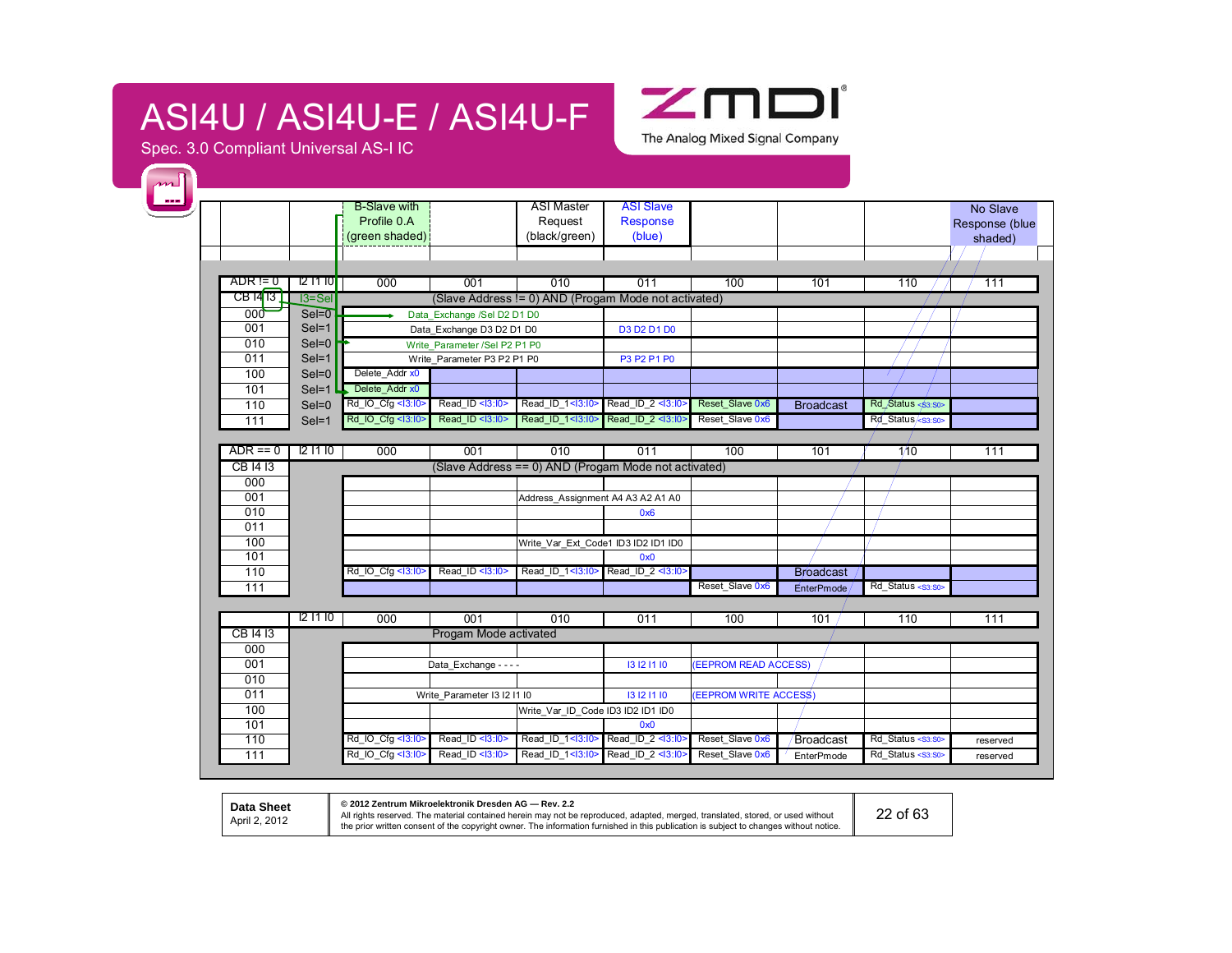



#### **2.4. Master Mode**

Spec. 3.0 Compliant Universal AS-I IC

Master Mode and the related Repeater- and Monitor-Modes differ completely in their functional properties from the Slave Mode. While the IC can autonomously perform different tasks in Slave Mode, it will only act as physical layer transceiver in Master-, Repeater- and Monitor-Mode. The basic property of these modes is a modulation / demodulation of AS-i signals to Manchester-II-code and vice versa. The following figure shows the different data path configurations.



*Figure 6: Data path in Master-, Repeater- and Monitor-Mode*

Master-Mode, Repeater-Mode and Monitor-Mode differ from each other in the kind of signals that are available at the data I/O and parameter port pins of the IC. Following signal assignments are provided:

| Pin             | Master Mode                                                                                            | Repeater Mode | <b>Monitor Mode</b>                   |  |  |  |
|-----------------|--------------------------------------------------------------------------------------------------------|---------------|---------------------------------------|--|--|--|
| P <sub>0</sub>  | Receive Clock                                                                                          | Hi-Z          | <b>Receive Clock</b>                  |  |  |  |
| P <sub>1</sub>  | Power Fail                                                                                             | Hi-Z          | <b>Power Fail</b>                     |  |  |  |
| P <sub>2</sub>  | Receive Strobe - Slave Telegram                                                                        | Hi-Z          | Receive Strobe - Slave Telegram       |  |  |  |
| P <sub>3</sub>  | Hi-Z                                                                                                   | $Hi-Z$        | Receive Strobe - Master Telegram      |  |  |  |
| DI <sub>0</sub> | Inverting of IRD input signal. If both inputs are on different level, the IRD input signal is inverted |               |                                       |  |  |  |
| D <sub>1</sub>  | before further processing, otherwise it is directly forwarded to the UART.                             |               |                                       |  |  |  |
| DI <sub>2</sub> | Inverting of LED output signal. If both inputs are on different level, the LED output signal is in-    |               |                                       |  |  |  |
| D <sub>13</sub> | verted after processing, otherwise it is directly forwarded to the LED1 output.                        |               |                                       |  |  |  |
| DO <sub>0</sub> | Hi-Z                                                                                                   | Hi-Z          | <b>Pulse Code Error</b>               |  |  |  |
| DO <sub>1</sub> | Hi-Z                                                                                                   | $Hi-Z$        | No Information Error                  |  |  |  |
| DO <sub>2</sub> | Hi-Z                                                                                                   | Hi-Z          | Parity Bit Error                      |  |  |  |
| DO <sub>3</sub> | Hi-Z                                                                                                   | Hi-Z          | Manchester-II-Code Error at IRD Input |  |  |  |

More detailed signal descriptions can be found in chapters *3.6 Parameter Port and PST*, *3.7 Data Port and DSR* as well as *3.12 UART*.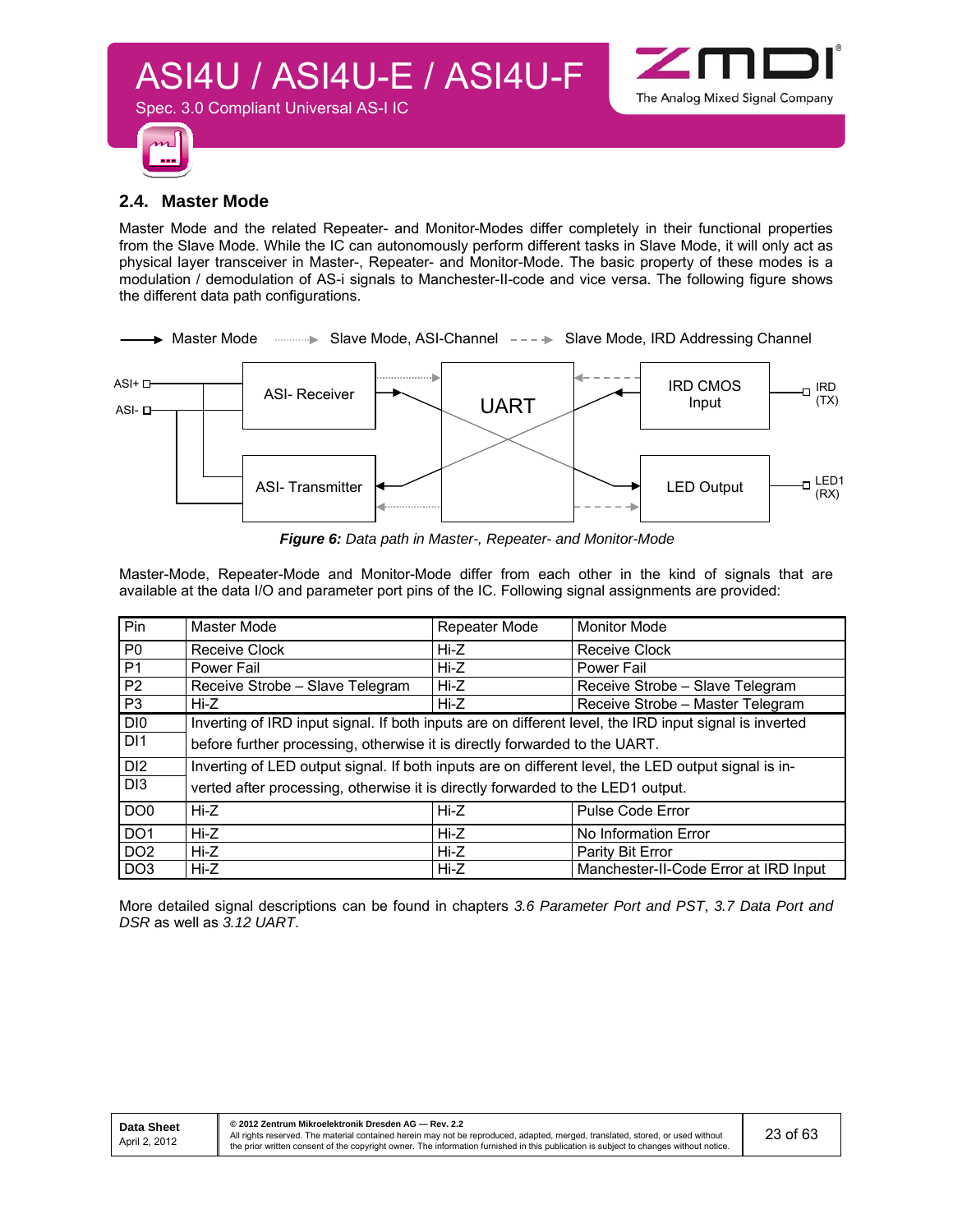



#### **2.5. E²PROM**

The ASI4U provides an on-chip E²PROM with typical write times of 12.5 ms and read times of 110ns. For security reasons the memory area is structured in two independent data blocks and a single bit *Security* flag. The data blocks are named User Area and Firmware Area. The Firmware Area contains all manufacturing related configuration data (i.e. selection of operational modes, ID codes, …). It can be protected against undesired data modification by setting the *Program\_Mode\_Disable* flag to '1'.

The User Area contains only such data that is relevant for changes at the final application (i.e. field installation of slave module). The environment, where modifications of the user data may become necessary, can sometimes be rough and unpredictable. In order to ensure a write access cannot result in an undetected corruption of E²PROM data, additional security is provided when programming the User Area.

Any write access to the User Area (by calls *Address\_Assignment* or *Write\_ID\_Code1*) is accompanied by two write steps to the *Security* flag, one before and one after the actual modification of user data.

The following procedure is executed when writing to the *User Area* of the E²PROM:

1. The *Security* flag is programmed to '1'.

Spec. 3.0 Compliant Universal AS-I IC

- 2. The content of the *Security* flag is read back, verifying it was programmed to '1'.
- 3. The user data is modified.
- 4. A read back of the written data is performed.
- 5. If the read back has proven successful programming of the user data, the *Security*  flag is programmed back to '0'.
- 6. The content of the *Security* flag is read back, verifying it was programmed to '0'.

In addition to a read out of the data areas, the *Security* flag of the E²PROM is also read and evaluated during IC initialization. In case the value of the *Security* flag equals '1' (i.e. due to an undesired interruption of a User Area write access), the entire User Area data is treated as corrupted and the Slave Address is set to 0x0 in the corresponding volatile shadow registers during initialization. Thus the programming of the User Area data can be repeated.

| ASI4U internal E <sup>2</sup> PROM Bit<br>Address [hex] | Position     | <b>EEPROM Cell Content</b> | <b>EEPROM Register Content</b>                                                                                       |  |  |  |
|---------------------------------------------------------|--------------|----------------------------|----------------------------------------------------------------------------------------------------------------------|--|--|--|
| $\mathbf 0$                                             | 03           | $AO \dots A3$              | Slave address low nibble                                                                                             |  |  |  |
| $\mathbf{1}$                                            | $\mathbf{0}$ | A4                         | Slave address high nibble                                                                                            |  |  |  |
| $\overline{2}$                                          | $0 \ldots 2$ | ID1 Bit0  ID1 Bit2         | ID_Code_Extension_1                                                                                                  |  |  |  |
| $\overline{2}$                                          | 3            | ID1 Bit3                   | ID_Code_Extension_1, A/B slave selection in<br>extended address mode                                                 |  |  |  |
| 37                                                      |              |                            | Not implemented                                                                                                      |  |  |  |
| 8                                                       | 03           | ID_Bit0  ID_Bit3           | ID Code                                                                                                              |  |  |  |
| 9                                                       | 03           | ID2 Bit0  ID2 Bit3         | ID_Code_Extension_2                                                                                                  |  |  |  |
| $\overline{A}$                                          | 03           | 10 Bit0  10 Bit3           | IO Code                                                                                                              |  |  |  |
| B                                                       | 0            | <b>Multiplex_Data</b>      | Multiplexed bi-directional Data Port mode                                                                            |  |  |  |
|                                                         |              | <b>Multiplex_Paramter</b>  | Multiplexed bi-directional Parameter Port mode                                                                       |  |  |  |
|                                                         | 2            | P0 Watchdog Activation     | Watchdog can be activated/deactivated by the<br>logic value at parameter pin P0.<br>Watchdog Active must not be set. |  |  |  |
|                                                         | 3            | Watchdog_Active            | continuously<br>Communication watchdog is<br>activated.                                                              |  |  |  |

#### *Table 7: E²PROM Content*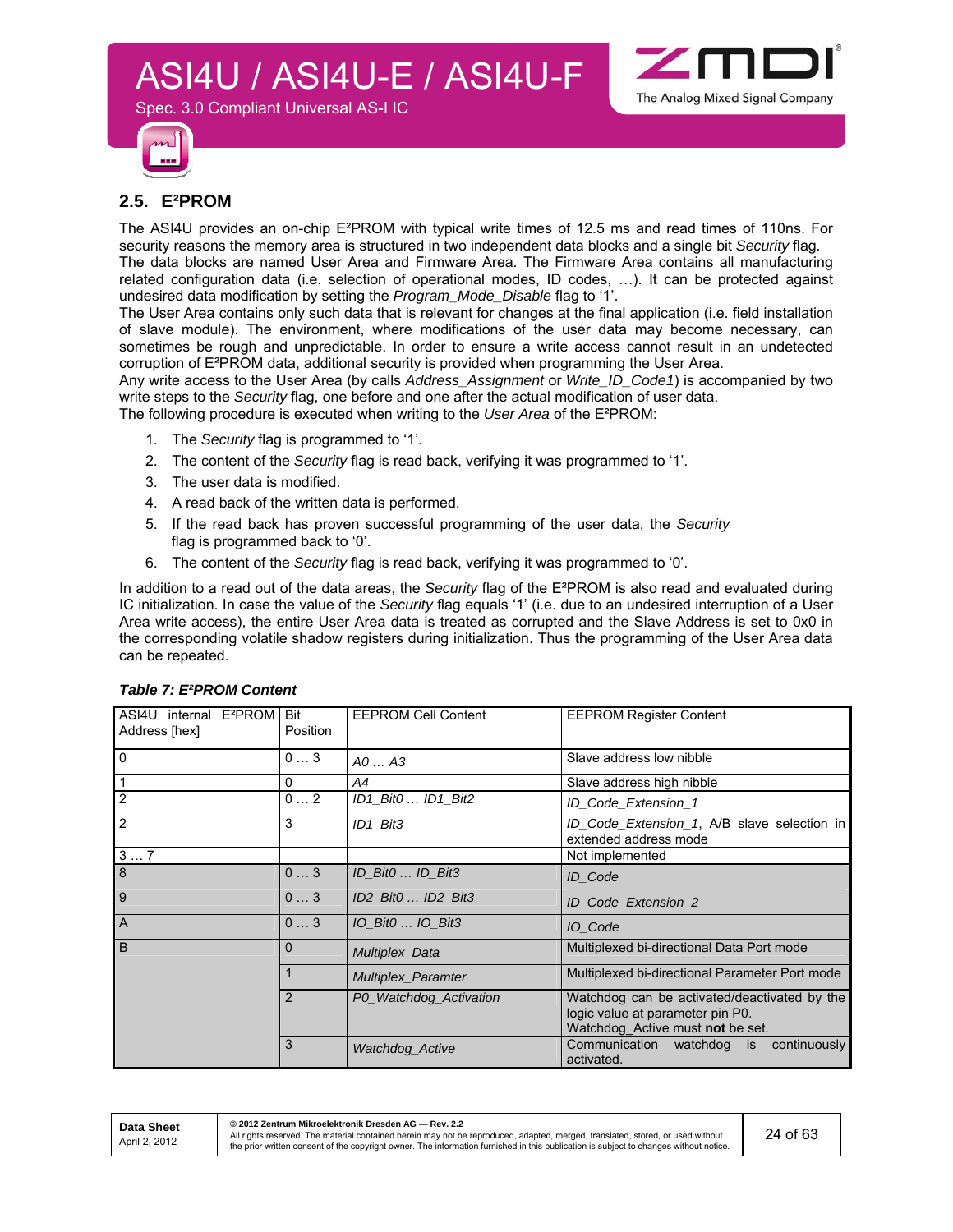

Spec. 3.0 Compliant Universal AS-I IC



| ASI4U internal E <sup>2</sup> PROM   Bit |                 | <b>EEPROM Cell Content</b> | <b>EEPROM Register Content</b>                                                |
|------------------------------------------|-----------------|----------------------------|-------------------------------------------------------------------------------|
| Address [hex]                            | Position        |                            |                                                                               |
| $\overline{C}$                           | $\Omega$        | Master_Mode                | If set, Firmware Area cannot be accessed.                                     |
|                                          | 1               | Program_Mode_Disable       | If set, Firmware Area is protected against                                    |
|                                          |                 |                            | overriding.                                                                   |
|                                          | 2               | Repeater_Mode              | If set, Firmware Area cannot be accessed.                                     |
|                                          | 3               | Invert_Data_In             | All Data Port inputs are inverted.                                            |
| D                                        | $\overline{03}$ | DI_Invert_Configuration    | Enables separate input data inverting for                                     |
|                                          |                 |                            | selected DI pins.                                                             |
|                                          |                 |                            | Invert_Data_In must not be set.                                               |
| E                                        | 03              | DI_Filter_Configuration    | Enables unitary<br>anti-bouncing<br>filters<br>for                            |
|                                          |                 |                            | selected DI pins                                                              |
| F                                        | 02              | DI_Filter_Time_Constant    | Defines a time constant for the input filter. For                             |
|                                          |                 |                            | coding rules see chapter 3.7.2.                                               |
|                                          | 3               | P1_Filter_Activation       | If flag is set, the logic value at the parameter                              |
|                                          |                 |                            | pin P1 determines whether the filter function is                              |
|                                          |                 |                            | active or inactive (see chapter 3.6.2.)                                       |
|                                          |                 |                            | If flag is not set, DI_Filter_Configuration                                   |
| 10                                       | 03              | Data_Out_Configuration     | activates the filter function.<br>Defines whether the corresponding Data Port |
|                                          |                 |                            | output pin is driven by the Data Output Register                              |
|                                          |                 |                            | (sensitive to the Data_Exchange command) or                                   |
|                                          |                 |                            | Data_Out_Value<br>Register<br>(E <sup>2</sup> PROM<br>the                     |
|                                          |                 |                            | configured).                                                                  |
| 11                                       | 03              | Data_Out_Value             | Stores static Data Port output value if selected                              |
|                                          |                 |                            | by Data_Out_Configuration                                                     |
| 12                                       | $\mathbf{0}$    | Enhanced_Status_Indication | If set, Enhanced Status Indication Mode                                       |
|                                          |                 |                            | according to AS-i Complete Specification is                                   |
|                                          |                 |                            | activated.                                                                    |
|                                          |                 |                            | <b>Activates LED2 output! For compatibility to</b>                            |
|                                          |                 |                            | A <sup>2</sup> SI board layouts this flag must not be set<br>$(= '0').$       |
|                                          | $\mathbf{1}$    | Dual_LED_Mode              | If set, LED1 and LED2 output signals are                                      |
|                                          |                 |                            | controlled to comply with Dual LED indication                                 |
|                                          |                 |                            | schemes of AS-i. Generated signals depend                                     |
|                                          |                 |                            | also on value of Enhanced_Sta-tus_Indication                                  |
|                                          |                 |                            | flag. Direct connection of a Dual LED is                                      |
|                                          |                 |                            | supported.                                                                    |
|                                          |                 |                            | Activates LED2 output! For compatibility to                                   |
|                                          |                 |                            | A <sup>2</sup> SI board layouts this flag must not be set                     |
|                                          |                 |                            | $(= '0').$                                                                    |
|                                          | $\overline{2}$  | FID_Invert                 | The FID input value is inverted before further                                |
|                                          |                 |                            | processing                                                                    |
|                                          | 3               | Safety_Mode                | If set, the ASI4U Safety Mode is enabled and a                                |
|                                          |                 |                            | special data input routing is activated.                                      |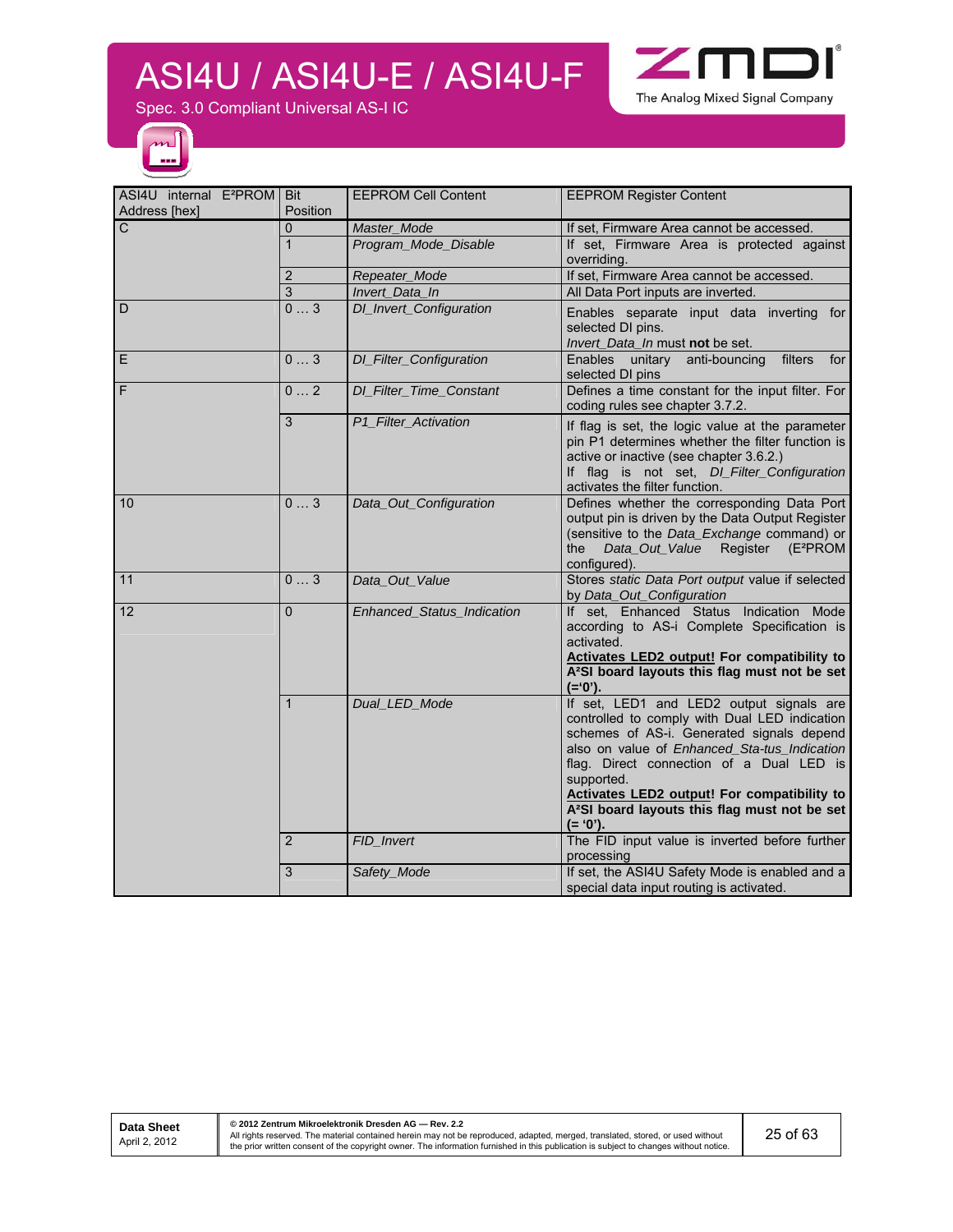

Spec. 3.0 Compliant Universal AS-I IC



| ASI4U<br>internal<br>E <sup>2</sup> PROM Address [hex] | <b>Bit</b><br>Position | <b>EEPROM Cell Content</b>         | <b>EEPROM Register Content</b>                                                                                                                                                                                                                                      |
|--------------------------------------------------------|------------------------|------------------------------------|---------------------------------------------------------------------------------------------------------------------------------------------------------------------------------------------------------------------------------------------------------------------|
| l 13                                                   | 0                      | Synchronous_Data_IO                | Enables Synchronized Data I/O mode                                                                                                                                                                                                                                  |
|                                                        |                        | P2_Sync_Data_IO_Activation         | If flag is set, the logic value at the<br>parameter pin P2 determines whether the<br>Synchonous Data IO Mode is active or<br>inactive.<br>If flag is not set, the Synchonous Data IO<br>Mode is always active if it was enabled by<br>the Synchronous_Data_IO flag. |
|                                                        | 2                      | Ext_Addr_4l/4O_Mode                | Enables 4 Input / 4 Output support in<br><b>Extended Address Mode</b>                                                                                                                                                                                               |
|                                                        | 3                      | ID_Code1_Protect                   | If flag is set, ID_Code_Extension_1 is write<br>protected for user access.<br>In Extended Address Mode, only Bits 20<br>are blocked. Bit 3 is used for A/B slave<br>selection<br>and<br>must<br>remain<br>user<br>accessible.                                       |
| 14                                                     | 03                     | ID1_Bit0  ID1_Bit3                 | Protected_ID_Code_Extension_1<br>ID_Code1_Protect flag is set,<br>lf.<br>an<br>Read_ID_Code_1<br>request<br>will<br>be<br>answered with the data stored in<br>this<br>register.                                                                                     |
| 15                                                     | 03                     |                                    |                                                                                                                                                                                                                                                                     |
| 16                                                     | 03                     | Trim Area, accessible by ZMDI only |                                                                                                                                                                                                                                                                     |
| $17$                                                   | 03                     |                                    |                                                                                                                                                                                                                                                                     |

User Area **Firmware Area**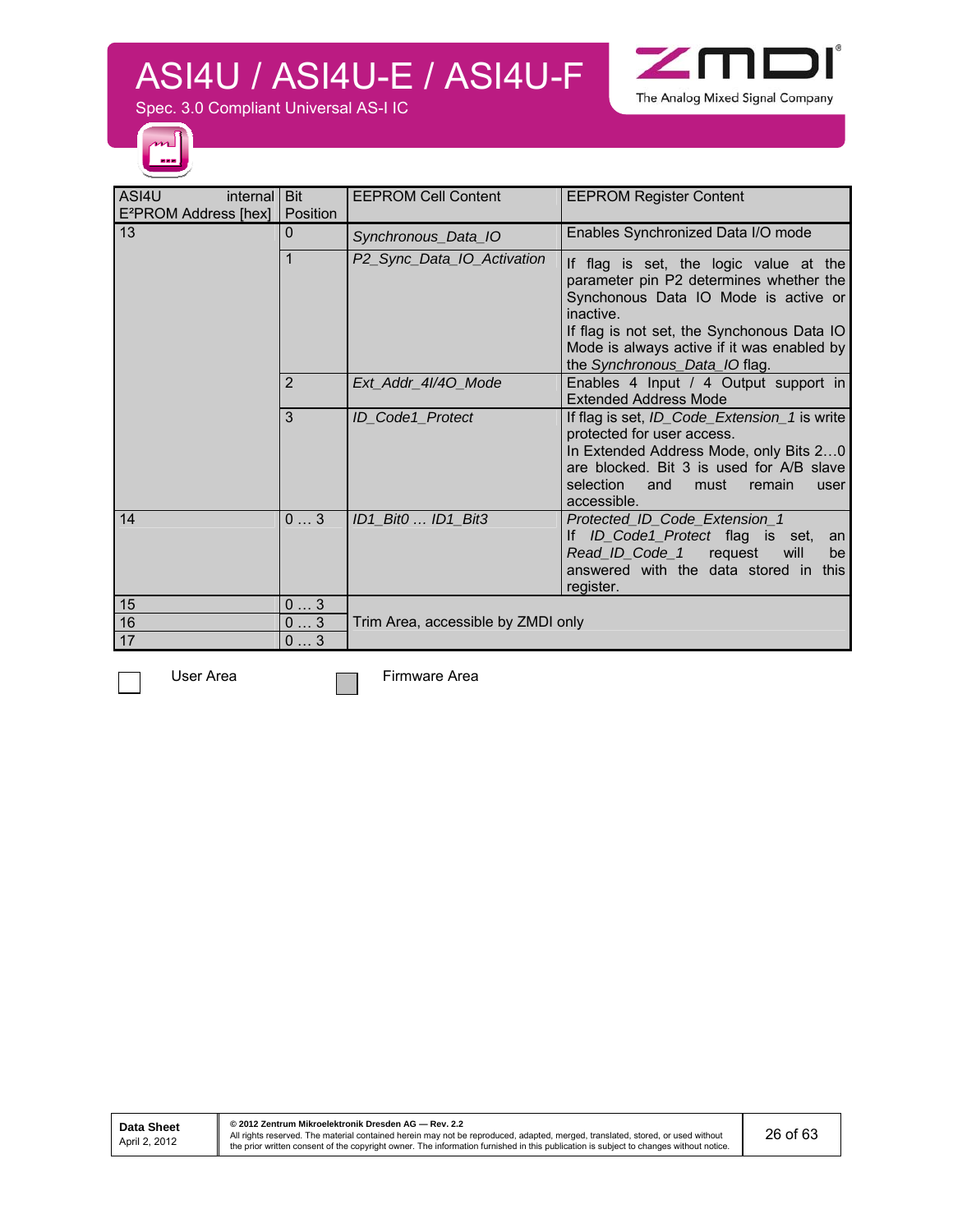



### **3 Detailed Functional Description**

#### **3.1. AS-i Receiver**

The receiver detects (telegram) signals at the AS-i line, converts them to digital pulses and forwards them to the UART for further processing. The receiver is internally connected between the ASIP and ASIN pins. It supports floating (ground free) input signals within the voltage limits of ASIP and ASIN given in Table 2 at page 6.

Functional, the receiver removes the DC value of the input signal, band-pass filters the AC signal and extracts the digital output signals from the sin<sup>2</sup>-shaped input pulses by a set of comparators. The amplitude of the first pulse determines the threshold level for all following pulses. This amplitude is digitally filtered to guarantee stable conditions and to suppress burst spikes. This approach combines a fast adaptation to changing signal amplitudes with a high detection safety. The comparators are reset after every detection of a telegram pause at the AS-i line. When the receiver is turned on, the transmitter is turned off to reduce the power consumption.

#### *Table 8: Receiver Parameters*

| Symbol           | Parameter                                               | Mir | Max | Unit     | <b>Note</b>                |      |
|------------------|---------------------------------------------------------|-----|-----|----------|----------------------------|------|
| $V_{\text{SIG}}$ | AC signal peak-peak amplitude (between ASIP and ASIN)   |     | 8   | $V_{PP}$ |                            |      |
| VLSIGon          | Receiver comparator threshold level (refer to Figure 7) | 45  | 55  | $\%$     | Related<br>pulse amplitude | 1st. |





#### **3.2. AS-i Transmitter**

The transmitter draws a modulated current between ASIP and ASIN to generate the communication signals. The shape of the current corresponds to the integral of a  $sin^2$ -function. The transmitter comprises a current DAC and a high current driver. The driver requires a small bias current to flow. The bias current is ramped up slowly a certain time before the transmission starts so that any false voltage pulses on the AS-i line are avoided.

 To support high symmetry extended power applications as shown in Figure 21 at page 6, the transmitter is designed to allow input voltages different from IC ground at the ASIN pin. The limits given in Table 2 at page 6 apply. When the transmitter is turned on, the receiver is turned off to reduce the power consumption.

|  | <b>Table 9: Transmitter Current Amplitude</b> |  |  |
|--|-----------------------------------------------|--|--|
|--|-----------------------------------------------|--|--|

| Modulated transmitter peak current swing (between ASIP and 55<br>68<br>mA∍<br><b>ISIG</b> | Symbol | Parameter | Min | Max | Unit | Note |
|-------------------------------------------------------------------------------------------|--------|-----------|-----|-----|------|------|
|                                                                                           |        | ASIN)     |     |     |      |      |

| Data Sheet<br>April 2, 2012 | © 2012 Zentrum Mikroelektronik Dresden AG - Rev. 2.2<br>All rights reserved. The material contained herein may not be reproduced, adapted, merged, translated, stored, or used without<br>the prior written consent of the copyright owner. The information furnished in this publication is subject to changes without notice. | 27 of 63 |
|-----------------------------|---------------------------------------------------------------------------------------------------------------------------------------------------------------------------------------------------------------------------------------------------------------------------------------------------------------------------------|----------|
|-----------------------------|---------------------------------------------------------------------------------------------------------------------------------------------------------------------------------------------------------------------------------------------------------------------------------------------------------------------------------|----------|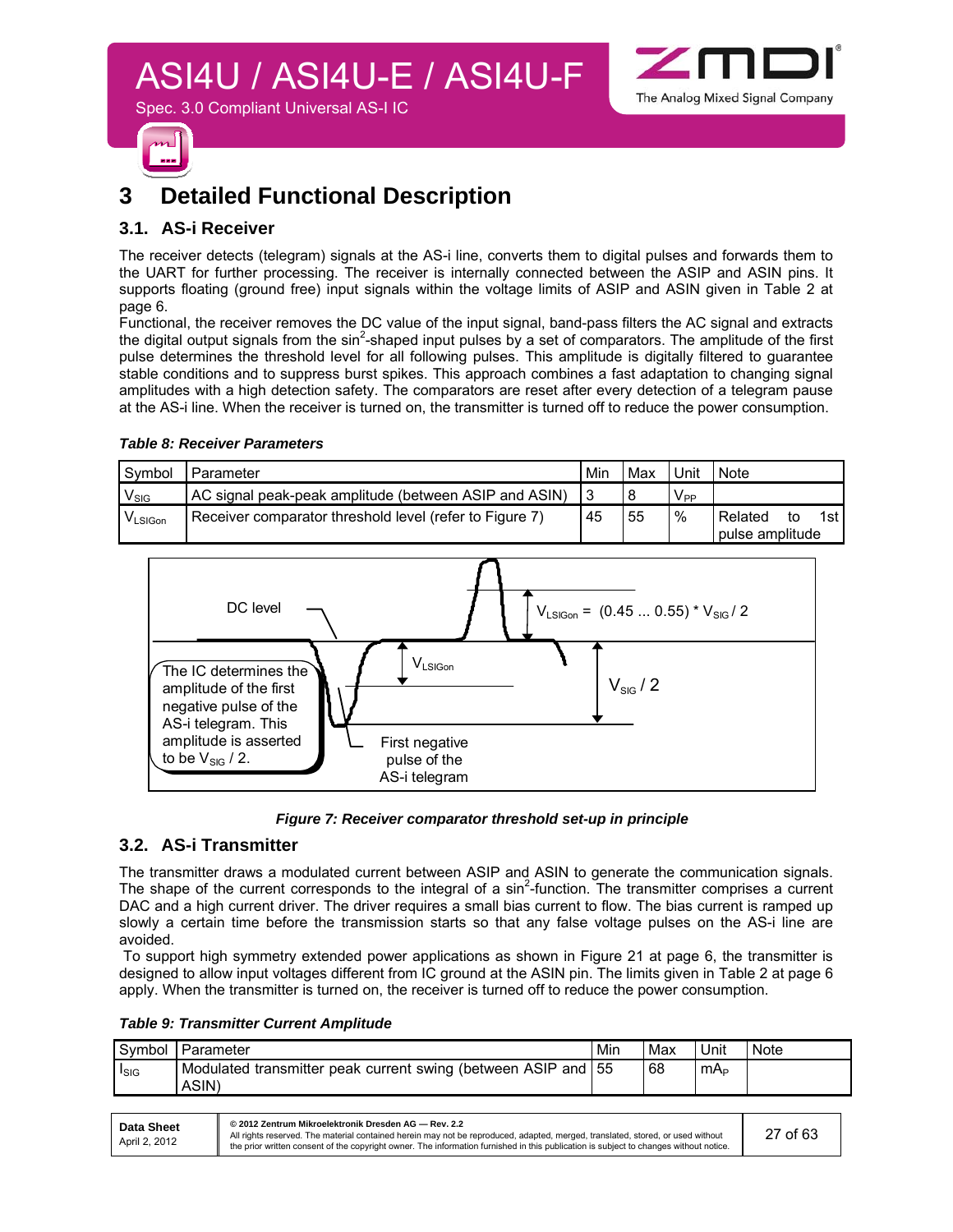

Spec. 3.0 Compliant Universal AS-I IC



#### **3.3. Addressing Channel Input IRD**

#### 3.3.1. General Slave Mode Functionality

To ease the configuration process for slave modules at the field application, a secondary command input channel, the so-called Addressing Channel, IRD, is provided.

Once the channel is activated for communication, the IRD pin is receiving Manchester-II-coded (AS-i) master telegrams, while the LED1 pin is returning slave response telegrams in Manchester-II format.

Applying a so-called Magic Sequence at the IRD input activates the Addressing Channel. It doesn't matter whether the IC is communicating at the AS-i input channel or staying in idle mode. As long as the initialization process is finished and the IC is operating in Slave Mode, a correctly received Magic Sequence will reset the Data and Parameter Outputs, generate appropriate Data Strobe and Parameter Strobe signals, reset the *Data\_Exchange\_Disable* flag and turn the Addressing Channel active.

The Magic Sequence requires the reception of four consecutive correct AS-i telegrams in Manchester-II-Format within a timeframe of 8.192 ms (-6.25%). The telegrams will neither be answered nor otherwise internally processed. They are only checked for correct syntax (number of bits, correct start bit, end bit and parity) and timing (compliance to standard AS-i telegram timing).

To avoid a wrong activation of the Addressing Channel by undesired cross coupling of signals from the AS-i line to the IRD input, **two additional security features** are implemented.

- 1. The ASI4U resets the Magic Sequence telegram counter if more than 5 but less than 14 telegram bits were correctly received. Pulse signals that lead to detection of a communication error before the 6<sup>th</sup> telegram bit shall not reset the Magic Sequence counter in order to avoid a blocking of the IRD activation due to signal bouncing effects.
- 2. The ASI4U resets the Magic Sequence telegram counter if a telegram that was received at the IRD input correlates to the AS-i line input signal in terms of telegram reception time and content.

Note: The UART processes both input channels (AS-i line + IRD Addressing Channel) in parallel and generates *Receive\_Strobe* signals after every correctly received Master telegram. A telegram correlation between both channels is found, if *Receive\_Strobe* signals from both input channels arrive at a time frame of less or equal than 3µs and the telegram contents are equal too.

The Addressing Channel generally becomes **deactivated** by **IC reset.** 

If the IC is locked to the Addressing Channel and AC Current Input Mode (see descriptions further below) is active, there are **four special IC functions** that were implemented to support existing handheld programming devices (from the company Pepperl+Fuchs):

- 1. The IC does not leave the Addressing Channel Mode after the reception of a *Reset\_Slave* or *Broadcast\_Reset* call if the *Data\_Exchange\_Disable* flag is cleared ('0'). This is always the case if the ASI4U had performed Data-/Parameter communication in advance of the reset. Thus the handheld had been operated in Data- or Parameter mode.
- 2. The IC does not leave the Addressing Channel during an IC reset that was caused by an expired Communication Watchdog.

See chapter 3.14 for detailed descriptions of the Communication Monitor and Communication Watchdog*.*

3. Software controlled IC resets (resets through *Reset\_Slave* or *Broadcast\_Reset* calls) are performed slightly different than in normal slave IC operation.

The IC still resets the Data and Parameter outputs immediately after reception of the calls and Dataand Parameter-Strobe Signals are generated. However, the IC initialization procedure is postponed for 2.048ms (-6.25%), keeping the IC blocked to any further telegram inputs at the Addressing Channel or the AS-i line input. This is to avoid an immediate reactivation of the Addressing Channel after IC initialization since the handheld programming device always sends five subsequent *Broadcast\_Reset*. The ASI4U would otherwise process the first reset call from the handheld correctly but take the four remaining calls for a new Magic Sequence.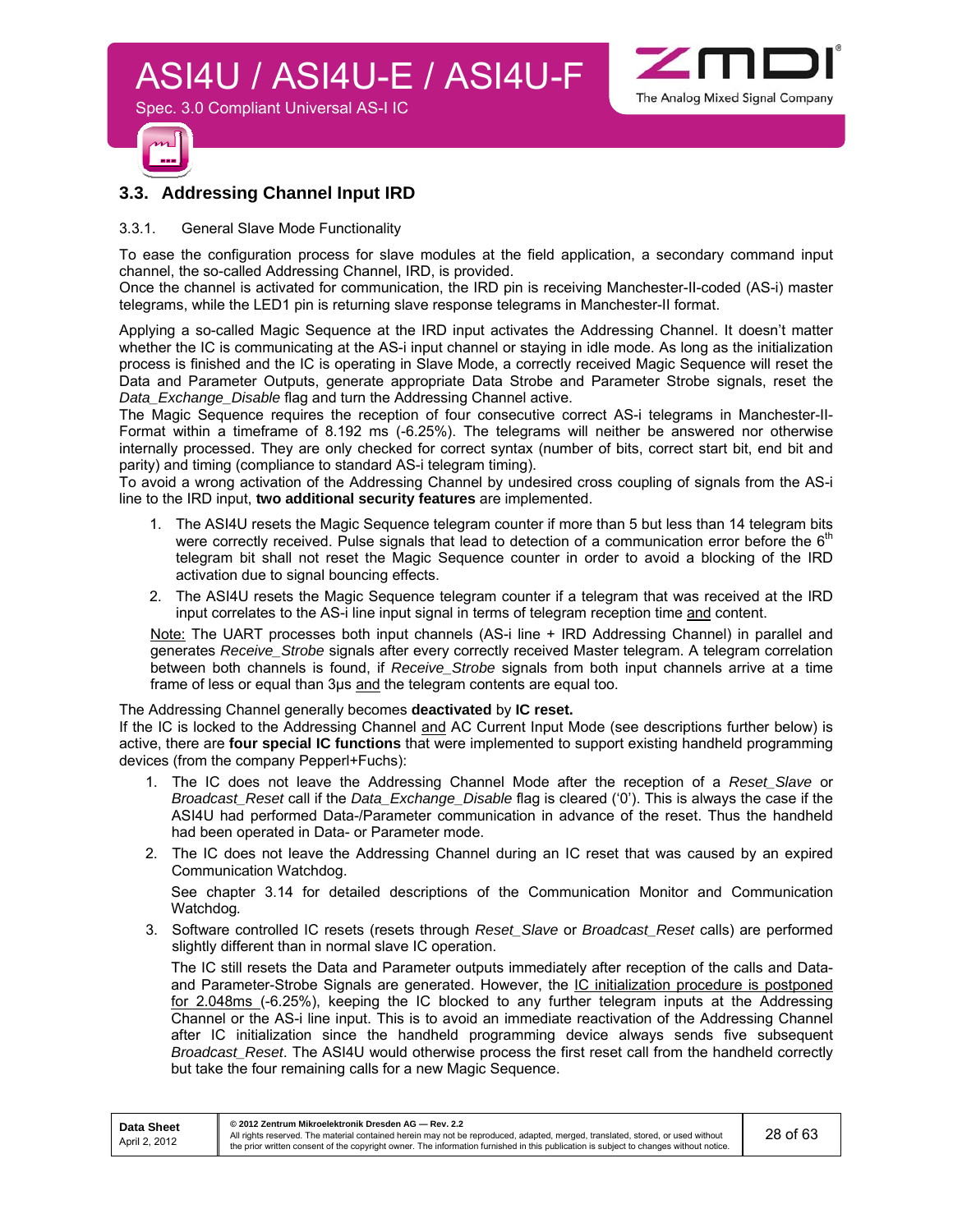

4. The UART is constantly set to Synchronous Receive Mode. This is because the signal sequence that is generated by the handheld programming device exhibits an additional signal transition in a time frame of 3 bit times after the end of the transmitted master call.

#### 3.3.2. AC Current Input Mode

The IRD input allows direct connection of a Photo-Diode (referencing to 0V) and senses the generated photo current. A valid input signal has to have certain current amplitude (range) and must not exceed a certain offset current value (Table 10 and Figure 8).

In contrast to A<sup>2</sup>SI versions, the IRD input of the ASI4U covers the entire input current range by a single amplifying stage with continues (logarithmical) gain adaptation. Thus, the cyclical gain switching is avoided and the IC can react more safely and without delay on different input signal amplitudes.

*Table 10: IRD AC current input parameters* 

Spec. 3.0 Compliant Universal AS-I IC

| Symbol      | Parameter                     | Mir | Max | Unit | <b>Note</b> |
|-------------|-------------------------------|-----|-----|------|-------------|
| <b>IRDO</b> | current offset :<br>Input     |     | 10  | ЦA   |             |
| <b>IRDA</b> | amplitude<br>Input<br>current | 25  | 100 | uА   |             |



#### *Figure 8: Addressing Channel Input (IRD), Photo-current Waveforms*

Following photo-diode is suggested for optimal performance:

- TEMIC TEMD5000
- 3.3.3. CMOS Input Mode

In addition to the AC current input mode, the IRD input can also operate in CMOS input mode. Mode switching is only possible as long as the IC has not locked to the Addressing Channel by reception of a Magic Sequence already. On principle, that input mode that lead to the activation of the Addressing Channel will remain locked until the Addressing Channel is deactivated (by IC Reset).

The CMOS mode is entered if the IRD input voltage is **above 2.5V** (logic high) for more than 7.680 ms (- 6.66%). It is left, if the IRD input voltage is **below 1.0V** (logic low) for more than 7.680 ms (-6.66%). The initial input mode after IC initialization is determined at the end of the initialization phase and depends on the value of the IRD input signal at that time.

| Data Sheet    | © 2012 Zentrum Mikroelektronik Dresden AG - Rev. 2.2                                                                                                                                                                                                                    |  |
|---------------|-------------------------------------------------------------------------------------------------------------------------------------------------------------------------------------------------------------------------------------------------------------------------|--|
| April 2. 2012 | All rights reserved. The material contained herein may not be reproduced, adapted, merged, translated, stored, or used without<br>the prior written consent of the copyright owner. The information furnished in this publication is subject to changes without notice. |  |

The Analog Mixed Signal Company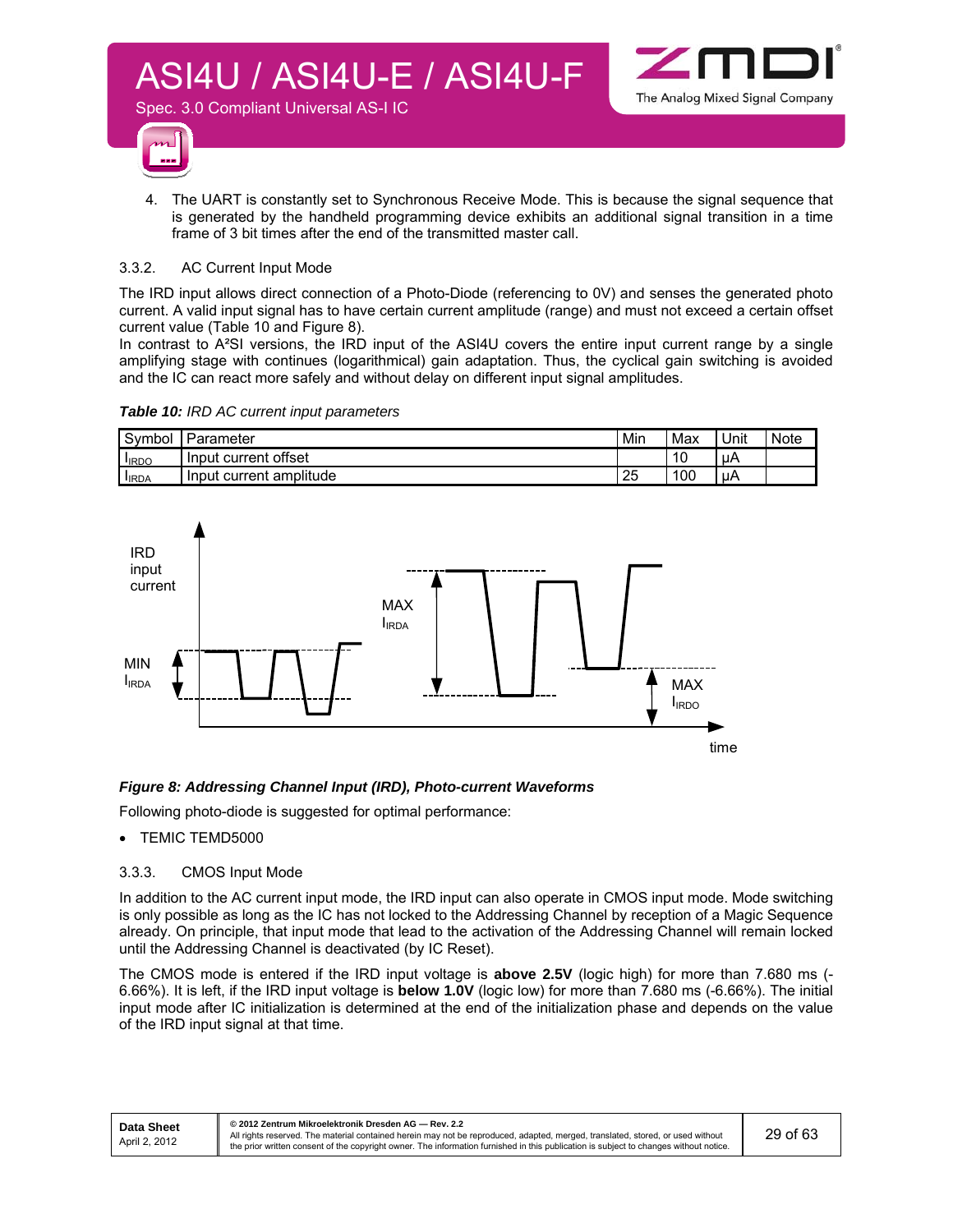

#### *Table 11: IRD current/voltage mode switching*

| Symbol                  | Parameter                                                    | Min  | Max   | Unit | Note |
|-------------------------|--------------------------------------------------------------|------|-------|------|------|
| $V_{\text{IRD VM}}$     | Minimum IRD input voltage to activate CMOS mode of IRD   2.5 |      |       |      |      |
| $V_{\text{IRD CM}}$     | Maximum IRD input voltage to activate AC current mode of     |      | 1.0   |      |      |
|                         | IRD                                                          |      |       |      |      |
| <b>LIRD Mode Filter</b> | Filter time constant for IRD input mode switching            | 7.68 | 8.192 | l ms |      |

The following input levels apply in CMOS mode:

#### *Table 12: IRD CMOS Input Levels*

| Symbol              | Parameter                            | Min    | Max                          | Unit | <b>Note</b> |
|---------------------|--------------------------------------|--------|------------------------------|------|-------------|
| $V_{\text{IRD IN}}$ | Input voltage range                  | $-0.3$ | $\mathsf{V}_{\mathsf{Uout}}$ |      |             |
| $V_{IRDIL}$         | Voltage range for input "low" level  |        | 1.0                          |      |             |
| $V_{IRD}$ ih        | Voltage range for input "high" level | 2.5    | V <sub>Uout</sub>            |      |             |
| $T_r/T_f$           | Rise/fall time                       |        | 100                          | ns   |             |

 $1$  in Master Mode the rise/fall time of the IRD input signal should be as low as possible in order to avoid jitter on the AS-i line

#### 3.3.4. Master-, Repeater- and Monitor-Mode

In Master-, Repeater-, and Monitor-Mode the IRD input is always configured in CMOS mode. The input levels specified in Table 12 apply.

The expected polarity of the Manchester-II-coded bit stream at the IRD pin depends on the values of the Pins DI0 and DI1.

*Table 13: Polarity of Manchester-II-Signal at IRD in Master Mode* 

| Input values at<br>DIO and DI1 are: | Description                                                                                                                                               |
|-------------------------------------|-----------------------------------------------------------------------------------------------------------------------------------------------------------|
| Equal<br>$($ "11", "00")            | Manchester-II-Signal is low active (default logic output value at no<br>communication is '1'). This mode is compatible to the A <sup>2</sup> SI IRD input |
| <b>Unequal</b>                      | Manchester-II-Signal is high active (default logic output value at no l                                                                                   |
| ("01", "10")                        | communication is '0').                                                                                                                                    |

Note: The complemented definition was chosen to retain backward compatibility to A<sup>2</sup>SI based AS-i Master designs.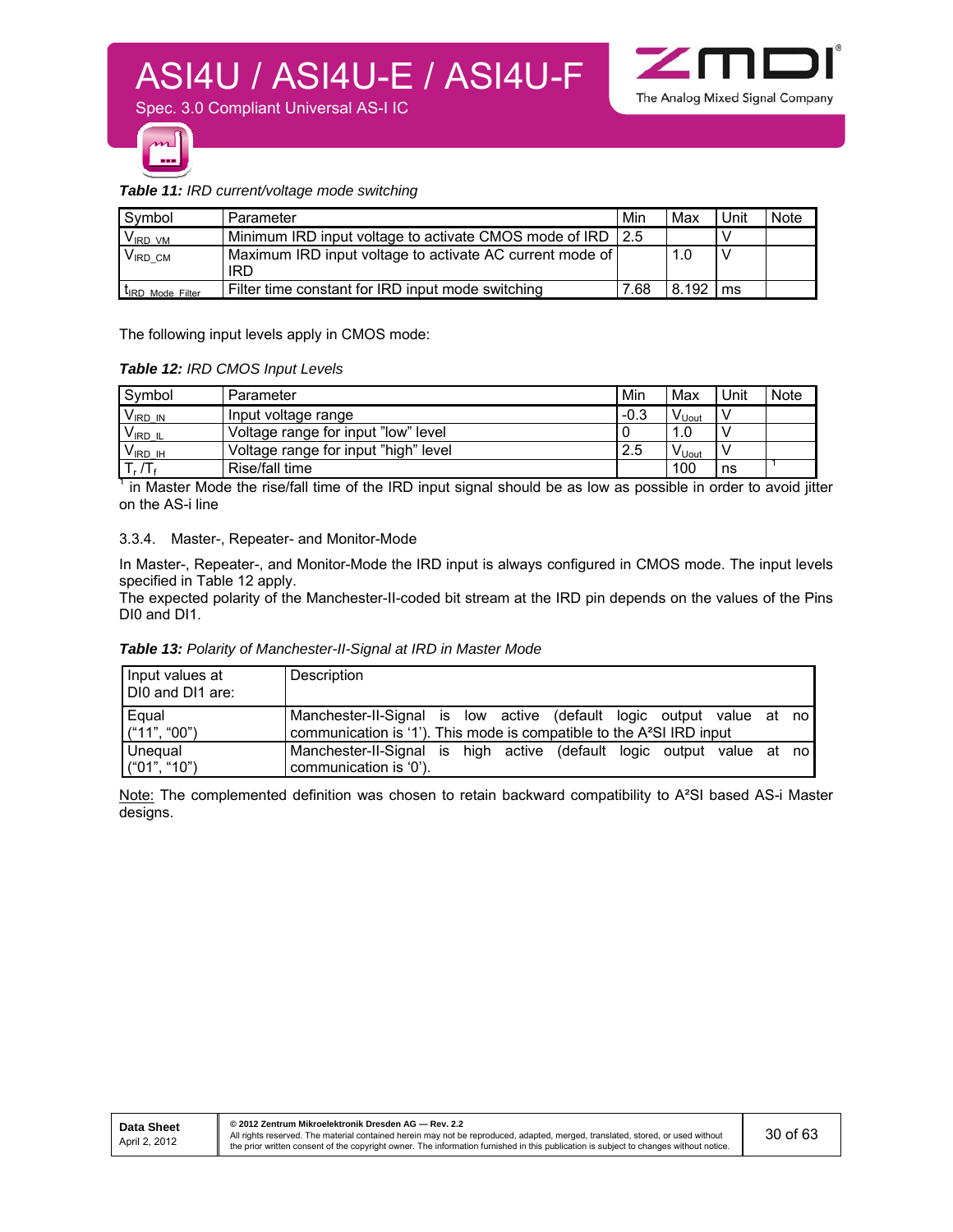$\sim$ The Analog Mixed Signal Company

Spec. 3.0 Compliant Universal AS-I IC



#### **3.4. Digital Inputs - DC Characteristics**

The following pins contain digital high voltage input stages:

- Input-only pins: **DI0 … DI3, FID**
- I/O pins: **P0 ... P3, DSR, PST<sup>1</sup>, LED2<sup>1</sup>**

#### *Table 14: DC Characteristics of digital high voltage input pins*

|                            | Symbol   Parameter                   | Min   | Max               | l Unit | <b>Note</b>               |
|----------------------------|--------------------------------------|-------|-------------------|--------|---------------------------|
| $V_{IL}$                   | Voltage range for input "low" level  |       | 2.5               | l V    |                           |
| V <sub>IH</sub>            | Voltage range for input "high" level | 3.5   | V <sub>υουτ</sub> |        |                           |
| $V_{HYST}$                 | Hysteresis for switching level       | 0.25  |                   |        |                           |
| $\mathsf{l}_{\mathsf{IL}}$ | Current range for input "low" level  | $-10$ | -3                | l µA   |                           |
| $T_{\rm IH}$               | Current range for input "high" level | $-10$ | 10                | µA     | $V_0 \geq V_{\text{U5R}}$ |
| $C_{DL}$                   | Capacitance at pin DSR               |       | 10                | pF     |                           |

 $1$  PST and LED2 are inputs for test purposes only.

 $2$  The pull-up current is driven by a current source connected to U5R. It stays almost constant for input voltages ranging from 0 to 3.8V. The current source is disabled at the FID pin in Master- Repeater- and Monitor-Mode to provide a straight analog signal input for the Power Fail comparator.

The internal pull-up current is sufficient to avoid accidental triggering of an IC reset if the DSR pin remains unconnected. For external loads at DSR a certain pull up resistor is required to ensure  $V_{IH} \geq 3.5V$  in less than 35µs after the beginning of a DSR = Low pulse.

#### **3.5. Digital Outputs - DC Characteristics**

The following pins contain digital high voltage open drain output stages:

- Output-only pins: **DO0 … DO3, LED1**
- I/O pins: **P0 … P3, DSR, PST1 , LED21**

#### *Table 15: DC Characteristics of digital high voltage output pins*

| Symbol    | Parameter                                               | Min   | <b>Max</b>        | Unit | Note                   |
|-----------|---------------------------------------------------------|-------|-------------------|------|------------------------|
| $V_{OL1}$ | Voltage range for output "low" level                    |       |                   | N    | $= 10mA$<br>$I_{O1.1}$ |
| $V_{OL2}$ | Voltage range for output "low" level                    |       | 0.4               | V    | $I_{OL2}$ = 2mA        |
| $I_{OH}$  | Output leakage current                                  | $-10$ | 10                | μA   | $V_{OH} \geq V_{U5R}$  |
| $V_{OH}$  | Voltage range for output "high" level (external applied |       | V <sub>uout</sub> |      |                        |
|           | voltage)                                                |       |                   |      |                        |

*1 PST and LED2 are inputs for test purposes only.*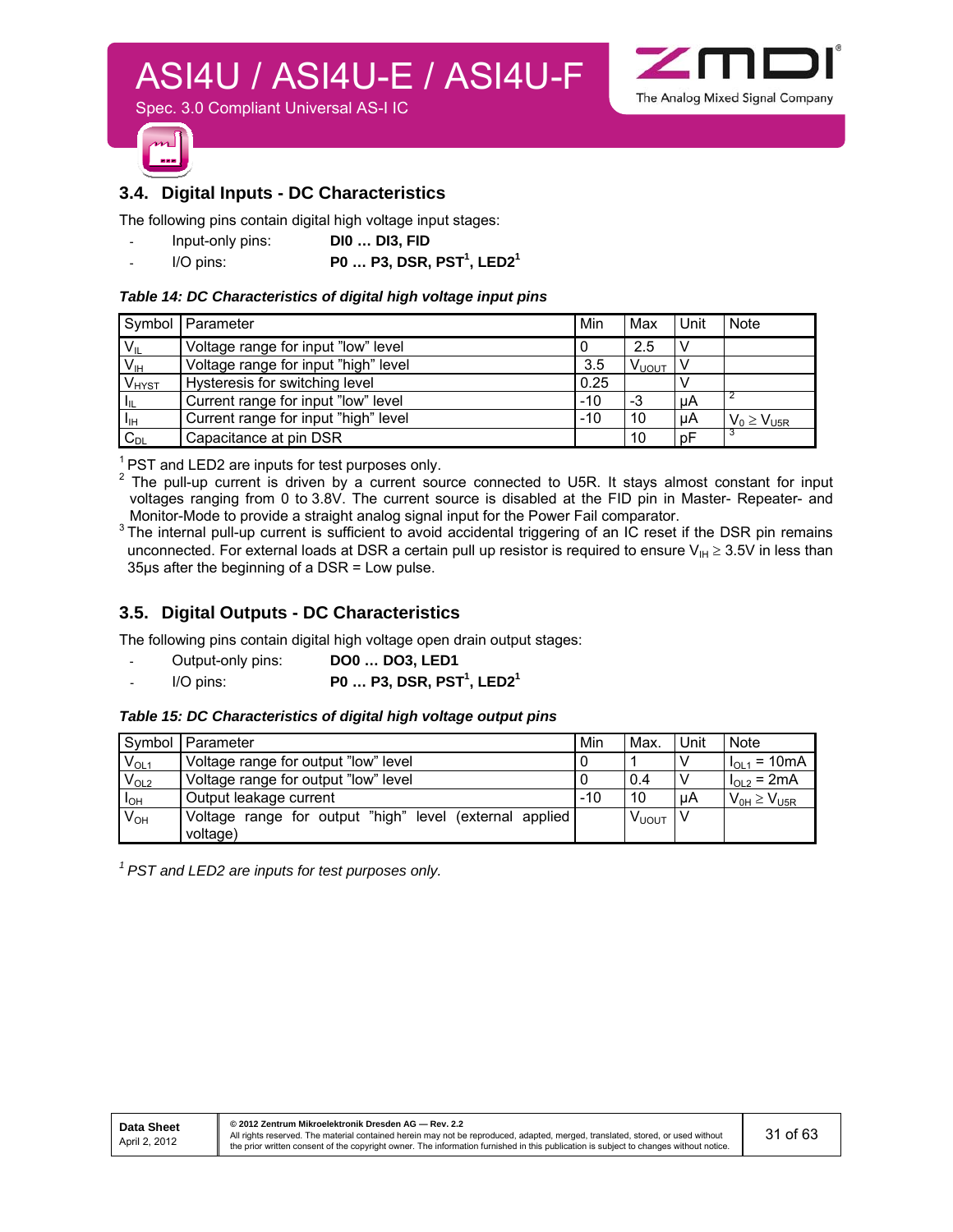

#### **3.6. Parameter Port and PST Pin**

Spec. 3.0 Compliant Universal AS-I IC

#### 3.6.1. Slave Mode

The parameter port is configured for continuous bi-directional operation. Every pin contains an NMOS open drain output driver plus a high voltage high impedance digital input stage. Received parameter output data is stored at the Parameter Output Register and subsequently forwarded to the open drain output drivers. A certain time  $(t_{P\text{-}latch})$  after new output data has arrived at the port, the corresponding inputs are sampled.

The input value either results from a wired AND combination of the parameter output value and the signals driven to the port by external sources (*Multiplex\_Parameter* ='0') or simply represents the externally driven input signals (*Multiplex\_Parameter* ='1'). For further explanation see also Figure 9 and chapter 3.6.2.

The availability of new parameter output data is signaled by the *Parameter Strobe (PST)* signal*.*

Besides the basic I/O function, the first parameter output event after an IC reset has an additional meaning. It enables the data output at the Data Port (see chapters 3.7 and 3.11).

Any IC reset or the reception of a *Delete\_Address* call turns the Parameter Output *Register* to 0xF and forces the parameter output drivers to high impedance state. Simultaneously a Parameter Strobe is generated, having the same t<sub>setup</sub> timing and t<sub>PST</sub> pulse width, as new output data would be driven.

#### *Table 16: Timing Parameter Port*

| Symbol                                    | Parameter                                               | Min | Max  | Unit      | <b>Note</b> |
|-------------------------------------------|---------------------------------------------------------|-----|------|-----------|-------------|
| $\boldsymbol{\mathrm{t}}_{\text{setupL}}$ | Output data is valid LOW before PST-H/L                 | 0.1 | 0.6  | μs        |             |
| <b>L</b> setupH                           | Output driver is at high impedance state before PST-H/L | 0.1 | 0.6  | μs        |             |
| t <sub>hold</sub>                         | Output driver is at high impedance state after PST-H/L  | 0.1 | 0.6  | μs        | l 1. 2      |
| $t_{\text{PST}}$                          | Pulse width of Parameter Strobe (PST)                   | 5   | 6    | μs        | -3          |
| $t_{\text{Pl-} \text{latch}}$             | Acceptance of input data                                | 11  | 13.5 | <b>US</b> |             |

 $1$  The designed value is 0.5µs.

 $^{2}$  t<sub>hold</sub> is only valid, if the *Multiplex\_Parameter* flag is set in the Firmware Area of the E<sup>2</sup>PROM.

<sup>3</sup> The timing of the resulting voltage signal also depends on the external pull up resistor.

 $^4$  The parameter input data must be stable within the period defined by min. and max. values of t<sub>PI-latch</sub>.



#### *Figure 9: Timing Diagram Parameter Port P0 ... P3, PST*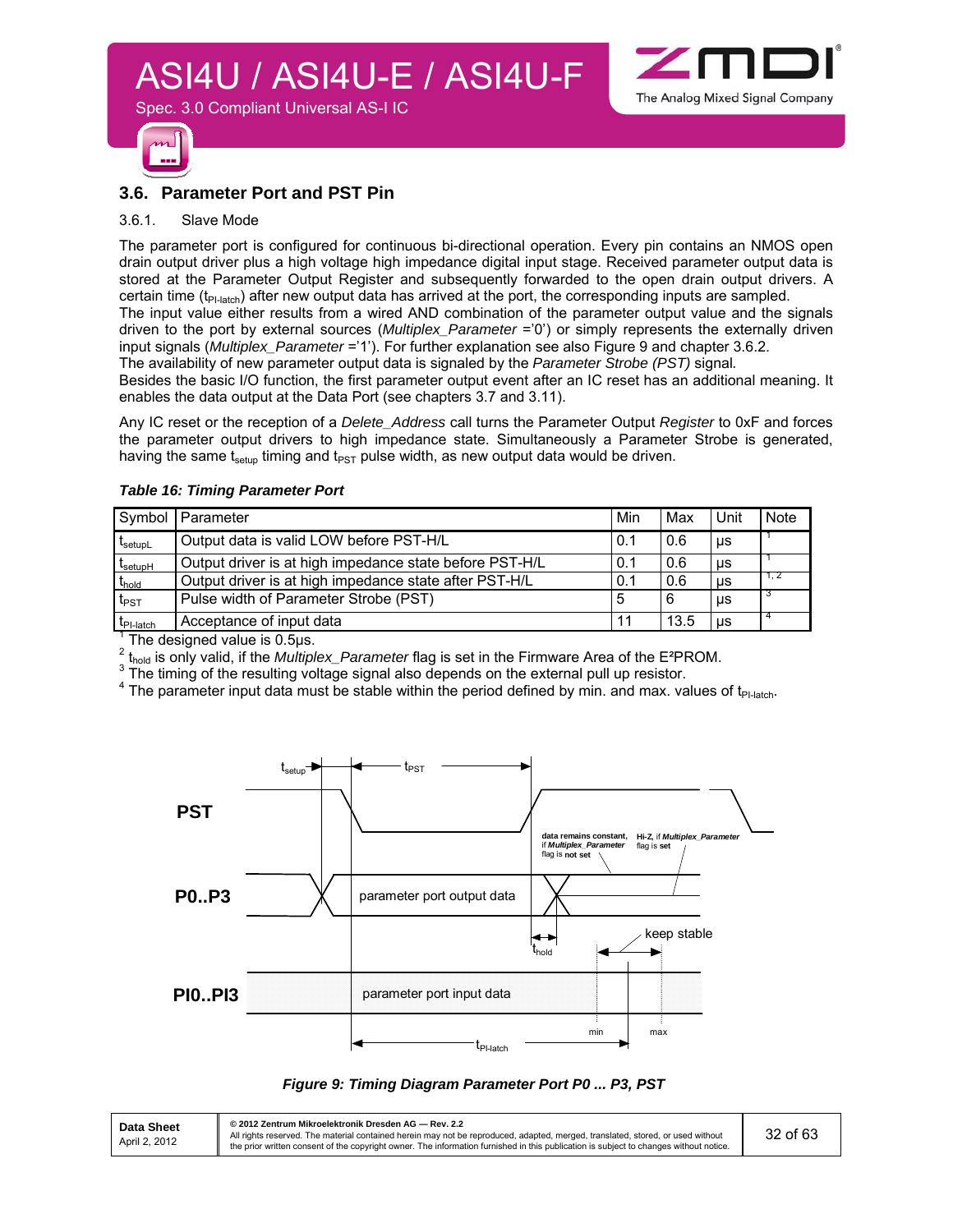

#### 3.6.2. Parameter Multiplex Mode

Spec. 3.0 Compliant Universal AS-I IC

AS-i Complete Specification v3.0 defines a so called Parameter Multiplex Mode. This new feature allows bidirectional data transfer through the parameter port. The bi-directionality is achieved by turning the Parameter Output Drivers off after the Parameter Strobe period and before the input sampling event. By turning off its output drivers during the Parameter Strobe pulse, an external microcontroller can read the data from the Parameter Port of the ASI4U, prepare new return data and place it to the port right after the Parameter Strobe signal.

The Parameter Multiplex Mode becomes activated by setting the corresponding *Multiplex\_Parameter* flag  $(= '1')$  in the E<sup>2</sup>PROM.

To keep full compatibility to A²SI based applications this flag should be kept zero (='0'). The A²SI did not allow real bi-directional parameter data transfer since it was not able to turn the output drivers off. The return value to a *Write\_Parameter* call was always a wired AND combination of the output signal of the IC and the signal driven to the port by the external logic.

#### 3.6.3. Special function of P0, P1 and P2

In case the *Watchdog\_Active* flag is not set (='0') but the *P0\_Watchdog\_Activation* flag is set (= '1', Firmware Area of the E²PROM) the value of the *Parameter Port* signal P0 determines whether the communication watchdog is enabled or disabled. In compliance to Slave Profile 7D-5 the behavior is defined as follows:

|                    | Input Value at P0   State of Communication Watchdog |
|--------------------|-----------------------------------------------------|
| Low level $(=0')$  | <b>I</b> Disabled                                   |
| High level $(=1')$ | I Enabled                                           |

If the *P1\_Filter\_Activation* flag is set in the E²PROM, the activation of the data input filters depends on the value of the *Parameter Port* signal P1. Following coding applies:

|                    | Input Value at P1   Data input filter function |
|--------------------|------------------------------------------------|
| Low level $(=0')$  | Activated                                      |
| High level $(=1')$ | Deactivated                                    |

For further details refer to chapter *3.7 Data Port and DSR – Input Data Pre-Processing.* If the *Synchronous\_Data\_I/O\_Mode* flag is set in the E<sup>2</sup>PROM, the value of the parameter port P2 activates or deactivates the *Synchronous Data I/O Mode* of the ASI4U. Following coding applies:

|                    | Input Value at P2   Synchronous Data I/O Mode |
|--------------------|-----------------------------------------------|
| Low level $(=0')$  | Activated                                     |
| High level $(=1')$ | Deactivated                                   |

For further details refer to chapter *3.7 Data Port and DSR* – *Synchronous Data I/O Mode.* The processed values of P0, P1 and P2 result from a wired-AND combination between the corresponding output value and the input value driven by an external signal source.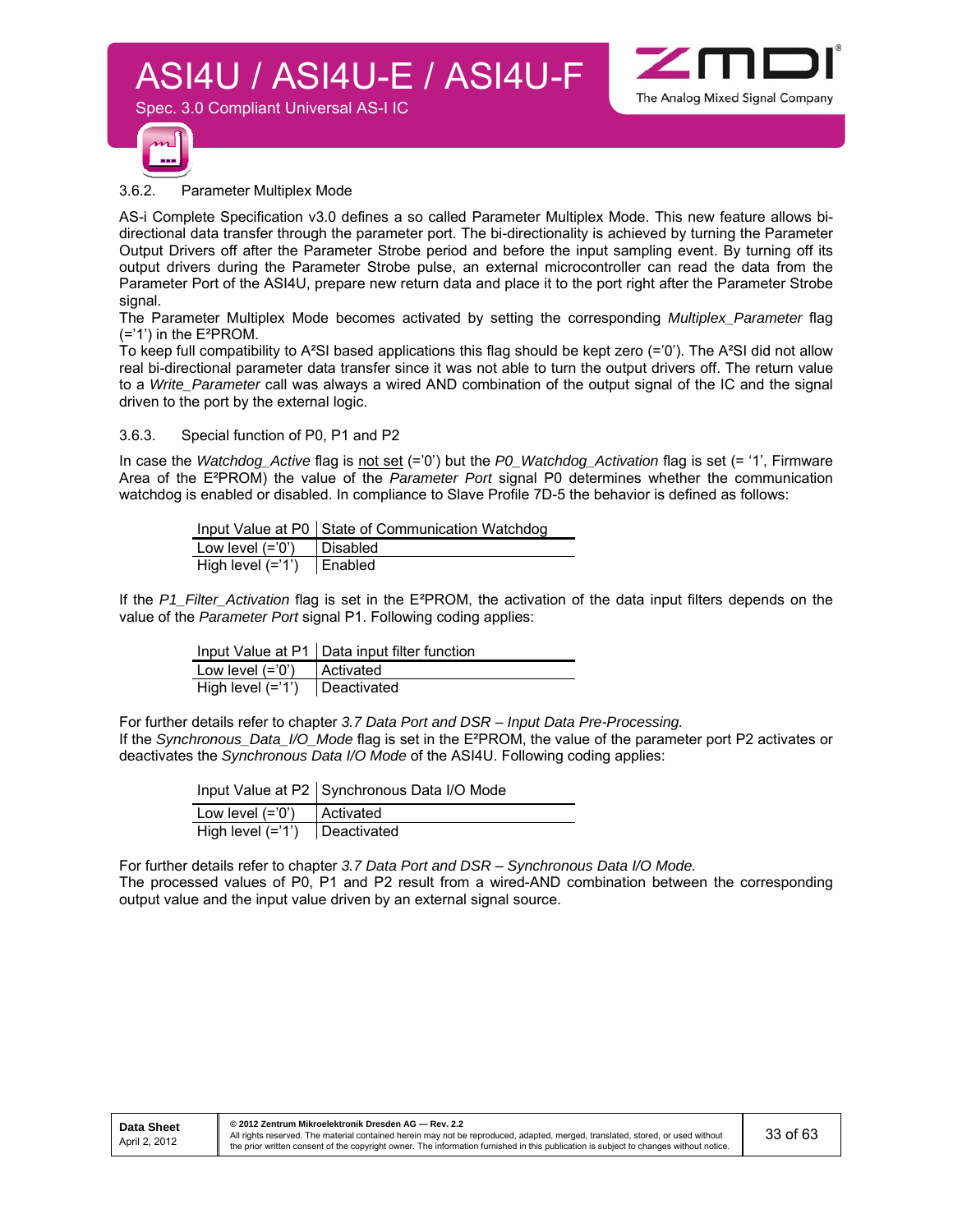



#### 3.6.4. Master-, Repeater-, Monitor Mode

Spec. 3.0 Compliant Universal AS-I IC

In Master-, Repeater- and Monitor Mode the Parameter Port is differently configured than in Slave Mode. The pins serve as output channels for additional support signals or become set to high impedance state. There is no input function associated with the Parameter Port pins.

Following support signals are provided at the Parameter Port in Master-, Repeater- and Monitor-Mode.

|  | Table 17: Parameter Port output signals in Master-, Repeater-, Monitor-Mode |  |
|--|-----------------------------------------------------------------------------|--|
|  |                                                                             |  |

| Pin             | Master Mode                     | Repeater Mode | l Monitor Mode                   |
|-----------------|---------------------------------|---------------|----------------------------------|
| P <sub>0</sub>  | <b>Receive Clock</b>            | Hi-Z          | <b>Receive Clock</b>             |
| $\overline{P1}$ | Power Fail                      | Hi-Z          | Power Fail                       |
| P <sub>2</sub>  | Receive Strobe - Slave Telegram | $Hi-Z$        | Receive Strobe - Slave Telegram  |
| P <sub>3</sub>  | Hi-7                            | $Hi-Z$        | Receive Strobe - Master Telegram |

*Receive Clock* is provided to simplify external processing of Manchester-II-coded output data at LED1 pin. The availability of a new AS-i telegram bit at LED1 is signaled by a rising edge of receive clock so that the received data can simply be clocked into a shift register. The output signal is active high.

*Power Fail* signals a breakdown of the AS-i supply voltage. The output signal is active high. Further information regarding the *Power Fail* function refer to chapter *3.8 Fault Indication Input Pin* FID.

*Receive Strobe – Slave Telegram* is generated after every correctly received AS-i slave telegram. The output signal is active high.

*Receive Strobe – Master Telegram* is generated after every correctly received AS-i master telegram. The output signal is active high.

The generated pulse width is 1.0µs for both *Receive Strobe* signals at the output drivers (Hi-Z time). The resulting signal pulse width depends on the external pull-up resistor and the load circuit.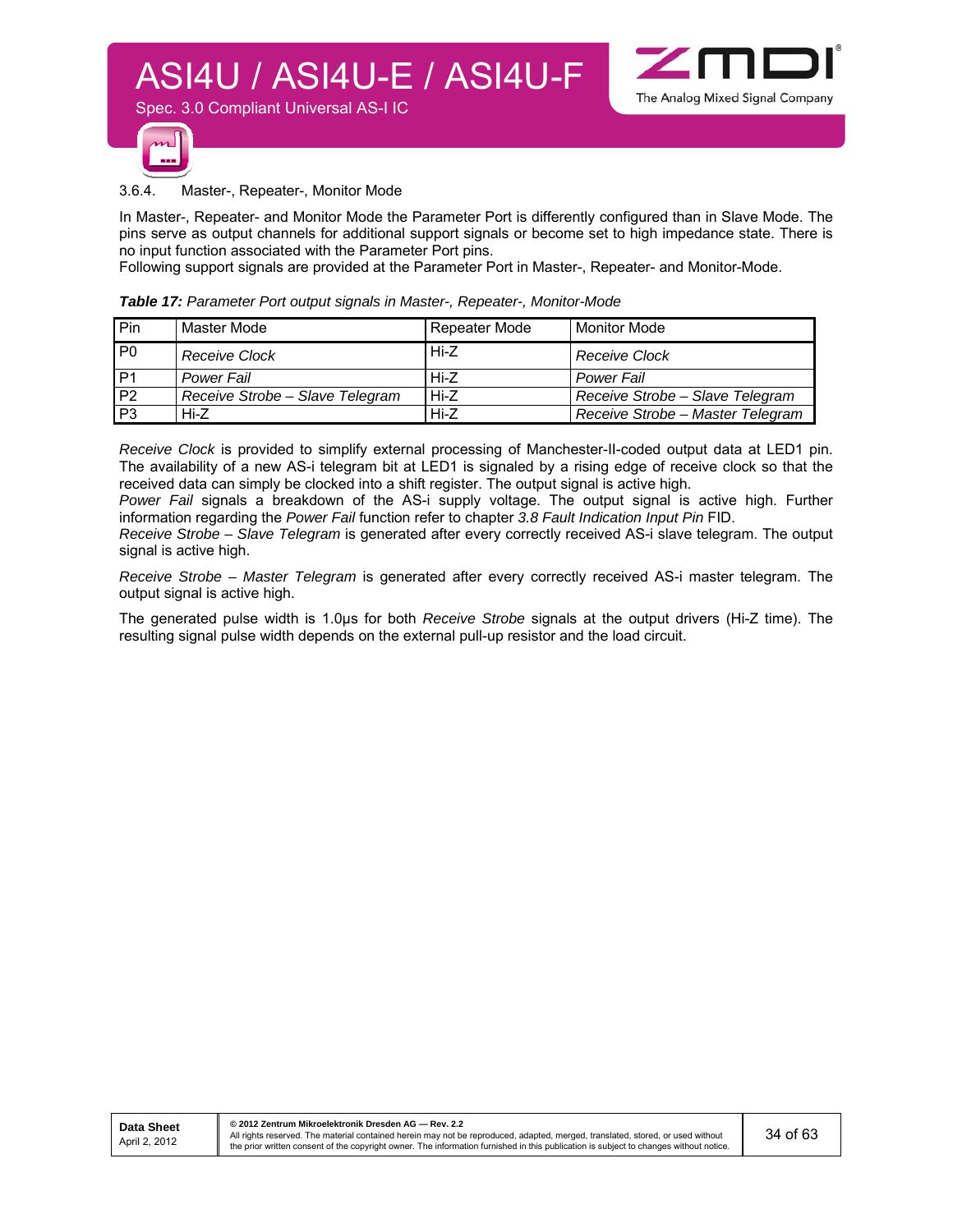



#### **3.7. Data Port and DSR Pin**

Spec. 3.0 Compliant Universal AS-I IC

#### 3.7.1. Slave Mode

The data port is divided in 4 output and 4 input pins. This makes it possible to control a maximum of 8 binary devices (4 input + 4 output devices) by a single AS-i Slave IC. Compatibility to multiplexed bi-directional operation, as it is defined in certain IO Configurations for AS-i Slaves, can be achieved by external connection of corresponding DI and DO pins and setting *Multiplex\_Data* flag ='1' in the Firmware Area of the E²PROM. Every output pin (DO0…DO3) contains an NMOS open drain output driver; every input pin (DI0…DI3) contains a high voltage high impedance input stage. Received output data is stored at the Data Output Register and subsequently forwarded to the DO-pins. A certain time  $(t<sub>D+latch</sub>)$  after new output data was written to the port, the DI-pins are sampled.

The availability of new output data is signaled by the Data Strobe (DSR) signal as shown in Figure 10. The DSR pin has an additional reset input function, that is described further in chapter *3.11 IC Reset.*

| Symbol            | Parameter                                               | Min | Max  | Unit      | <b>Note</b> |
|-------------------|---------------------------------------------------------|-----|------|-----------|-------------|
| <b>I</b> setupL   | Output data is valid LOW before DSR-H/L                 | 0.1 | 0.6  | μs        |             |
| <b>L</b> setupH   | Output driver is at high impedance state before DSR-H/L | 0.1 | 0.6  | μs        |             |
| $t_{\text{hold}}$ | Output driver is at high impedance state after DSR-H/L  | 0.1 | 0.6  | μs        | -1, 2       |
| $t_{\text{DSR}}$  | Pulse width of Data Strobe (DSR)                        |     |      | μs        |             |
| $t_{DI-$ latch    | Acceptance of input data                                | -11 | 13.5 | <b>US</b> |             |

*Table 18: Timing Data Port Outputs* 

 $1$  The designed value is 0.5µs.

<sup>2</sup> Parameter is only valid if *Multiplex\_Data* flag is set in the Firmware Area of the E<sup>2</sup>PROM.<br><sup>3</sup> The timing of the resulting valtage signal also depends on the external pull up resister.

<sup>3</sup> The timing of the resulting voltage signal also depends on the external pull up resistor.

 $^4$  The input data must be stable within the period defined by min. and max. values of t<sub>DI-latch</sub>.



#### *Figure 10: Timing diagram data port DO0 ... DO3, DI0 … DI3, DSR*

| Data Sheet<br>April 2, 2012 | © 2012 Zentrum Mikroelektronik Dresden AG - Rev. 2.2<br>All rights reserved. The material contained herein may not be reproduced, adapted, merged, translated, stored, or used without<br>the prior written consent of the copyright owner. The information furnished in this publication is subject to changes without notice. | 35 of 63 |
|-----------------------------|---------------------------------------------------------------------------------------------------------------------------------------------------------------------------------------------------------------------------------------------------------------------------------------------------------------------------------|----------|
|-----------------------------|---------------------------------------------------------------------------------------------------------------------------------------------------------------------------------------------------------------------------------------------------------------------------------------------------------------------------------|----------|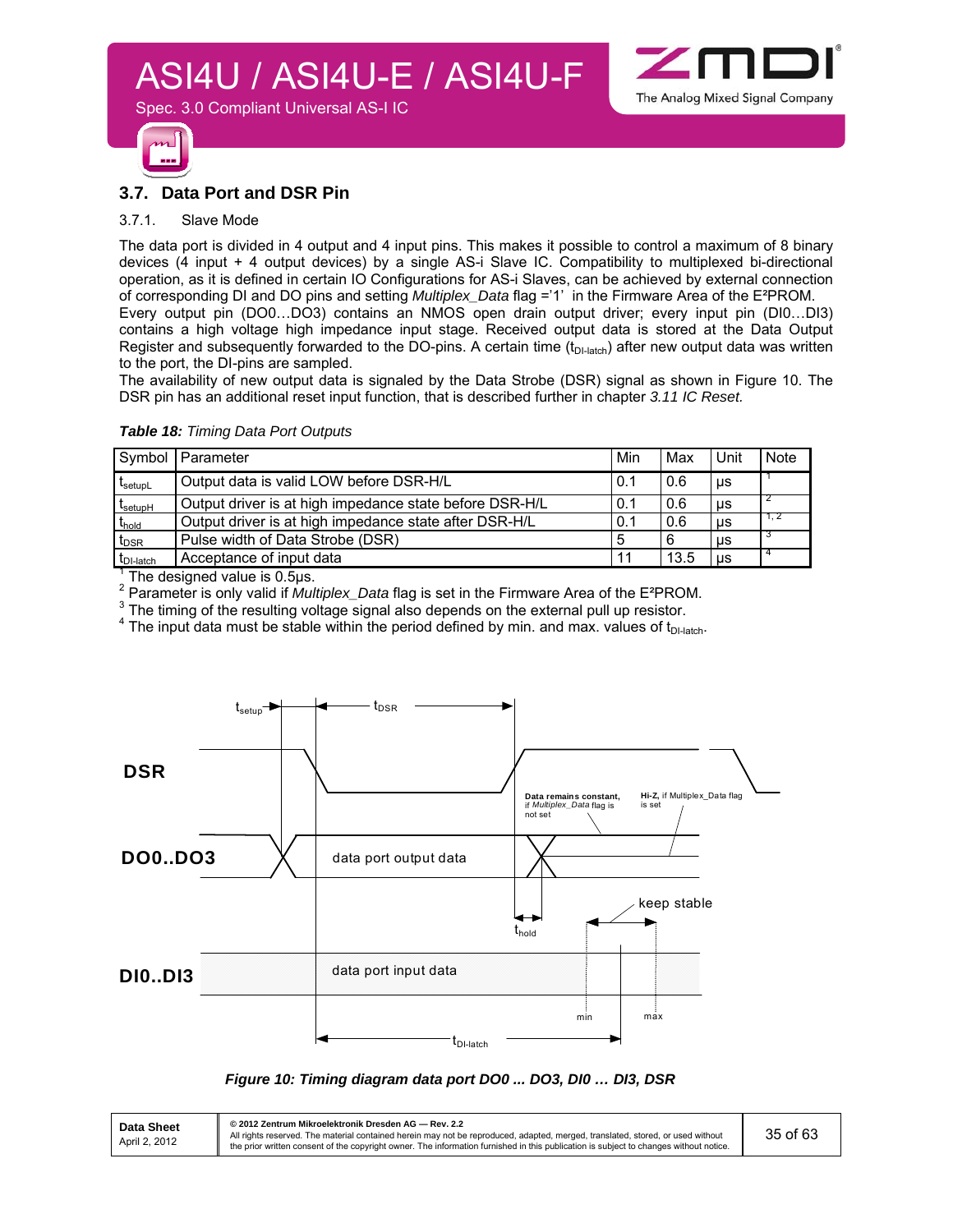

Spec. 3.0 Compliant Universal AS-I IC



Any IC reset or the reception of a *Delete\_Address* call turns the Data Output Register to 0xF and forces the data output drivers to high impedance state. Simultaneously a *Data Strobe* is generated, having the same  $t_{\text{setun}}$  timing and  $t_{\text{DSR}}$  pulse width, as new output data would be driven. All Data Port operations as well as the generation of a slave response to *Data\_Exchange* (DEXG) requests depend on the value of *Data\_Exchange\_Disable* flag. It becomes set during IC reset or after a *Delete\_Address* call prohibiting any data port activity after IC initialization or address assignment, as long as the external circuitry was not preconditioned by dedicated parameter output data. The *Data\_Exchange\_Disable* flag is cleared while processing a *Write\_Parameter* (WPAR) request. Consequently the AS-i master has to send a WPAR call in advance of the first *Data\_Exchange* (DEXG) request in order to enable Data Port operation at the slave.

#### 3.7.2. Input Data Pre-Processing

Besides the standard input function the Data Port offers different data pre-processing features that can be activated by setting corresponding flags in the Firmware Area of the E²PROM. The data path is structured as follows:



*Figure 11: Input path at Data Port*

#### **Joint Input Inverting**

The input values of all four data input channels are inverted when the *Invert\_Data\_In* flag is set. Any configurations made in the *DI\_Invert\_Configuration* register are ignored. The feature is kept for compatibility with A²SI product versions.

#### **Selective Input Inverting**

If the *Invert* Data In flag is not set, inverting of input data can be configured individually for every *Data Port* input channel by setting the corresponding flag in the *DI\_Invert\_Configuration* register. Hereby the index of the DI channel corresponds to the bit position within the register. Thus, the data at input channel **DI0** is inverted if **Bit 0** of the *DI\_Invert\_Configuration* register is set and consequently input channel **DI3** is inverted if **Bit 3** is set.

#### **Selective Input Filtering**

A digital anti-bouncing filter is provided at every *Data Input* channel to keep undesired signal bouncing at the DI pins away from the AS-i Master. If activated, a signal transition at the particular DI pin is passed to the Data Input Register only if the new value has remained constant for a certain time.





**© 2012 Zentrum Mikroelektronik Dresden AG — Rev. 2.2**  All rights reserved. The material contained herein may not be reproduced, adapted, merged, translated, stored, or used without<br>the prior written consent of the copyright owner. The information furnished in this publication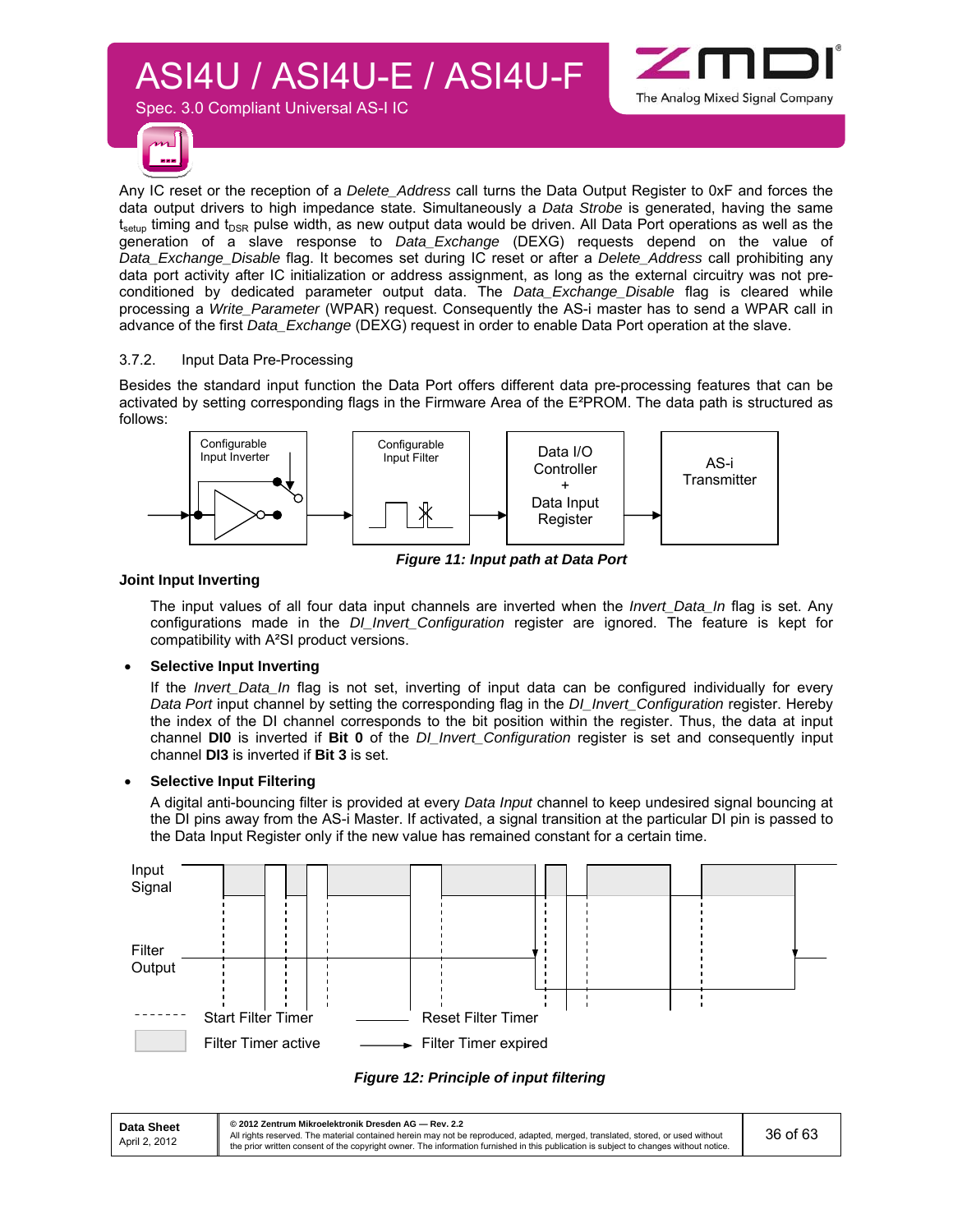

Spec. 3.0 Compliant Universal AS-I IC



The filter time can be adjusted jointly for all input channels in seven steps by programming the *DI\_Filter\_Time\_Constant* register in the Firmware Area of the E²PROM. The following coding table applies:

| Table 19: Data Input Filter Time Constants |  |
|--------------------------------------------|--|
|--------------------------------------------|--|

| Filter<br>Time Constant. Tolerance = $-6.25\%$ |    |     |     |      |      |      |      |       |
|------------------------------------------------|----|-----|-----|------|------|------|------|-------|
|                                                |    |     |     |      |      | b    |      |       |
| Corresponding<br>input   $128$                 |    | 256 | 512 | 1024 | 2048 | 4096 | 8192 | AS-i  |
| l filter time constant                         | μs | us  | μs  | μs   | μs   | μs   | μs   | cycle |

If *AS-i cycle* mode is selected, a new input value is returned to the master if equal input data was sampled for two consecutive *Data\_Exchange* cycles. As long as the condition is not true, previous valid data is returned. To suppress undesired input data validation in case of immediately repeated *Data\_Exchange* calls (i. e. AS-i Masters immediately repeat one *Data\_Exchange* requests if no valid slave response was received on the first request) input data sampling is blocked for 256µs (-6.25%) after every sampling event in AS-i cycle mode.



*Figure 13: Principle of AS-i cycle input filtering (exemplary for Slave with Address 1)* 

The *DI\_Filter\_Configuration* register provides channel selective enabling of input filters; just as the *DI\_Invert\_Configuration* register allows individual inverting of the four Data Port input channels. Again, the index of the DI channel corresponds to the bit position within the register. Thus, data at input channel **DI0** is filtered if **Bit 0** of the *DI\_Filter\_Configuration* register is set and consequently input channel **DI3** is filtered if **Bit 3** is set.

In general the *Data Input Filters* become active, as the corresponding bit in the *DI\_Filter\_Configuration*  Register is set.

 They are initialized with '0' and the filter timer is reset after the initialization phase of the IC. (The first is because an AS-i Master interprets data inputs at '0' to be inactive.)

 If the *P1\_Filter\_Activation* flag is set to '1', the filters will also start to run after the initialization phase, however the data to construct the slave response is either taken from the actual Data Input values or the filtered values, depending on the state of Parameter Port P1

|  |  |  | Table 20: Input Filter Activation by Parameter Port Pin P1 |  |
|--|--|--|------------------------------------------------------------|--|
|--|--|--|------------------------------------------------------------|--|

| P1_Filter_Activation Flag | Parameter P1 | Data Input Filter Function                           |
|---------------------------|--------------|------------------------------------------------------|
|                           | Don't care   | ON, active filters depend on DI_Filter_Configuration |
|                           |              | OFF                                                  |
|                           |              | ON, active filters depend on DI_Filter_Configuration |

| <b>Data Sheet</b> | © 2012 Zentrum Mikroelektronik Dresden AG - Rev. 2.2                                                                                                                                                                                                                    |          |
|-------------------|-------------------------------------------------------------------------------------------------------------------------------------------------------------------------------------------------------------------------------------------------------------------------|----------|
| April 2, 2012     | All rights reserved. The material contained herein may not be reproduced, adapted, merged, translated, stored, or used without<br>the prior written consent of the copyright owner. The information furnished in this publication is subject to changes without notice. | 37 of 63 |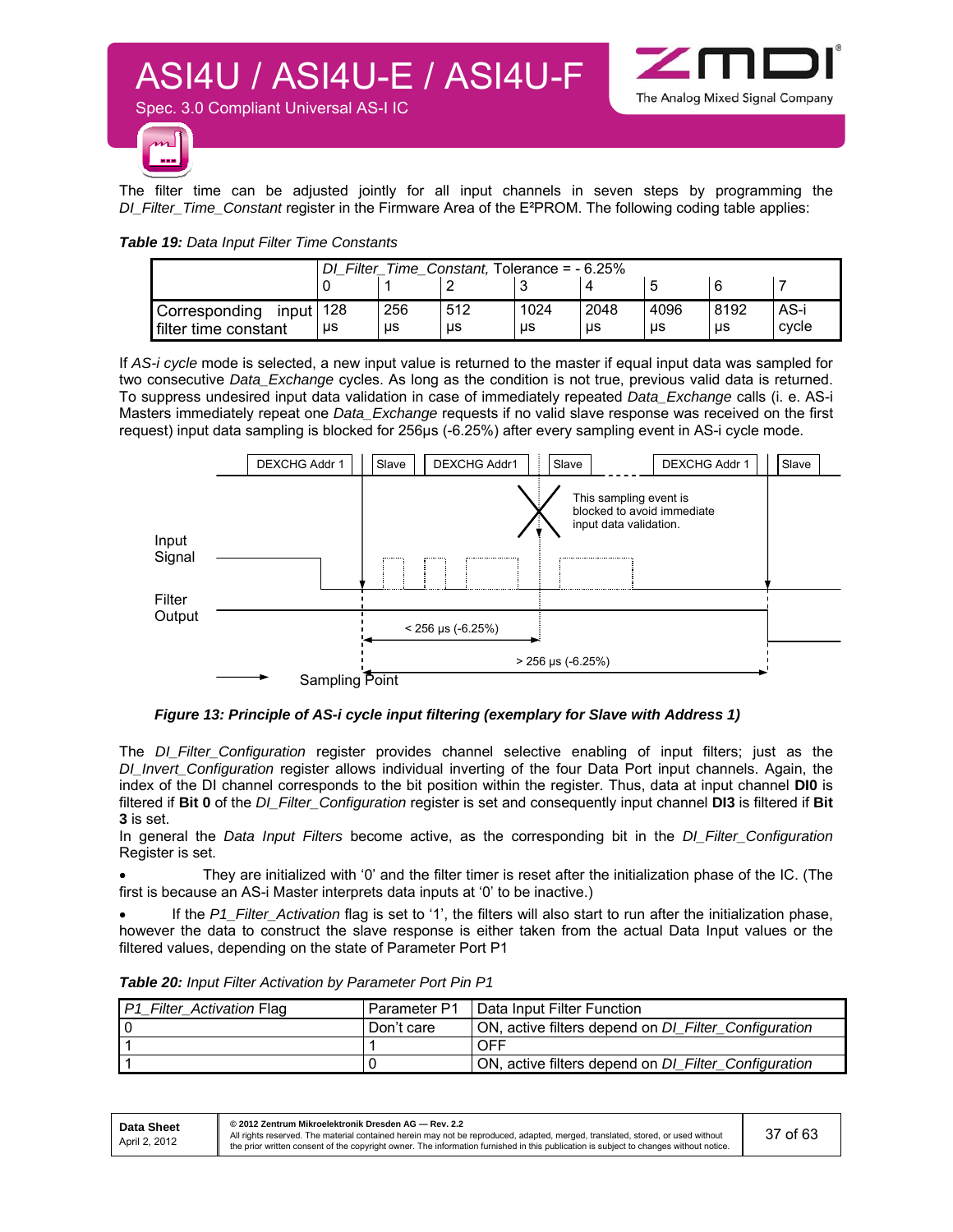



If the IC is operated in Parameter Multiplex mode (see descriptions in chapter 3.6.1 and 3.6.2 on page 6 et sqq.*)* while the *P1\_filter\_activation* flag is set, the Parameter Multiplex mode remains disabled for parameter port pin P1. This is to avoid erroneous deactivation of the input filters if no external driver is connected.

Input data inverting and input data filtering are independent features that can be combined as required by the application. Programming the following E²PROM flags or registers activates them:

|                                              | Input Mode     |                                                    |                              |                                       |  |
|----------------------------------------------|----------------|----------------------------------------------------|------------------------------|---------------------------------------|--|
| E <sup>2</sup> PROM<br>Flag or register name | Standard Input | Joint<br>Inverting                                 | Input Selective<br>Inverting | Input Selective<br>Input<br>Filtering |  |
| Invert Data In                               | U              |                                                    | O                            | Input inverting                       |  |
| DI_Invert_Configuration                      | 0x0            | don't care                                         | 0x10xF                       | is additionally<br>possible           |  |
| DI_Filter_Configuration                      | 0x0            |                                                    | 0x10xF                       |                                       |  |
| <b>DI_Filter_Time_Constant</b>               | Don't care     | Input filtering is additionally possible<br>0x00x7 |                              |                                       |  |

#### *Table 21: E²PROM configuration for different Input Modes*

Spec. 3.0 Compliant Universal AS-I IC

#### 3.7.3. Fixed Output Data Driving

Besides the standard output function the Data Output Port provides an additional function to drive a fixed output value that is stored in the Firmware Area of the E²PROM. This feature is basically meant to support signaling of different Firmware Area setups to outside slave module circuitry. It presumes the application does not require all four Data Output pins.

The E²PROM *Data\_Out\_Configuration* register is used to determine whether the corresponding Data Port output signal is sensitive to *Data\_Exchange* calls, or if the driven Data Output value is taken from the corresponding bit in the *Data\_Out\_Value* register, also located in the Firmware Area of the E²PROM. The index of the DO signal corresponds to the bit position in the *Data\_Out\_Configuration* and *Data\_Out\_Value* registers. The fixed output driving capability is activated if the particular *Data\_Out\_Configuration* bit is set to '1'. The standard output mode is activated if *Data\_Out\_Configuration* is programmed to 0x0, which is the default state of the register.

#### 3.7.4. Synchronous Data I/O Mode

As defined in the AS-i Complete Specification, a master successively polls the network rising the slave addresses from the lowest to the highest. Hence, data input and output operations normally take place at different times in different slaves. To support applications that require simultaneous Data I/O operations on a certain number of slaves in the network, a Synchronous Data I/O Mode is provided.

The feature is enabled if the *Synchronous\_Data\_IO* flag is set in the firmware area of the E²PROM (='1'). Activation of the feature additionally depends on the value of the *P2\_Sync\_Data\_IO\_Activation* flag. Following coding applies:

| Synchronous_Data_IO | P2_Sync_Data_IO_Activation | Input Value at P2    | Synchronous Data I/O Mode |
|---------------------|----------------------------|----------------------|---------------------------|
| flag                | flag                       |                      |                           |
|                     | Don't care                 | Don't care           | Deactivated               |
|                     |                            | Don't care           | Activated                 |
|                     |                            | Low level $(=0')$    | Activated                 |
|                     |                            | High level $(= '1')$ | Deactivated               |

#### *Table 22: Activation states of Synchronous Data IO Mode*

The Parameter Port signal **P2 is sampled at the rising edge of the Data Strobe** (L/H transition) signal to determine the Data I/O behavior at the next Data Output event.

| Data Sheet    | © 2012 Zentrum Mikroelektronik Dresden AG - Rev. 2.2                                                                                                                                                                                                                    |          |
|---------------|-------------------------------------------------------------------------------------------------------------------------------------------------------------------------------------------------------------------------------------------------------------------------|----------|
| April 2, 2012 | All rights reserved. The material contained herein may not be reproduced, adapted, merged, translated, stored, or used without<br>the prior written consent of the copyright owner. The information furnished in this publication is subject to changes without notice. | 38 of 63 |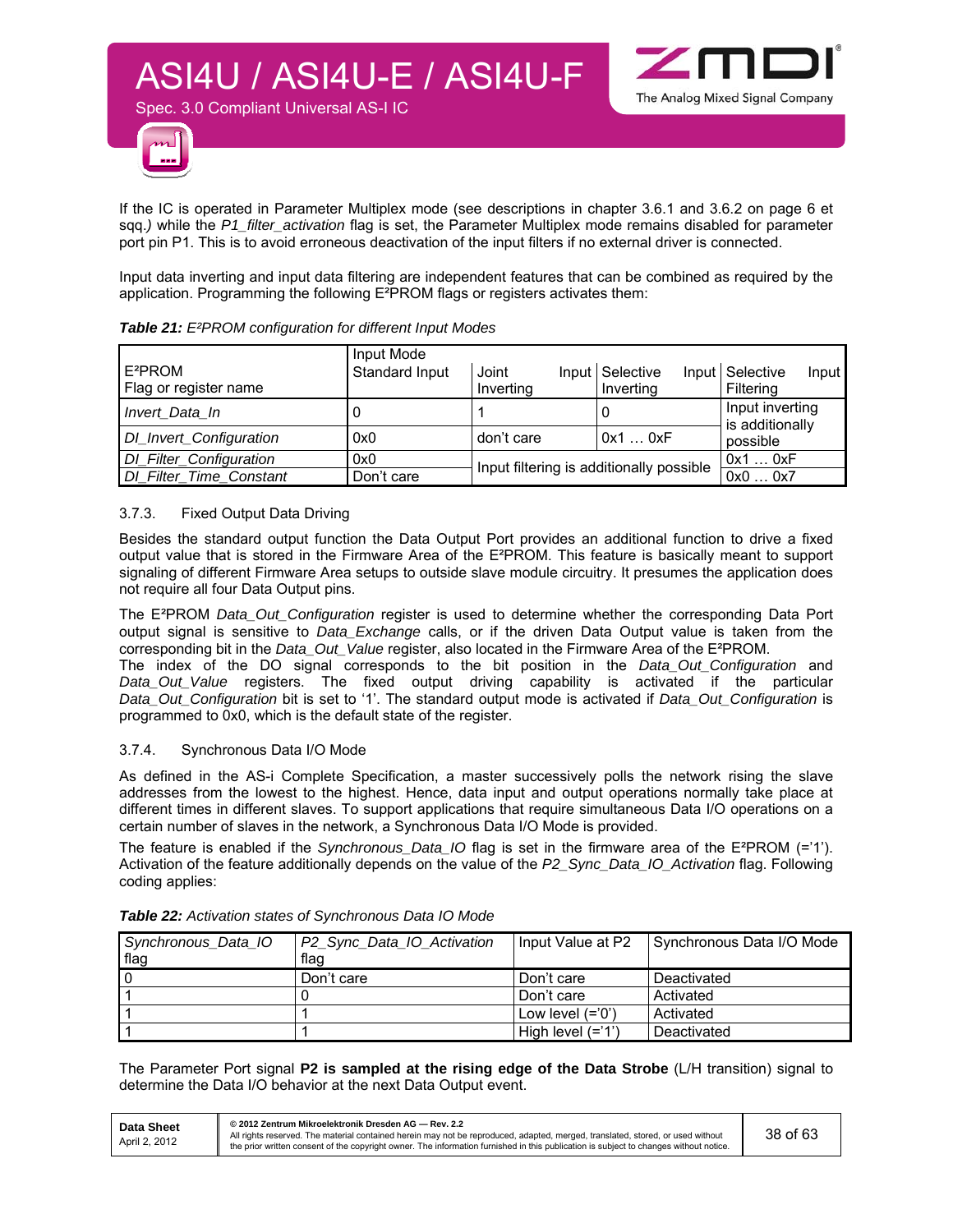Spec. 3.0 Compliant Universal AS-I IC





If the IC is operated in Parameter Multiplex mode (see description in chapter 3.6.1 on page 6*)* while *Synchronous\_Data\_IO* flag **and** *P2\_Sync\_Data\_IO\_Activation* flag are set, the Parameter Multiplex mode remains disabled for parameter port pin P2. This is to avoid erroneous deactivation of the Synchronous Data IO mode in case no external driver is connected.

Once activated, input data sampling as well as output data driving events are moved to different times **synchronized** to the polling cycle of the AS-i network. Nevertheless, the communication principles between master and slave remain unchanged compared to regular operation. Following rules apply:

 Data I/O is triggered by the DEXG call to slave with the lowest slave address in the network. Based on the fact, that a master is calling slaves successively with rising slave addresses, the ASI4U considers the trigger condition true, if the slave address of a received DEXG call is less than the slave address of the previous (correctly received) DEXG call.

Data I/O is only triggered, if the slave has (correctly) received data during the last cycle. If the slave did not receive data (i.e. due to a communication error) the Data Outputs are not changed and no Data Strobe is generated (arm+fire principle). The inputs however, are always sampled at the trigger event.

 If **the slave with the lowest address in the network** is operated in the Synchronous Data I/O Mode*,* it postpones the output event for the received data for a full AS-i cycle. This is to keep all output data of a particular cycle image together.

Note: To make this feature useful, the master shall generate a data output cycle image once before the start of every AS-i cycle. The image is derived from the input data of the previous cycle(s) and other control events. If an AS-i cycle has started, the image shall not change anymore. In case A- and B- slaves are installed in parallel at one address, the master shall address all A-Slaves in one cycle and all B-Slaves in the other cycle.

The input data, sampled at the slave with the lowest slave address in the network, is sent back to the master without any delay. Thus, the input data cycle image is fully captured at the end of an AS-i cycle, just as in networks without any Synchronous Data I/O Mode slaves. In other words, the input data sampling point has simply moved to the beginning of the AS-i cycle for all Synchronous Data I/O Mode slaves.

 The **first DEXG call** that is received by a particular slave after the activation of the Data Port (*Data\_Exchange\_Disable* flag was cleared by a WPAR call is processed like in regular operation. This is to capture decent input data for the first slave response and to activate the outputs as fast as possible.

The Data I/O operation is repeated together with the I/O cycle of the other Synchronous Data I/O Mode slaves in the network at the common trigger event. By that, the particular slave has fully reached the Synchronous Data I/O Mode.

- If the *P2\_Sync\_Data\_IO\_Activation* **flag is set to '1'** at the slave with the lowest address in the network, one data output value is lost when the Synchronous Data I/O Mode is turned off (L/H transition at P2), while the value that is received in the cycle when the IC detects a signal change at P2 (H/L transition) is repeated. This particular behavior is caused by the fact that in *Synchronous Data I/O Mode* the data output at the slave with the lowest address is postponed for a full AS-i cycle (see description above).
- To avoid a general suppression of Data I/O in the special case that a slave in Synchronous Data I/O mode receives **DEXG calls only to its own address** (i.e. employment of a handheld programming device), the Synchronous Data I/O Mode is turned off, once the ASI4U receives three consecutive DEXG calls to its own slave address. The IC resumes to Synchronous Data I/O Mode operation after it observed a DEXG call to a different slave address than its own. The reactivation of the Synchronous Data I/O mode is handled likewise for the first DEXG call after activation of the Data Port (see description above).

The Data Strobe (DSR) signal is of course also generated in Synchronous Data I/O Mode*.* The timings of input sampling and output buffering correspond to the regular operation (refer to Figure 10 and Table 18).

| Data Sheet<br>April 2, 2012 | © 2012 Zentrum Mikroelektronik Dresden AG — Rev. 2.2<br>All rights reserved. The material contained herein may not be reproduced, adapted, merged, translated, stored, or used without<br>the prior written consent of the copyright owner. The information furnished in this publication is subject to changes without notice. | 39 of 63 |
|-----------------------------|---------------------------------------------------------------------------------------------------------------------------------------------------------------------------------------------------------------------------------------------------------------------------------------------------------------------------------|----------|
|                             |                                                                                                                                                                                                                                                                                                                                 |          |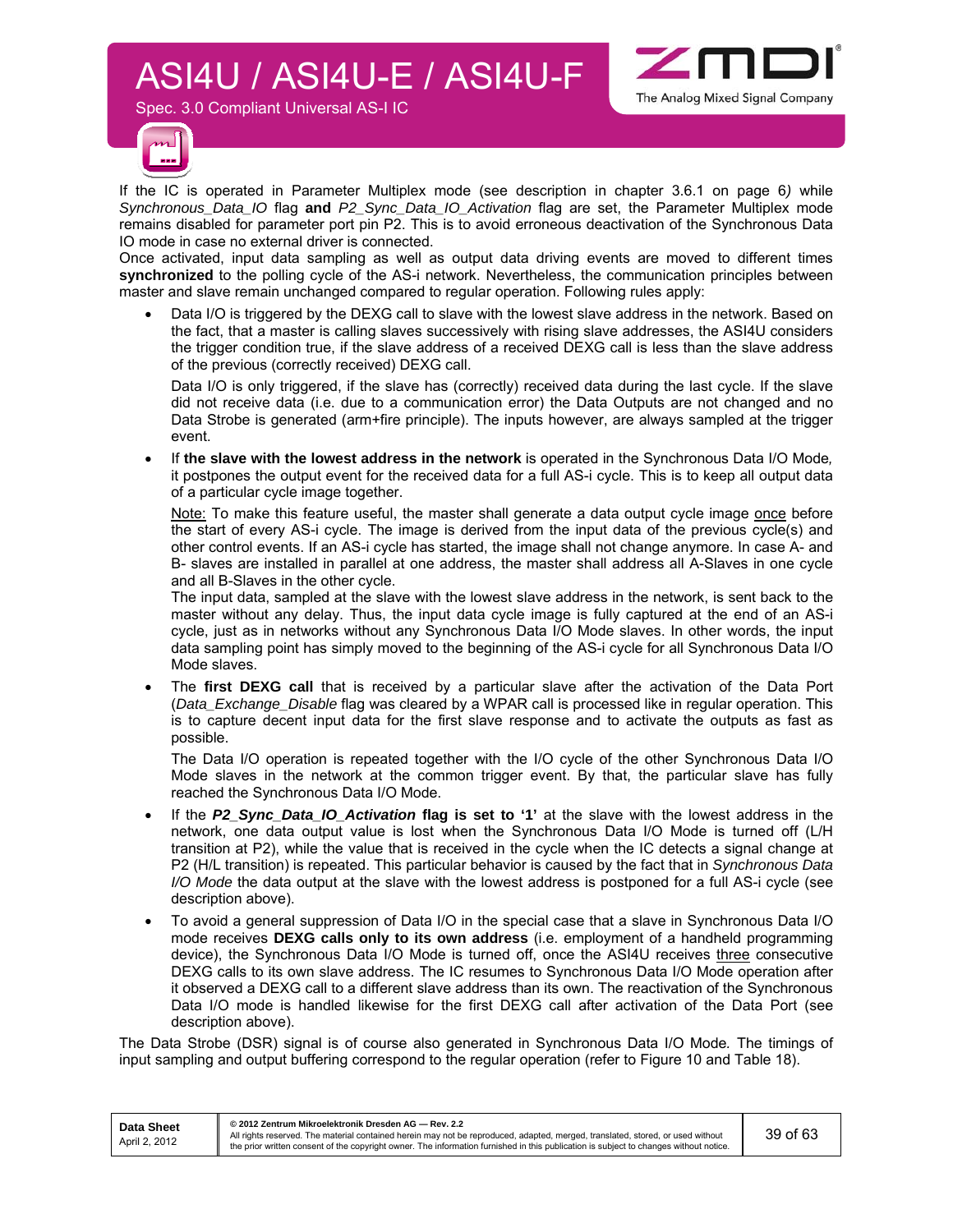

Spec. 3.0 Compliant Universal AS-I IC



3.7.5. Support of 4I/4O processing in Extended Address Mode, Profile 7.A.x.E

In Extended Address Mode the information bit I3 of the AS-i master telegram is used to distinguish between Aand B-slaves that operate in parallel at the same AS-i slave address. For more detailed information refer to AS-i Complete Specification.

Besides the benefit of an increased address range, the cycle time per slave is increased in Extended Address Mode from 5 ms to 10 ms and the useable output data is reduced from 4 to 3 bits. Because of the later, Extended Address Mode slaves can usually control a maximum of 3 data outputs only. The input data transmission is not effected since the slave response still carries 4 data information bits in Extended Address Mode.

Applications that require 4 bit wide output data in Extended Address Mode, but can tolerate further increased cycle times (i.e. push buttons and pilot lights), shall be directly supported by a new Slave Profile 7.A.x.E that is defined in the AS-i Complete Specification V3.0.

If the IC is operated in Extended Address Mode and the *Ext\_Addr\_4I/4O\_Mode* flag is set (='1') in the E²PROM, it treats information bit I2 as selector for two 2-bit wide data output banks (*Bank\_1, Bank\_2*).

A master shall transmit data alternating to *Bank\_1* and *Bank\_2*, toggling the information bit I2 in the respective master calls. The ASI4U triggers a data output event (modification of the data output ports and generation of Data Strobe) only at a *Data\_Exchange* call that contains I2='0' and if the ASI4U received a *Data\_Exchange* call with I2='1' in the previous cycle. Thus, new output data is issued at the Data Port synchronously for both banks at a falling edge of I2. The I2 toggle detector starts on state I2='0' after reset.

Input data is captured and returned to the master at every cycle, independent of the value of information bit I2. In consequence the cycle time is different for input data and output data:

- **Data input values** become refreshed in the master image in **less than 10 ms**
- **Data output values** become refreshed at the slave in **less than 21 ms**

#### *Following coding applies:*

#### *Table 23: Meaning of master call bits I0 … I3 in* **Ext\_Addr\_4I/4O\_Mode**

| Bit in master call | Operation / Meaning                                                                    |
|--------------------|----------------------------------------------------------------------------------------|
| $\overline{10}$    | If I2 = '1' then I0/I1 are directed to temporary data output registers DO0 tmp/DO1 tmp |
|                    | If $12 = 0$ ' then $10/11$ are directed to the data output registers DO2/DO3 and       |
|                    | DO0 tmp/DO1 tmp are directed to the data output registers DO0/DO1                      |
| <b>I</b> 2         | I2: /Sel-bit for transmission to Bank_1 (DO0/DO1) / Bank_2 (DO2/DO3)                   |
| l 13               | 13: /Sel-bit for A-Slave/B-Slave addressing                                            |

#### 3.7.6. Safety Mode Operation

The enhanced data input features described above require additional registers in the data input path that store the input values for a certain time before they hand them over to the AS-i transmitter. This causes a time delay in the input path and would lead to a delayed "turn off" event in AS-i Safety Applications, which in turn results in an increase in safety reaction time of the application.

To safely exclude an activation of the enhanced data I/O features in Safety Applications, a special Safety Mode of the IC must always be selected once the ASI4U is used for safe AS-i communication purposes. The Safety Mode is activated by setting the *Safety\_Mode* flag in the firmware area of the E²PROM. The Safety Mode contains the following properties:

#### **Additional Multiplexer**

An additional 2:1-Multiplexer is added in front of the send multiplexer that is controlled by the *Safety\_Mode* flag. For deactivated Safety Mode, the regular data path is active.

#### **Exchange of data inputs**

The internal data paths of D3 and D2 are exchanged in Safety Mode and have to be exchanged in the external code generator that controls the Data Inputs of the ASI4U as well. In case the Safety Mode

| Data Sheet    | © 2012 Zentrum Mikroelektronik Dresden AG - Rev. 2.2                                                                                                                                                                                                                    |          |
|---------------|-------------------------------------------------------------------------------------------------------------------------------------------------------------------------------------------------------------------------------------------------------------------------|----------|
| April 2, 2012 | All rights reserved. The material contained herein may not be reproduced, adapted, merged, translated, stored, or used without<br>the prior written consent of the copyright owner. The information furnished in this publication is subject to changes without notice. | 40 of 63 |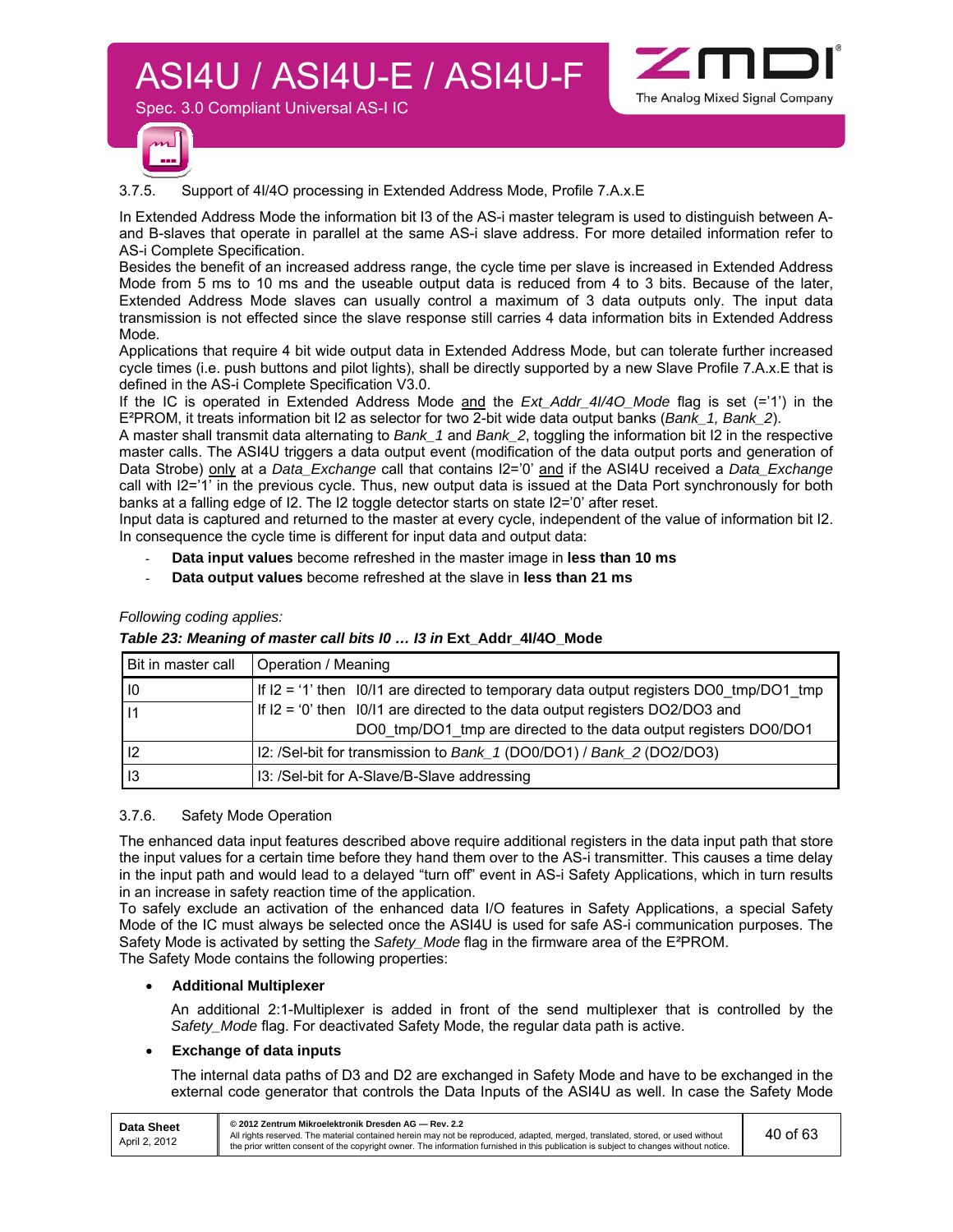Spec. 3.0 Compliant Universal AS-I IC





became accidentally deactivated by a hardware fault, an exchange of the bits would be recognized after 4 cycles in a running application (see Figure 14).

#### **Inverter at the data inputs**

In Safety Mode it is still possible to use the Data Input Invert functionality (either joint input inverting or bit selective input inverting) of the IC. This allows to transform the default signal level of the external application (either High or Low) to the required default input level for AS-I Safety. For safety considerations there is no difference whether the inverter is integrated in the ASI4U IC or added externally. An error in the inverter or inverter activation will be recognized by a running application within the next cycle.

The following feature descriptions relate to the logical signals after the (optional) data input inverters. Important Note: As described above, the pin assignment of DI2 and DI3 is exchanged in Safety

Mode. However, the configuration register for selective input inverting is directly associated with the physical IC ports and is not changed. Thus, in Safety Mode Bit3 of the *DI\_Invert\_Configuration* register defines the inverting of the logical signal DI2 and Bit2 defines the inverting the signal DI3.

#### **Modification of Code Sequence**

The transmitted value for D0 is calculated according to the following equation:

#### D0 = D0 XOR (D1 AND D2 AND D3)

Thus, the ASI4U will generate '1110' from the input value '1111' and '1111' from the input value '1110'. To comply with the coding rules of the safe AS-i communication, which prohibit '1111' as a valid state in the data stream, the external code generator has to store '1111' instead of '1110'.

In case the Safety Mode became accidentally deactivated by an hardware fault, the IC would not perform the D0 combination anymore. The Safety Monitor would notice this as an error by reception of '1111', see Figure 15.

#### **Deactivation of the standard data path**

Theoretically, the Safety Mode could become deactivated for a single bit only, if a (single) fault occurs at one of the multiplexers. This would lead to code sequences where three bits are routed in the Safety Path and the fourth bit is routed in the Standard Path. Therefore, an additional OR-Gate is added in the Standard Path, that ties the Standard Path to constant '1' once the Safety Mode is activated.

A valid data transfer in Standard Mode or Safety Mode is only possible, if all four multiplexers are switched to the same direction. Any other state will be recognized by the Safety Monitor.

#### **Activation of Data\_Exchange\_Disable**

The *Data\_Exchange\_Disable* flag is set by the IC after Reset and will be cleared after the first Parameter call. As long as the flag is set, the IC does not respond to *Data\_Exchange* calls. In case the Safety Mode is activated and the *Synchronous\_Data\_IO* flag or any of the *DI\_Filter\_Configuration* flags are set in the Firmware Area of the E²PROM, the *Data\_Exchange\_Disable* flag cannot be cleared. This prevents any data communication in that particular case. See Figure 16.

Following flow charts are valid in Safety Mode of the ASI4U:

- Note: **>=1** represents a logical **OR** 
	- **=1** represents a logical **XOR**
	- **&** represents a logical **AND**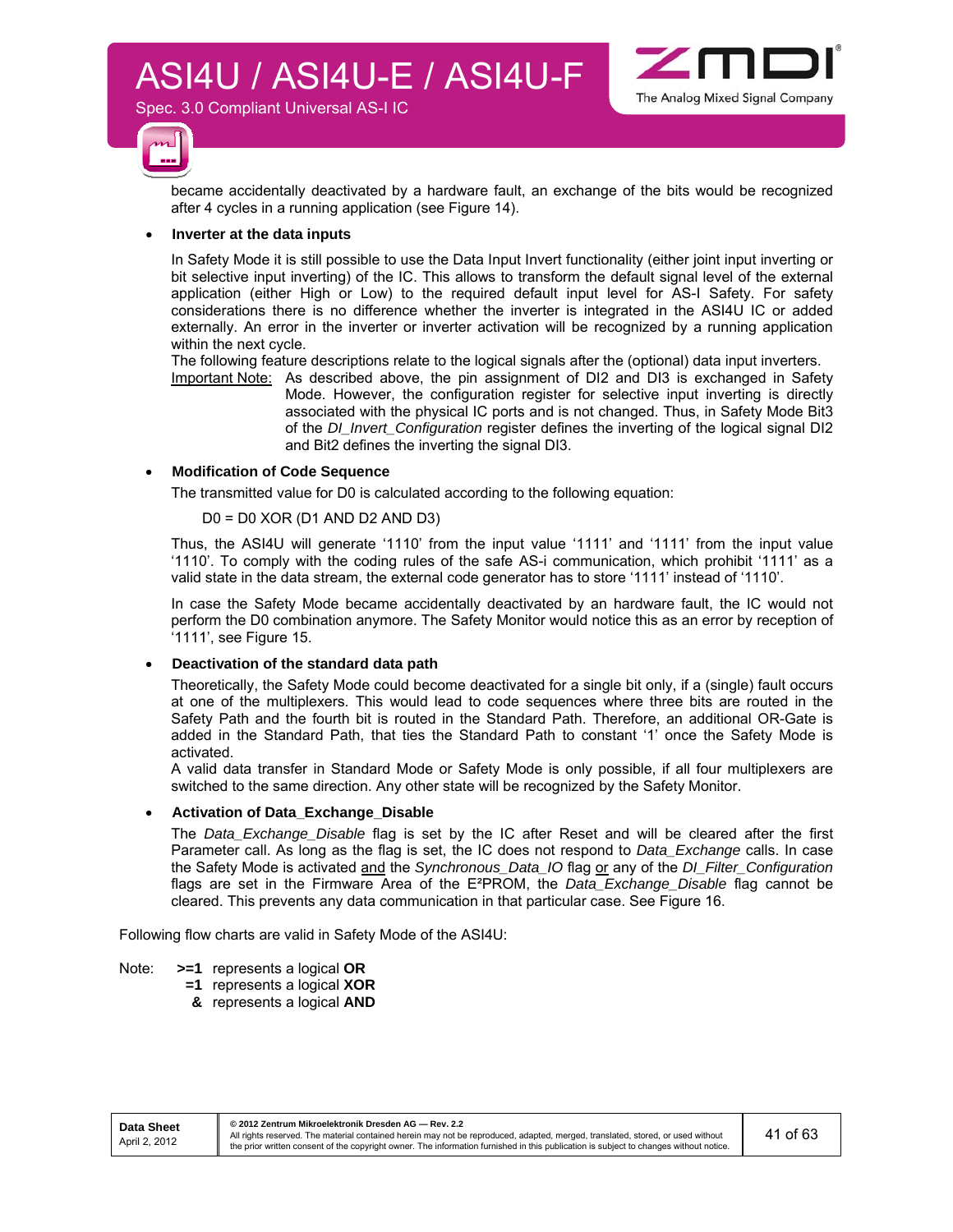

Spec. 3.0 Compliant Universal AS-I IC





*Figure 14: Flowchart - Input D3 (D2,D1) in Safety Mode* 

The IC contains only one single inverter that generates the inverted Safety Mode signal for all necessary purposes.

| <b>Data Sheet</b><br>April 2, 2012 | © 2012 Zentrum Mikroelektronik Dresden AG - Rev. 2.2<br>All rights reserved. The material contained herein may not be reproduced, adapted, merged, translated, stored, or used without<br>the prior written consent of the copyright owner. The information furnished in this publication is subject to changes without notice. | 42 of 63 |
|------------------------------------|---------------------------------------------------------------------------------------------------------------------------------------------------------------------------------------------------------------------------------------------------------------------------------------------------------------------------------|----------|
|------------------------------------|---------------------------------------------------------------------------------------------------------------------------------------------------------------------------------------------------------------------------------------------------------------------------------------------------------------------------------|----------|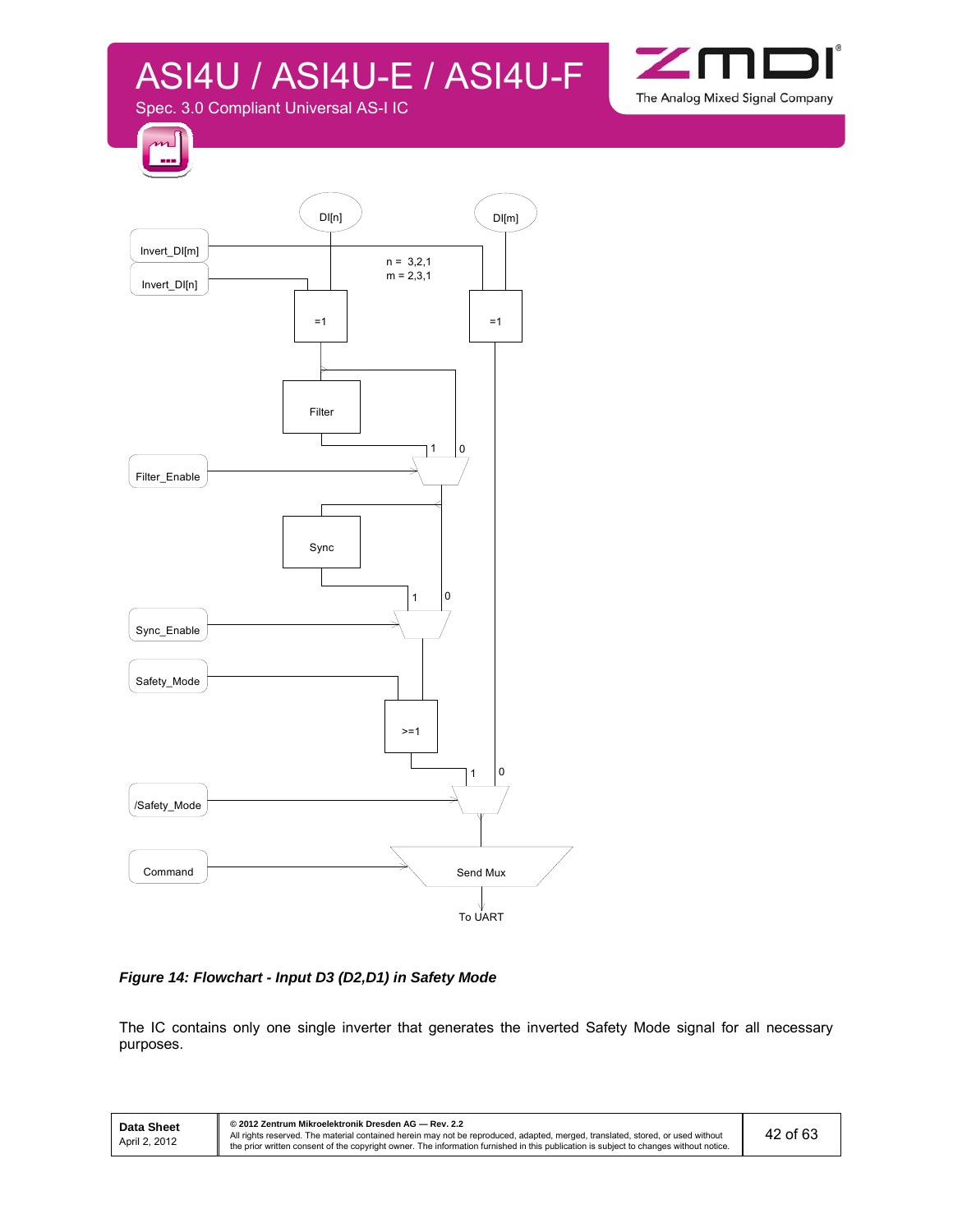

Spec. 3.0 Compliant Universal AS-I IC





*Figure 15: Flowchart - Input D0 in Safety Mode*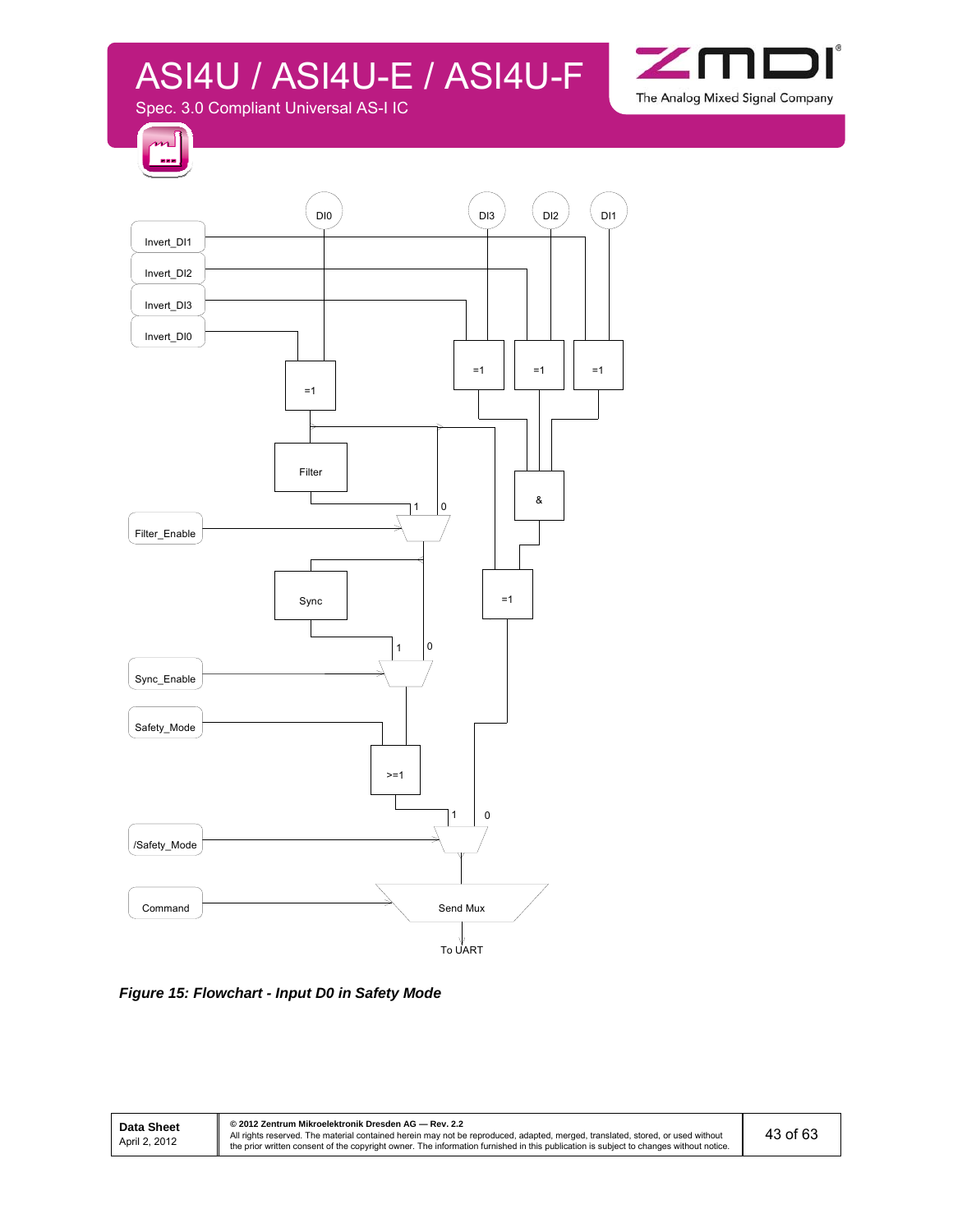

#### *Figure 16: Flowchart - Data\_Exchange\_Disable*

#### 3.7.7. Master-, Repeater-, Monitor Mode

In Master-, Repeater- and Monitor Mode the data input and data output ports are differently configured than in Slave Mode. Following control signals are provided at the data input port in Master-, Repeater- and Monitor Mode:

*Table 24: Control signal inputs in Master-, Repeater- and Monitor Mode* 

| Data Input Port | Signal Name   | Description                                                                        |
|-----------------|---------------|------------------------------------------------------------------------------------|
| I DIO           | invert ird a  | If the signals <i>invert_ird_a</i> and <i>invert_ird_b</i> are unequal, the IRD    |
| I DI1           | invert ird b  | input signal is inverted before further processing. See Table 13.                  |
| D <sub>12</sub> | invert led1 a | If the signals <i>invert_led1_a</i> and <i>invert_led1_b</i> are unequal, the LED1 |
| D <sub>13</sub> | invert led1 b | output signal is inverted after processing. See Table 28.                          |

Note: The complemented definition was chosen to retain backward compatibility to A<sup>2</sup>SI based AS-i Master designs.

The Data Output Port is exclusively used in Monitor Mode to provide additional UART error signals. The signals are defined active low and will be set immediately after a telegram error was detected. They become reset at the beginning of the next telegram. Following signals are available:

| Data Port Output | <b>UART Error Signal   Description</b> |                                          |                                                                                                                                                                                                                                                                                                         |
|------------------|----------------------------------------|------------------------------------------|---------------------------------------------------------------------------------------------------------------------------------------------------------------------------------------------------------------------------------------------------------------------------------------------------------|
| DO <sub>0</sub>  | plscod_err                             | Pulse Code Error                         | Indicates faulty AS-i pulses. This is a<br>disjunction of alternation error, start bit error,<br>end bit error                                                                                                                                                                                          |
| DO <sub>1</sub>  | no_info_err                            | No Information Error<br>Length Error     | The output signal is a disjunction of<br>No_Information_Error and Length_Error as<br>defined in the Complete Spec 3.0.<br>The Monitor Mode does not distinguish<br>between synchronized and not synchronized<br>UART Mode. There is always only one bit<br>time supervised after the end of a telegram. |
| DO <sub>2</sub>  | parb_err                               | Parity Bit Error                         | Received parity bit does not match the check<br>sum calculated by the UART                                                                                                                                                                                                                              |
| DO <sub>3</sub>  | ird man err                            | Man-II-Code Error at<br><b>IRD</b> input | Signal at IRD input violates MAN-II-Coding<br>rules                                                                                                                                                                                                                                                     |

*Table 25: Error signal outputs in Monitor Mode* 

#### 3.7.8. Special function of DSR

Besides of its standard output function the *Data Strobe* Pin serves as external reset input for all operational modes of the IC. Pulling the DSR pin LOW for more than a minimum reset time generates an unconditioned reset of the IC, which is immediately followed by a re-initialization of the IC (E²PROM read out). Further information on the IC reset behavior, especially in regard to the signal timing, can be found at chapter

*3.11 IC Reset*.

| Data Sheet    | © 2012 Zentrum Mikroelektronik Dresden AG — Rev. 2.2                                                                                                                                                                                                                    |          |
|---------------|-------------------------------------------------------------------------------------------------------------------------------------------------------------------------------------------------------------------------------------------------------------------------|----------|
| April 2, 2012 | All rights reserved. The material contained herein may not be reproduced, adapted, merged, translated, stored, or used without<br>the prior written consent of the copyright owner. The information furnished in this publication is subject to changes without notice. | 44 of 63 |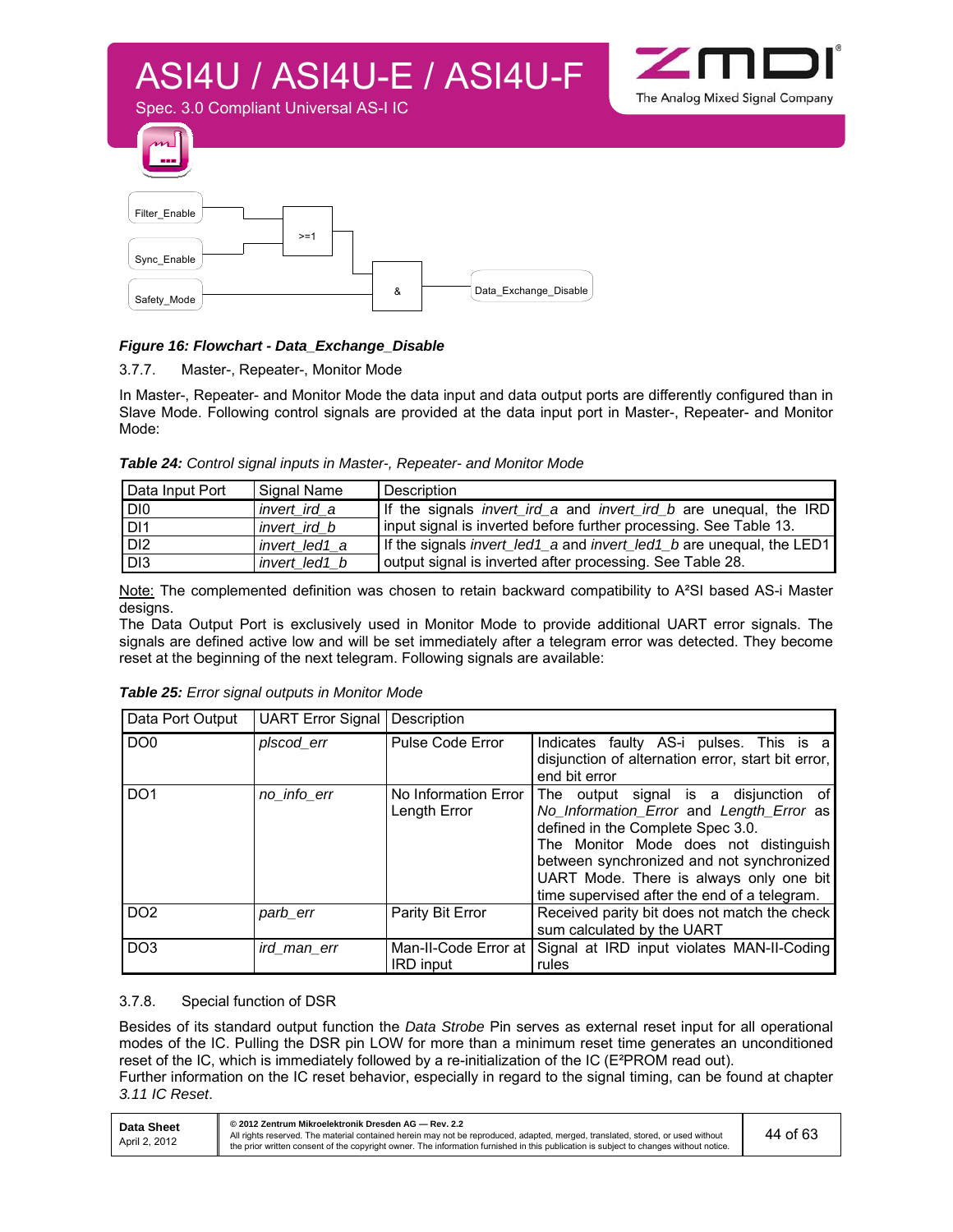



#### **3.8. Fault Indication Input Pin FID**

Spec. 3.0 Compliant Universal AS-I IC

#### 3.8.1. Slave Mode

The fault indication input FID is provided for sensing a periphery fault-messaging signal in Slave Mode. It contains a high voltage high impedance input stage that influences the status bit S1 of an AS-i Slave directly. DC properties of the pin are specified at *Table 14: DC Characteristics of digital high voltage input pins*. If the *FID\_Invert* flag (Firmware Area of the E²PROM) is not set, a periphery fault is signaled by logic HIGH at the FID input. In this case S1 and FID are logically equivalent, which is the default state. In the opposite case, when *FID\_Invert* = '1', the FID input value is inverted before any further processing. The *FID\_Invert* feature was added to provide special support for certain fault conditions.

Signal transitions at the FID pin become visible in S1 with a slight delay, because a clock synchronizing circuit is in between.

#### 3.8.2. Master- and Monitor Mode

In Master- and Monitor Mode the FID input provides a voltage sense comparator for power fail detection. Its threshold voltage is set to 2.00 V +/-3%.

A power fail event is recognized and displayed at the Parameter Pin P1 if the input voltage falls below the reference voltage for more than 0.7...0.9 ms. No power fail signal is generated while the IC is performing its initialization procedure.

#### *Table 26: Power Fail Detection at FID (Master Mode and Monitor Mode)*

| Symbol              | l Parameter                                                                | Min   | Max  | Unit | Note |
|---------------------|----------------------------------------------------------------------------|-------|------|------|------|
| $VFID-PF$           | FID reference voltage to detect power fail                                 | 1.94. | 2.06 |      |      |
| $R_{IN-FID}$        | Input resistance of FID input                                              | 2 Mea |      | Ohms |      |
| $t_{\mathsf{Loff}}$ | Power supply break down time to generate a Power 0.7<br><b>Fail Signal</b> |       | 0.9  | ms   |      |

 $1$  for the measurement for the AS-I-voltage an external voltage divider is necessary, see Application Notes.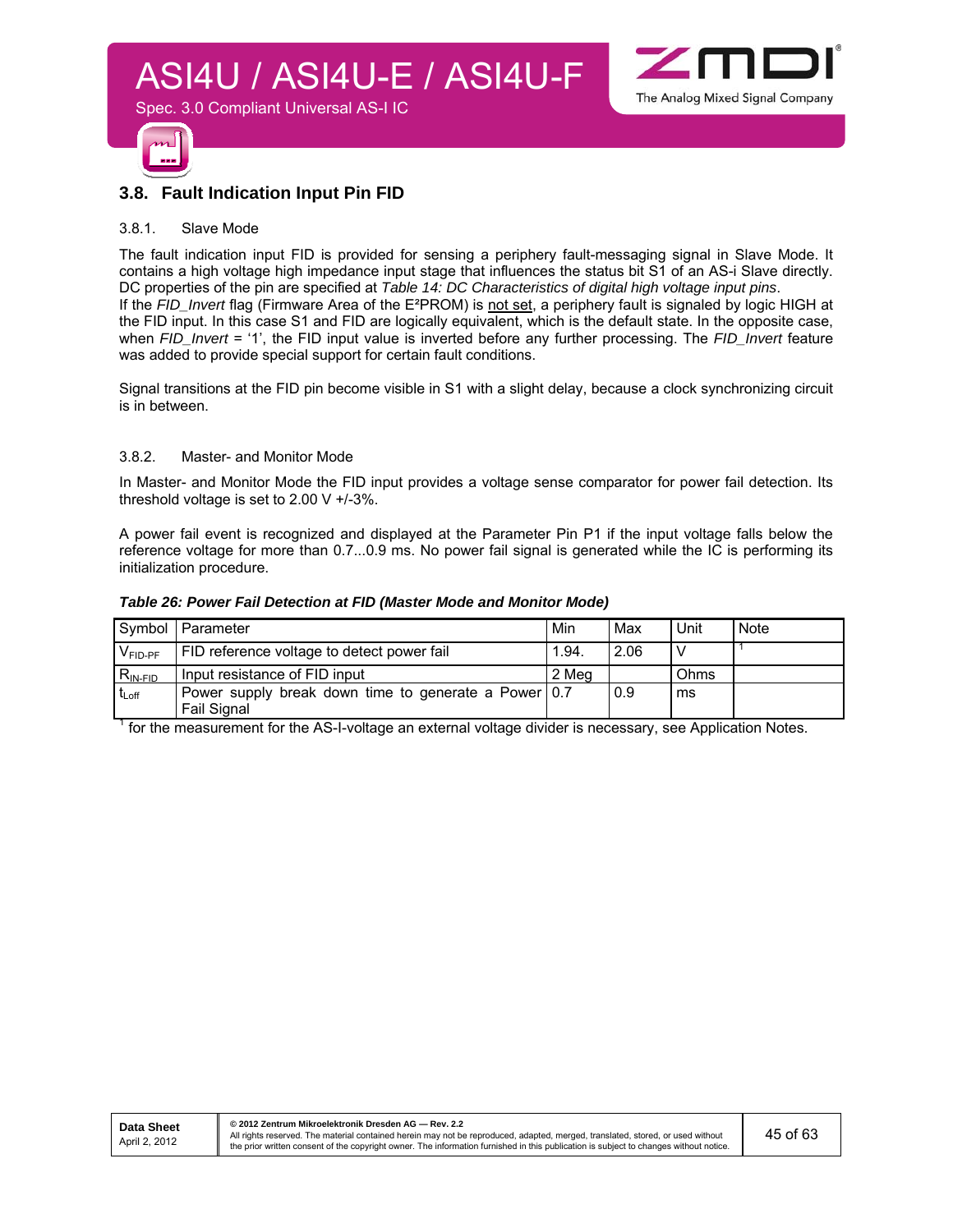

#### **3.9. LED outputs**

Spec. 3.0 Compliant Universal AS-I IC

#### 3.9.1. Slave Mode

The ASI4U provides two LED pins for enhanced status indication. LED1 and LED2 both contain NMOS open drain output drivers. In addition, LED2 contains a high voltage high impedance input stage for purposes of the IC production test.

For compatibility to A²SI board layouts, where pin number 23 (former U5RD) had to be connected to U5R, the **LED2** function is turned **OFF by default**, keeping LED2 always at high impedance state. This is to protect LED2 against shorting the 5V supply (U5R) to ground. LED2 will be activated if the *Enhanced\_Status\_Indication* flag **and/or** the *Dual\_LED\_Mode* flag are set in the E²PROM.

In order to comply with the signaling schemes defined in the AS-i Complete Specification a **red LED** shall be connected to **LED1** and a **green LED** shall be connected to **LED2.** Direct operation of a **Dual LED** is also supported but requires the *Dual\_LED\_Mode* flag to be set. This is because LED1 and LED2 need to be controlled differently for AS-i compliant Dual LED signaling.

#### Following status indication is supported *Table 27: LED status indication*

| Symptom                                      | <b>Standard Status Indication</b><br>Normal | Dual LED    | <b>Extended Status Indication</b><br>Normal | Dual LED                     | <b>Note</b>                                                                                                                                                                                                                                                                     |
|----------------------------------------------|---------------------------------------------|-------------|---------------------------------------------|------------------------------|---------------------------------------------------------------------------------------------------------------------------------------------------------------------------------------------------------------------------------------------------------------------------------|
| Power Off                                    |                                             |             |                                             |                              | No power supply available                                                                                                                                                                                                                                                       |
| Normal operation                             | green                                       | green       | green                                       | green                        | communication<br>Data<br>is<br>established                                                                                                                                                                                                                                      |
| No data exchange                             | red<br>green                                | red         | red<br>green                                | red                          | The<br>Data_Exchange_Disable<br>flag is still set, prohibiting Data<br>Port<br>communication.<br>IC.<br>is<br>waiting for a Write_Parameter<br>request.<br>The Communication Monitor has<br>No Data Exchange<br>detected<br>status or the IC was reset by<br>Watchdog IC Reset. |
| No data exchange<br>$(Address = 0)$          |                                             |             | red<br>green                                | yel <mark>l</mark><br>rec    | Slave is waiting for address<br>assignment.<br>Data Port communication is not<br>possible.                                                                                                                                                                                      |
| Periphery Fault                              | red<br>green                                | <b>Ted</b>  | green<br>red<br>alternating                 | red/<br>green<br>alternating | Periphery Fault signal generated<br>at FID input.                                                                                                                                                                                                                               |
| Serious Periphery<br><b>Fault with Reset</b> |                                             | alternating | red<br>green                                | red                          | Data Strobe driven LOW for<br>more than 44us.                                                                                                                                                                                                                                   |

The flashing frequency of any flashing status indication is around **2 Hz**.

| Data Sheet    | © 2012 Zentrum Mikroelektronik Dresden AG - Rev. 2.2                                                                                                                                                                                                                    |          |
|---------------|-------------------------------------------------------------------------------------------------------------------------------------------------------------------------------------------------------------------------------------------------------------------------|----------|
| April 2, 2012 | All rights reserved. The material contained herein may not be reproduced, adapted, merged, translated, stored, or used without<br>the prior written consent of the copyright owner. The information furnished in this publication is subject to changes without notice. | 46 of 63 |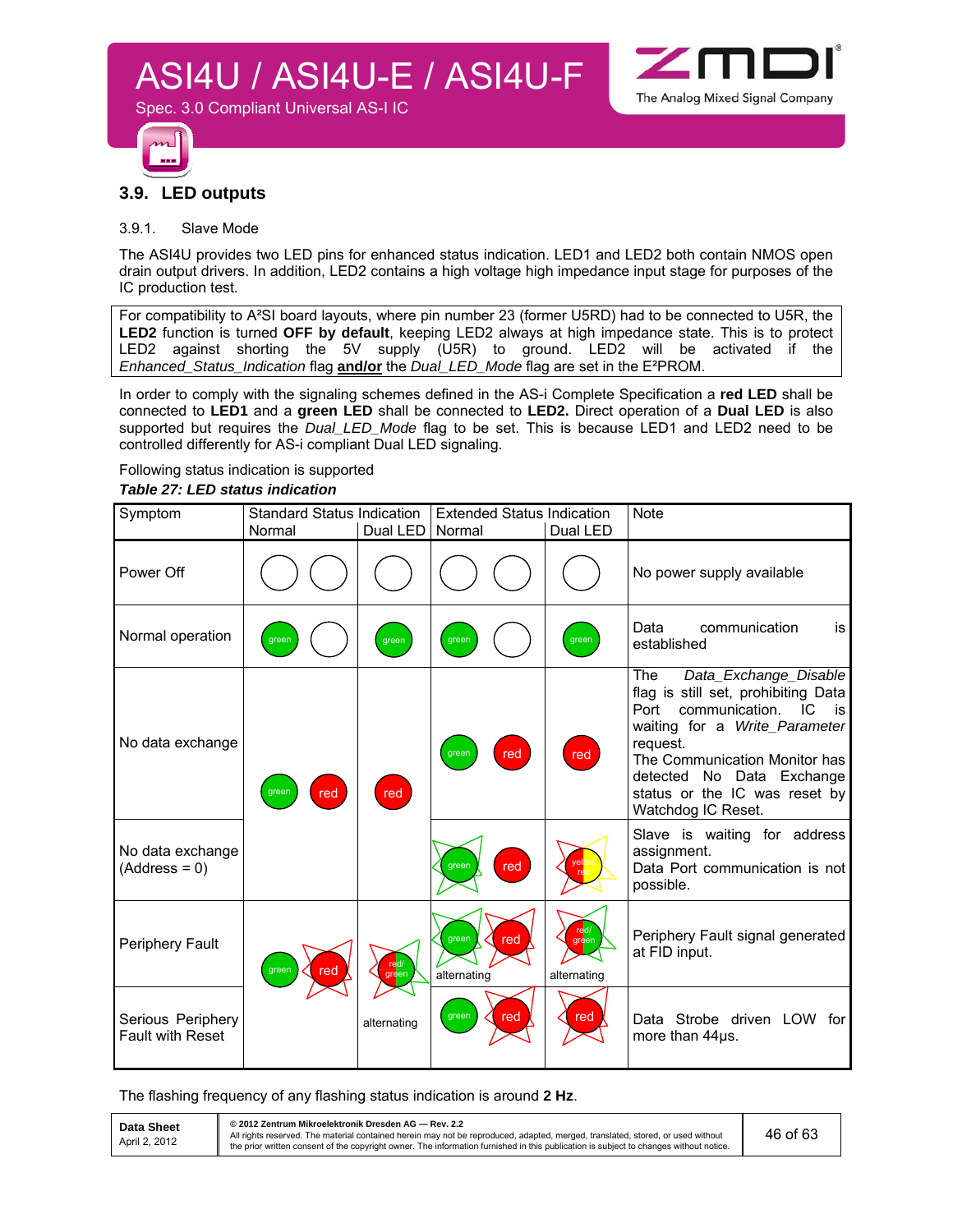

As mentioned above, Pin LED2 is deactivated in Normal - Standard Status Indication Mode (*Extended\_Status\_Indication* = '0' and *Dual\_LED\_Mode* = '0') for downward compatibility. In this case, the green LED shall be connected directly to pin UOUT or different sensor supply.

#### 3.9.2. Communication via Addressing Channel

Spec. 3.0 Compliant Universal AS-I IC

As soon as the *Addressing Channel* becomes activated for telegram communication (see chapter *3.3 Addressing* Channel Input IRD on page 6), LED1 is operated as Addressing Channel output port. This output mode takes precedence over any status indication at LED1. If the *Dual\_LED\_Mode* flag is set, LED2 is switched inactive (high impedance) while the *Addressing Channel* is active. This is to avoid interference to the data communication by mixed optical signals.

#### 3.9.3. Master-, Repeater-, Monitor Mode

In Master-, Repeater- and Monitor Mode LED1 provides the Manchester-II-coded, re-synchronized equivalent of the telegram signal received at the AS-i input channel. The polarity of the Manchester-II-coded bit stream depends on the values of the Pins DI2 and DI3.

| Input values at<br>DI2 and DI3 are: | Description                                                                        |
|-------------------------------------|------------------------------------------------------------------------------------|
| Equal                               | Manchester-II-Signal is high active (default logic output value at no              |
| ('11", '00")                        | communication is '0'). This mode is compatible to the A <sup>2</sup> SI LED output |
| Unequal                             | Manchester-II-Signal is low active (default logic output value at no               |
| ("01", "10")                        | communication is '1').                                                             |

*Table 28: Polarity of Manchester-II-Signal at LED1* 

Note: The complemented definition was chosen to retain backward compatibility to A²SI based AS-i Master designs.

Every received AS-i telegram is checked for consistency with the protocol specifications and timing jitters become removed as long as they stay within the specified limits. In case a telegram error is detected, the output signal becomes disturbed in such a way that following logic can also recognize the MAN output signal being erroneous.

LED2 is always logic HIGH (high impedance) in Master-, Repeater- and Monitor Mode to reduce internal power dissipation of the IC. In such applications, the green LED shall be connected to Pin UOUT or different supply levels.

#### **3.10. Oscillator Pins OSC1, OSC2**

#### *Table 29: Oscillator pin parameters*

| Symbol              | Parameter                                                                   | Min    | Typ. | Max       | Unit | <b>Note</b> |
|---------------------|-----------------------------------------------------------------------------|--------|------|-----------|------|-------------|
| $V_{\text{OSC IN}}$ | Input voltage range                                                         | $-0.3$ |      | $V_{U5R}$ |      |             |
| C <sub>osc</sub>    | External parasitic capacitor at oscillator pins OSC1, 0<br>OSC <sub>2</sub> |        |      | 8         | pF   |             |
| $C_{LOAD}$          | Dedicated load capacity                                                     |        | 12   |           | рF   |             |
| $V_{\parallel}$     | Input "low" voltage                                                         |        |      | 1.5       |      |             |
| V <sub>H</sub>      | Input "high" voltage                                                        | 3.5    |      | $V_{U5R}$ |      |             |

1 for external clock applied to OSC1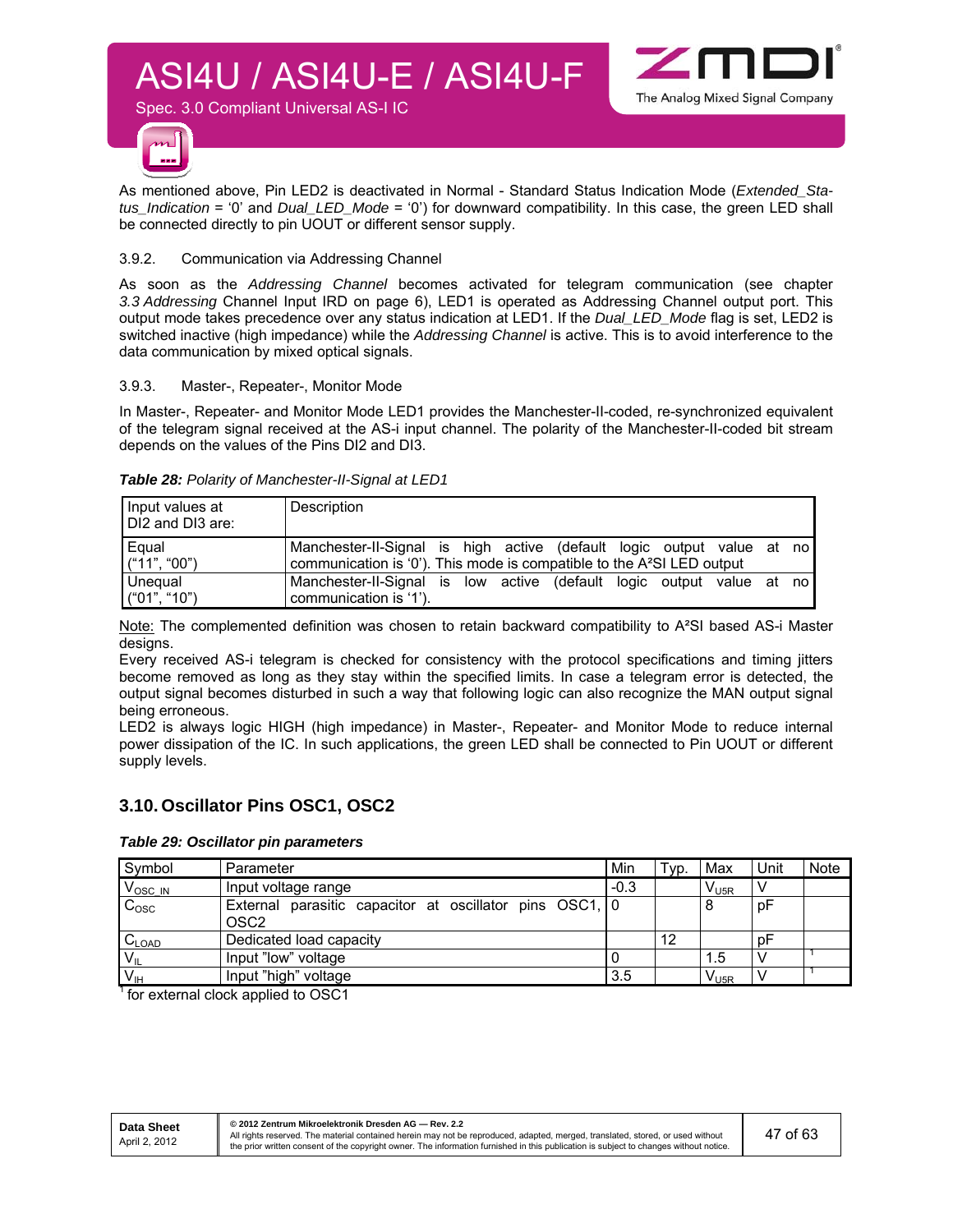

#### **3.11. IC Reset**

Any IC reset turns the Data Output and Parameter Output Registers to 0xF and forces the corresponding output drivers to high impedance state. Except at Power On Reset, Data Strobe and Parameter Strobe signals are simultaneously generated to visualize possibly changed output data to external circuitry.

The *Data\_Exchange\_Disable* flag becomes set during IC reset, prohibiting any data port activity right after IC initialization and as long as the external circuitry was not pre-conditioned by decent parameter output data. Consequently the AS-i master has to send a *Write\_Parameter* call in advance of the first *Data\_Exchange* request to an initialized slave. Following IC initialization times apply:

#### *Table 30: IC Initialization times*

Spec. 3.0 Compliant Universal AS-I IC

|                    | Symbol   Parameter                                                                                                                         | Min | Max  | Unit | <b>Note</b> |
|--------------------|--------------------------------------------------------------------------------------------------------------------------------------------|-----|------|------|-------------|
| $t_{\text{INIT}}$  | Initialization time after Software Reset (generated by master<br>calls Reset Slave or Broadcast Reset) or external reset via<br><b>DSR</b> |     |      | ms   |             |
| $t_{\text{INIT2}}$ | Initialization time after power on                                                                                                         |     | -30  | ms   |             |
| t <sub>INIT3</sub> | Initialization time after power on with high capacitive load                                                                               |     | 1000 | ms   |             |

<sup>1</sup> guaranteed by design

'power on' starts latest at V<sub>UIN</sub> = 18V, external capacitor at pin UOUT less than or equal 10 $\mu$ F

 $3 \text{ C}_{\text{UOUT}} = 470 \mu\text{F}$ ,  $t_{\text{INIT3}}$  is guaranteed by design only

#### 3.11.1. Power On Reset

In order to force the IC into a defined state after power up and to avoid uncontrolled switching of the digital logic if the 5V supply (U5R) breaks down below a certain minimum level, a Power On Reset is executed under the following conditions:

#### *Table 31: Power On Reset Threshold Voltages*

|                    | Symbol   Parameter                                                            | Min | Max | Unit | Note |
|--------------------|-------------------------------------------------------------------------------|-----|-----|------|------|
| V <sub>POR1F</sub> | $V_{\text{U5R}}$ voltage to trigger internal reset procedure, falling voltage | 1.2 |     |      |      |
| $V_{\text{POR1R}}$ | V <sub>U5R</sub> voltage to trigger INIT procedure, rising voltage            | 3.5 | 4.3 |      |      |
| $t_{Low}$          | Power-on reset pulse width                                                    |     |     | us   |      |
|                    | augraphaed by degian                                                          |     |     |      |      |

guaranteed by design



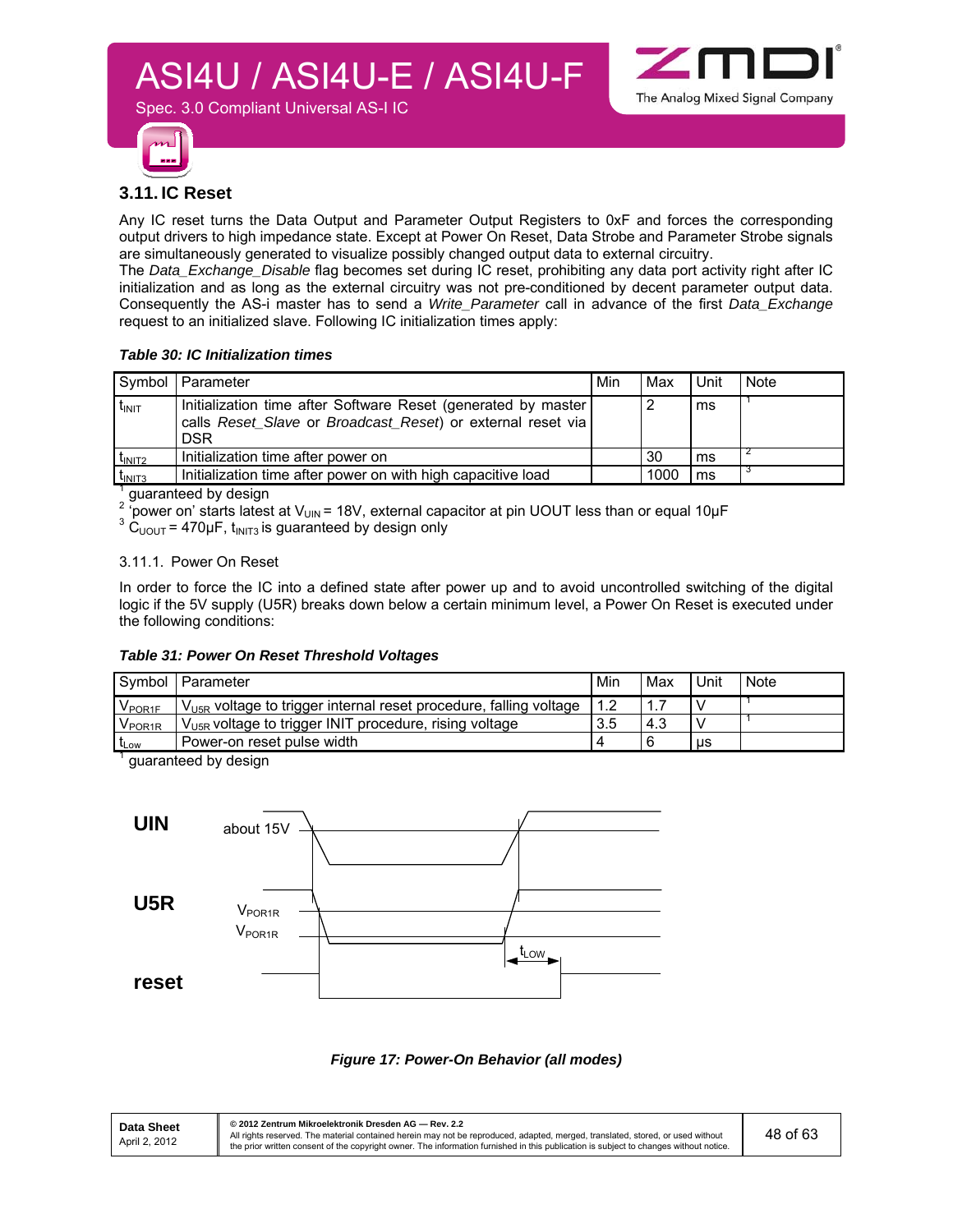



Note: The power-on reset circuit has a threshold voltage reference. This reference matches the process tolerance of the logic levels and must not be very accurate. All values depend slightly on the raise and fall time of the supply voltage.

#### 3.11.2. Logic controlled Reset

Spec. 3.0 Compliant Universal AS-I IC

The IC also becomes reset after reception of *Reset\_Slave* or *Broadcast\_Reset* commands, expiration of the (enabled) Communication Watchdog or entering of a forbidden state machine state (i.e. due to heavy EMI). Note: In case the Addressing Channel is activated and the AC Current Input Mode is selected, *Reset\_Slave* and *Broadcast\_Reset* calls are processed differently than in normal operation! See corresponding explanations in chapter *3.3 Addressing* Channel Input IRD on page 6.

#### 3.11.3. External Reset

The IC can be reset externally by pulling the DSR pin LOW for more than a minimum reset time. The external reset input function is provided in every operational mode of the IC – Slave Mode, Master Mode, Repeater Mode and Monitor Mode*.* The following signal timings apply:

*Table 32: Timing of external reset* 

|                    | Symbol   Parameter                                                           | Min | Max | Unit | <b>Note</b> |
|--------------------|------------------------------------------------------------------------------|-----|-----|------|-------------|
| <b>I</b> noRESET   | DSR LOW time for no reset initiation                                         |     | 35  | μs   |             |
| $t_{\text{RESET}}$ | Reset execution time,                                                        |     | 44  | μs   |             |
|                    | DSR H/L transition to Hi-Z output drives at DO0DO3. P0P3                     |     |     |      |             |
| $t_{\text{INIT}}$  | State Machine initialization time after reset (E <sup>2</sup> PROM read out) |     |     | ms   |             |



#### *Figure 18: Timing diagram external Reset via DSR*

In contrast to the A<sup>2</sup>SI, the external reset is generated "edge sensitive" to the expiration of the t<sub>RESET</sub> timer. The initialization procedure is starting immediately after the event, independent of the state of DSR. A Serious Peripheral Fault is recognized in *Slave Mode* if DSR still remains LOW after t<sub>RESET</sub> + t<sub>INIT</sub>. The corresponding error state display is described in chapter *3.9 LED outputs* on page 6.

| <b>Data Sheet</b><br>April 2, 2012 | © 2012 Zentrum Mikroelektronik Dresden AG - Rev. 2.2<br>All rights reserved. The material contained herein may not be reproduced, adapted, merged, translated, stored, or used without<br>the prior written consent of the copyright owner. The information furnished in this publication is subject to changes without notice. | 49 of 63 |
|------------------------------------|---------------------------------------------------------------------------------------------------------------------------------------------------------------------------------------------------------------------------------------------------------------------------------------------------------------------------------|----------|
|------------------------------------|---------------------------------------------------------------------------------------------------------------------------------------------------------------------------------------------------------------------------------------------------------------------------------------------------------------------------------|----------|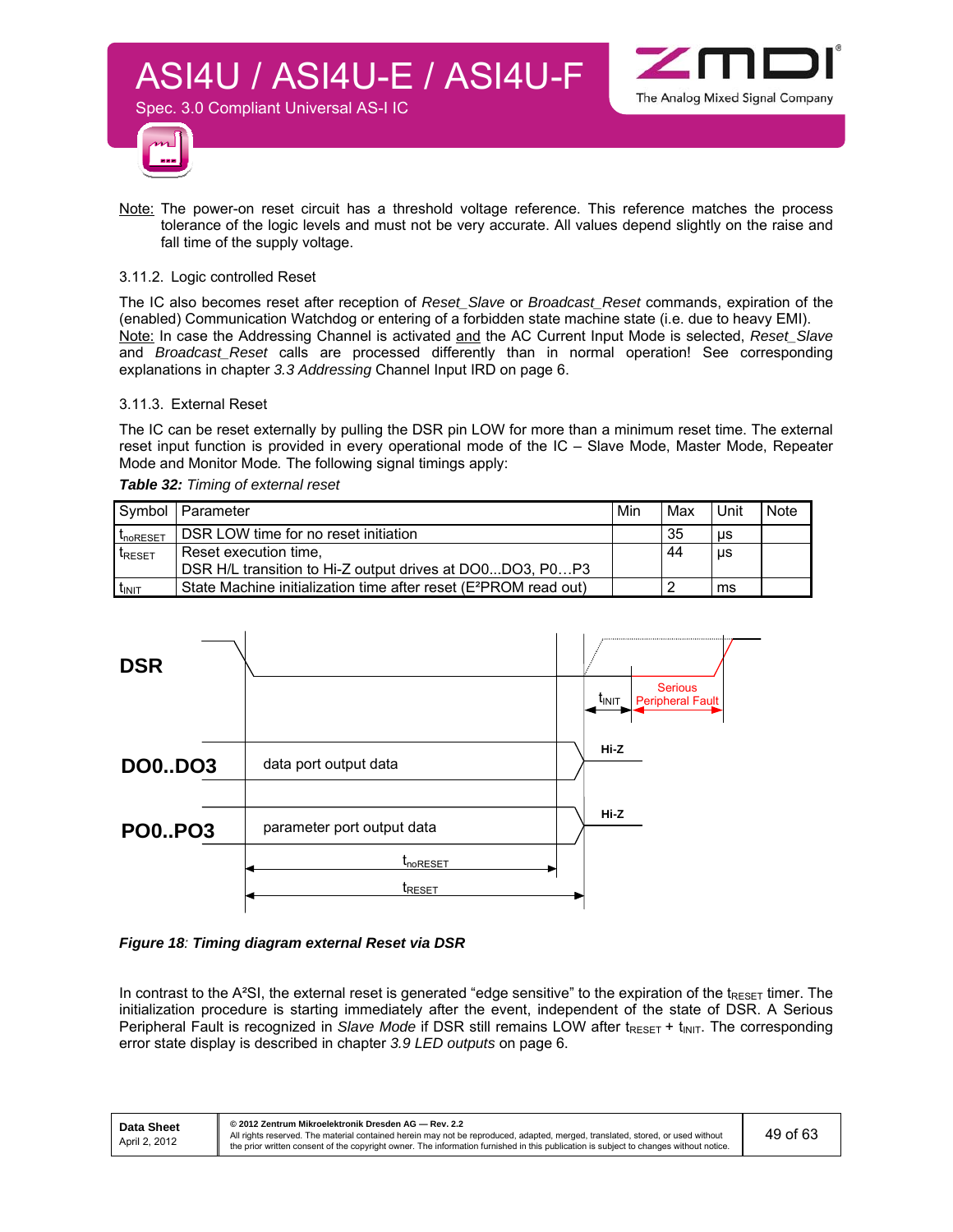

Spec. 3.0 Compliant Universal AS-I IC



#### **3.12. UART**

The *UART* performs a syntactical and timing wise analysis of the received telegrams at both telegram input channels (AS-i input, Addressing Channel input), converts the pulse coded AS-i input signal into a Manchester-II-coded bit stream and provides the Receive Register with decoded telegram bits.

The UART also realizes the Manchester-II-coding of a slave answer (Slave Mode only) and controls the telegram data paths at the different operational modes of the IC (Slave Mode, Master Mode, Repeater Mode, Monitor Mode).

In Slave Mode data communication takes place on the AS-i input and AS-i output ports (AS-i receiver + AS-i transmitter) by default. The Addressing channel (IRD input + LED1 output) can be activated by a Magic Sequence sent to the IRD input (see chapter *3.3 Addressing* Channel Input IRD). If the Addressing Channel is activated, the AS-i channel is turned inactive. Re-activation of the AS-i channel requires a reset of the IC.

In Master-, Repeater- and Monitor Mode the output signal of the manchester coder (AS-i pulse to MAN signal conversion) is resynchronized and forwarded to pin LED1. Any pulse timing jitters of the received AS-i signal become removed, as long as they stay within the specified maximum limits. If the received AS-i telegram does not pass one of the different error checks (see detailed description below), the LED1 output is distorted in such a way that it will not form any AS-i telegram signal anymore.

In Master-, Repeater- and Monitor Mode the ASI4U provides a simple interface function between AS-i channel and Addressing Channel. The channel receiving an input signal first while the UART is in idle state (no active communication) is activated and locked until a communication pause is detected on that channel.

#### 3.12.1. AS- i input channel

The comparator stages at the AS-i-line receiver generate two pulse-coded output signals (*p\_pulse*, *n\_pulse*) disjoining the positive and negative telegram pulses for further processing. To reduce UART sensitivity on erroneous spike pulses, pulse filters suppress any *p\_pulse*, *n\_pulse* activity of less than 750 ns width. After filtering, the *p\_pulse* and *n\_pulse* signals are checked in accordance with the AS-i Complete Specification for following telegram transmission errors:

| Start bit error      | The initial pulse following a pause must have negative polarity. Violation of this rule<br>is detected as Start_bit_error. The first pulse is the reference for bit decoding. The<br>first bit detected shall be of the value 0.                                                                                                                                        |
|----------------------|-------------------------------------------------------------------------------------------------------------------------------------------------------------------------------------------------------------------------------------------------------------------------------------------------------------------------------------------------------------------------|
| Alternating error    | Two consecutive pulses must have different polarity. Violation of this rule is detected<br>as Alternating error.                                                                                                                                                                                                                                                        |
|                      | Note: A negative pulse shall be followed by a positive pulse and vice versa.                                                                                                                                                                                                                                                                                            |
| Timing_error         | Within any master request or slave response, the digital pulses that are generated<br>by the receiver are checked to start in periods of $(n * 3\mu s)^{+1.500\mu s}_{-0.875\mu s}$ after the start of the<br>initial negative pulse, where $n = 1$ 26 for a master request and $n = 1$ 12 for a<br>slave response. Violation of this rule is detected as Timing_error. |
|                      | Note: There is a certain pulse timing jitter associated with the receiver output signals<br>(compared to the analog signal waveform) due to sampling and offset effects at the<br>comparator stages.                                                                                                                                                                    |
|                      | In order to take the jitter effects into account, the timing tolerance specifications<br>differ slightly from the definitions of the AS-i Complete Specification.                                                                                                                                                                                                       |
| No information error | Derived from the Manchester-II-Coding rule, either a positive or negative pulse shall<br>be detected in periods of $(n * 6\mu s)_{-0.875\mu s}^{+1.500\mu s}$ after the start of the initial negative pulse,<br>where $n = 1$ 13 for a master request and $n = 1$ 6 for a slave response. Violation<br>of this rule is detected as No information error.                |
|                      | Note: The timing specification relates to the receiver comparator output signals.<br>There is a certain pulse timing jitter in the digital output signals (compared to the<br>analog signal waveform) due to sampling and offset effects at the comparator<br>stages.                                                                                                   |

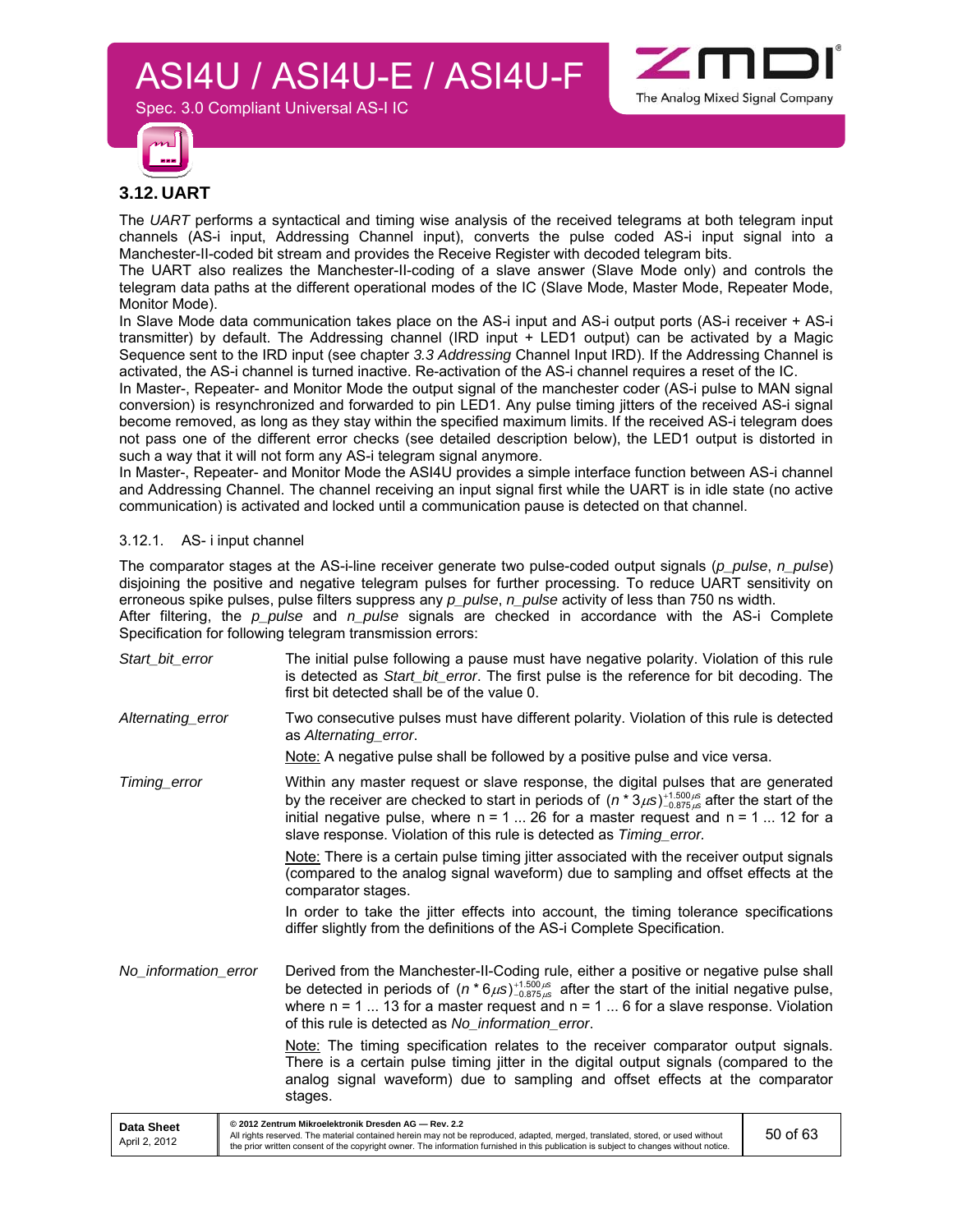Spec. 3.0 Compliant Universal AS-I IC



 In order to take the jitter effects into account, the timing tolerance specifications differ slightly from the definitions of the AS-i Complete Specification.

- *Parity* error The sum of all information bits in master requests or slave responses (excluding start and end bits, including parity bit) must be even. Violation of this rule is detected as *Parity\_error.*
- *End\_bit\_error* The pulse to be detected  $(n * 6 \mu s)^{1.500 \mu s}_{0.875 \mu s}$  after the start pulse shall be of positive polarity, where n = 13 (78  $\mu$ s) for a master request and n = 6 (36  $\mu$ s) for a slave response. Violation of this rule shall be detected as an *End\_bit\_error.*

Note: This stop pulse shall finish a master request or slave response.

Length\_error **Telegram length supervision is processed as follows**. If during the first bit time after the end pulse of a master request (equivalent to the  $15<sup>th</sup>$  Bit time) for synchronized slaves (during the first three bit times for not synchronized slaves, equivalent to the Bit times 15 to 17) or during the first bit time after the end pulse of a slave response (equivalent to the  $8<sup>th</sup>$  Bit time) a signal different from a pause is detected, a *Length\_error* is detected.

If at least one of these errors occurs, the received telegram is treated invalid. In this case, the UART will not generate a Receive Strobe signal, move to asynchronous state and wait for a pause at the AS-i line input. After a pause was detected, the UART is ready to receive the next telegram.

Receive Strobe signals are generally used to validate the correctness of the received data. In Master- and Monitor Mode the signals are visible at the *Parameter Ports* for further processing by external circuitry. Corresponding Parameter Port configurations can be found at Table 17 on page 6.

In Slave Mode, a *Master Receive Strobe* starts the internal processing of a master request. If the UART was in asynchronous state before the signal was generated, it changes to synchronous state thereafter. In case the received slave address matches the stored address of the IC, the transmitter is turned on by the Receive Strobe pulse, letting the output driver settles smoothly at the operation point.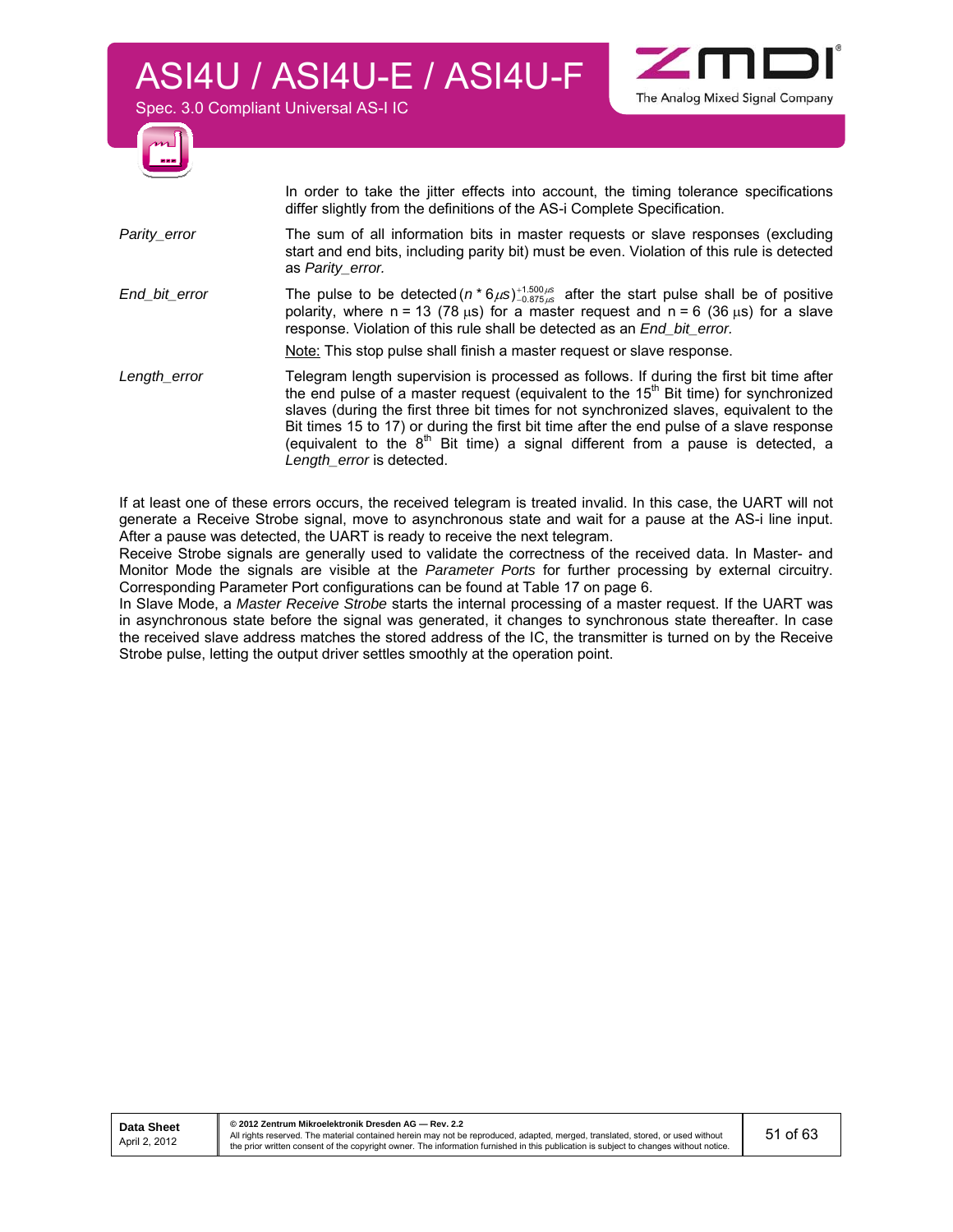



3.12.2. Addressing Channel

Spec. 3.0 Compliant Universal AS-I IC

The signal logic of the Addressing Channel follows the definition of a Manchester-II-coded AS-i signal. The default state (inactive) is defined by a logic high value. Depending on the input mode of the IRD pin (voltage/current) a logic HIGH is either represented by a voltage signal > 3.5V or an input current of  $I_{\text{IRD}}$  Offset +  $I_{\text{IRD}}$  Amplitude.

A valid communication is started on a falling edge of the input signal (middle of Start Bit) and ended on a rising signal edge (middle of End Bit) and followed by the detection of a telegram pause. The information is represented by falling (='0') or rising (='1') signal transitions in the middle of every bit time (see Figure 19)



#### *Figure 19: Manchester-II-Modulation principle*

Equivalent to the AS-i input channel, the signals received at the Addressing Channel input (IRD pin) are checked for telegram transmission errors. The checking, however, is only performed in Slave Mode. In Master-, Repeater- and Monitor Mode, the IRD signal is checked only for logical correctness. It is directly forwarded to the AS-i line transmitter avoiding any additional logic delays.

Note: Because the telegram checking is disabled on the Addressing Channel in Master-, Repeater- and Monitor Mode, corresponding Receive Strobe signals are neither displayed at the Parameter Ports nor generated for internal purposes.

The master control logic must care to deliver correctly timed MAN-signals, ensuring that the resulting AS-i telegrams fulfill the specified timing limits.

Following telegram transmission errors are detected in Slave Mode:

| Start bit error      | The initial signal transition (after a pause) must be of falling edge. Violation of this<br>rule is detected as Start bit error.                                                                                                                                                                                                |
|----------------------|---------------------------------------------------------------------------------------------------------------------------------------------------------------------------------------------------------------------------------------------------------------------------------------------------------------------------------|
| No information error | Within a received telegram, signal transitions (of rising or falling edge) must occur in<br>periods of $(n * 6\mu s)_{-1.000\mu s}^{+2.000\mu s}$ after the initial falling slope, where n = 1  13. Violation<br>of this rule is detected as No_information_error.                                                              |
|                      | Note: The Addressing Channel input (IRD) only accepts master requests in Slave<br>Mode.                                                                                                                                                                                                                                         |
| Parity error         | The sum of all information bits in master requests (excluding start and end bits,<br>including parity bit) must be even. Violation of this rule is detected as <i>Parity error</i> .                                                                                                                                            |
| End bit error        | The signal transition to be detected 13 $*$ 6 $\mu$ s (78 $\mu$ s) after the initial falling start<br>transition, shall be of rising slope. Violation of this rule is detected as an<br>End bit error.                                                                                                                          |
|                      | Note: This stop transition shall finish the master request.                                                                                                                                                                                                                                                                     |
| Length_error         | If during the first bit time after the end bit of a master request (equivalent to the 15 <sup>th</sup><br>Bit time) for synchronized slaves (during the first three bit times for not synchronized<br>slaves, equivalent to the Bit times 15 to 17) a signal different from a pause is<br>detected, a Length_error is detected. |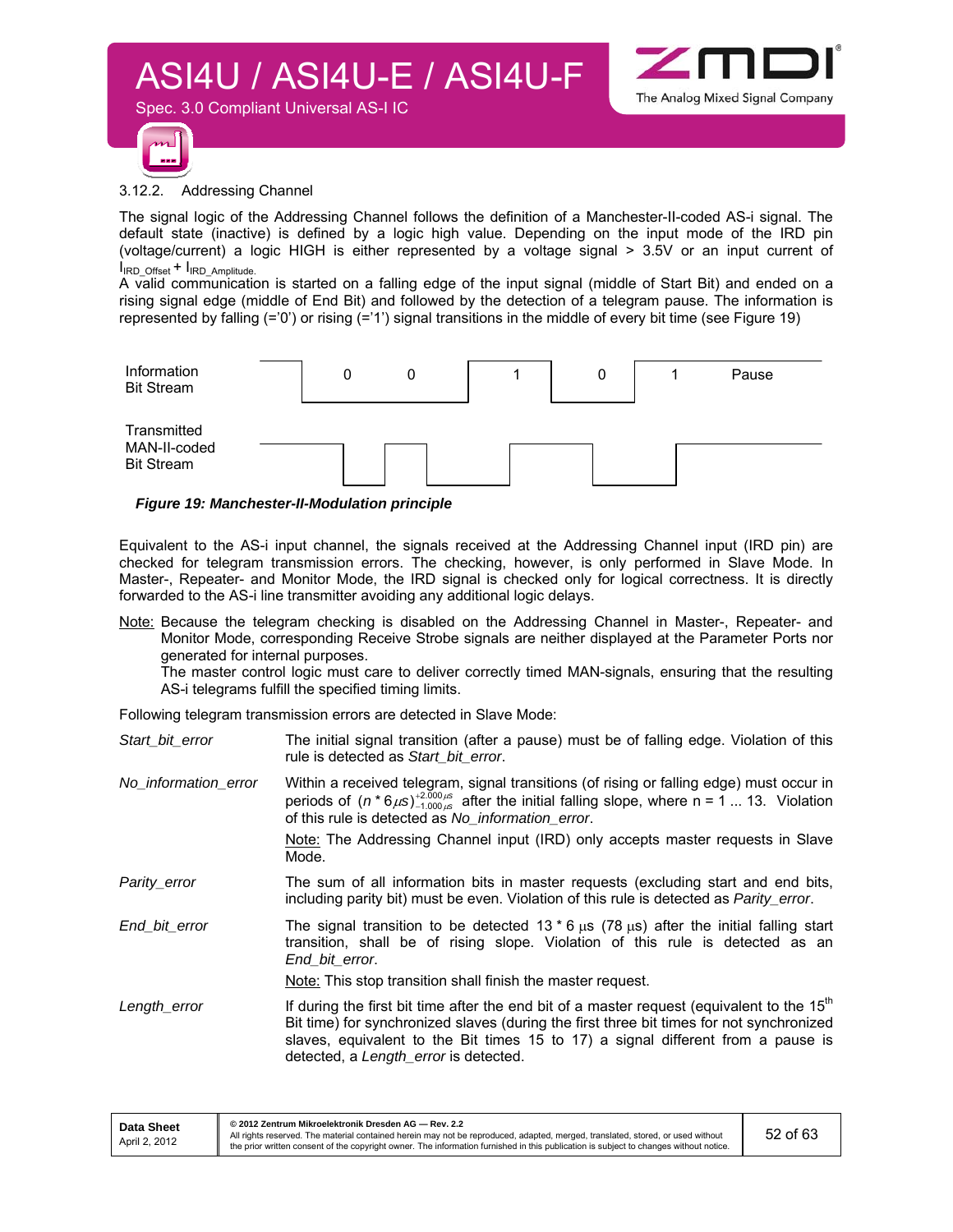

#### **3.13. Main State Machine**

Spec. 3.0 Compliant Universal AS-I IC

The State Machine controls the overall behavior of the IC. Depending on the configuration data stored in the E²PROM, the State Machine activates one of the different IC operational modes and controls the digital I/O ports accordingly. In Slave Mode it processes the received master telegrams and computes the contents of the slave answer, if required. Table 6 on page 6 lists all master calls that are decoded by the ASI4U in Slave Mode.

To prevent the critical situation in which the IC gets locked in a not allowed state (i.e. by imission of strong electromagnetic radiation) and thereby could jeopardize the entire system, all prohibited states of the state machine will lead to an unconditioned logic reset which is comparable to the AS-i call "Reset Slave (RES)".

#### **3.14. Communication Monitor/Watchdog**

The IC contains an independent Communication Monitor that observes the processing of *Data\_Exchange* and *Write\_Parameter* requests. If no such requests have been processed for more than 40.960ms (+5%) the Communication Monitor recognizes a No Data/Parameter Exchange status and turns the red status LED (LED1) on. Any following *Data\_Exchange* or *Write\_Parameter* request will let the Communication Monitor start over and turn the red status LED off.

The Communication Monitor is only activated at slave addresses unequal to zero (0) and while the IC is processing the first *Write\_Parameter* request after initialization. It becomes deactivated at any IC Reset or after the reception of a *Delete\_Address* Request.

If the *Watchdog\_Active* flag (E²PROM Firmware Area) is set or the *P0\_Watchdog\_Activation* flag is set and Parameter Port P0 is logic high, the Communication Monitor is switched to the so-called Watchdog Mode.

If the Communication Monitor detects a No Data/Parameter Exchange status in active Watchdog Mode, it immediately invokes an unconditioned IC Reset, switching all Data and Parameter Outputs inactive, generating corresponding Data and Parameter Strobe signals, setting the *Data\_Exchange\_Disable* flag and starting the IC initialization procedure.

In order to resume to normal Data Port communication after *a* Watchdog IC Reset, the master has to send a *Write\_Parameter* request again before Data Port communication can be reestablished. This ensures new parameter setup of possibly connected external circuitry.

#### **3.15. Toggle watchdog for 4I/4O processing in Extended Address Mode**

As described in chapter 3.7.5 on page 6 a special 4I/4O data processing is supported in Extended Address Mode. The transmission of a 4 bit wide output word is achieved by alternation of a high and a low nibble in consecutive transactions. To ensure that both output nibbles become refreshed continuously by the Master, the alternation of the I2 bit in the *Data\_Exchange* call can be supervised by an I2 toggle watchdog in the IC.

The Toggle Watchdog is enabled at slave addresses unequal to zero (0) and while the IC is processing the first data output event after initialization. It becomes disabled at any IC Reset or after the reception of a *Delete\_Address* request.

The Toggle Watchdog function becomes activated only if the IC is operated in 4I/4O Mode (ID code = 0xA, Ext\_Addr\_4I/4O\_Mode = '1') and if either the *Watchdog\_Active* flag is set in the E²PROM or the *P0\_Watchdog\_Activation* flag (also E²PROM) is set and Parameter Port P0 is logic HIGH.

If there is no alternation of bit I2 for **327ms (+16ms)** at any time after the enable event, an activated Toggle Watchdog invokes an unconditioned IC Reset, switching all Data and Parameter Outputs inactive, generating corresponding Data and Parameter Strobe signals, setting the *Data\_Exchange\_Disable* flag and starting the IC initialization procedure. Thus, the reaction of the IC is the same as for an expired Communication Watchdog.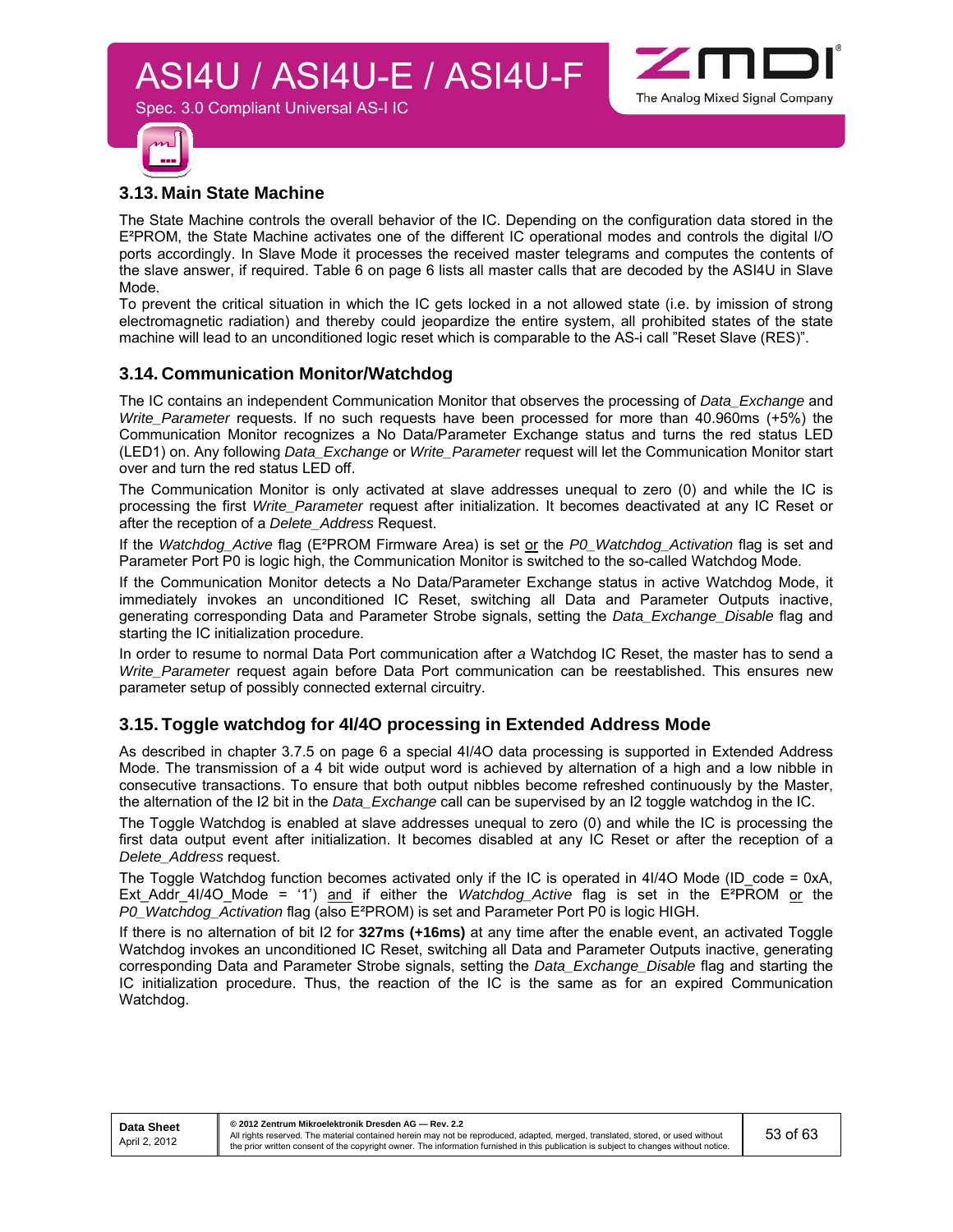



#### **3.16. Write Protection of ID\_Code\_Extension\_1**

Spec. 3.0 Compliant Universal AS-I IC

The *ID\_Code\_Extension\_1* register can either be manufacturer configurable or user configurable.

 If the flag *ID\_Code1\_Protect* is set ('1') in the firmware area of the E²PROM, *ID\_Code\_Extension1* is manufacturer configurable.

In this case the slave response to a *Read ID Code 1* request is constructed out of the data stored in the *Protected\_ID\_Code\_Extension1* register in Firmware Area of the E²PROM.

It doesn't matter which data is stored in the *ID\_Code\_Extension1* register in the User Area. The IC will always respond with the protected manufacturer programmed value.

There is one exception to this principle. If the IC is operated in Extended Address Mode, Bit3 of the returned slave response is taken from the *ID\_Code\_Extension1* register in the *User Area*. This is because Bit 3 functions as A/B Slave selector bit in this case and must remain user configurable.

To ensure consistency of *ID\_Code\_Extension1* stored in the data image of Master as well as in the E²PROM of the slave, the ASI4U will not process a *Write\_ID\_Code1* request if the data sent does not match the data that is stored in protected part of the *ID\_Code\_Extension1* register. It will neither access the E²PROM nor send a slave response in this case.

Note: As defined in the AS-i Complete Specification a modification of the A/B Slave selector bit must be performed bit selective. That means the AS-i Master must read the *ID\_Code\_Extension1* first, modify Bit3 and send the new 4 bit word that consists of the modified Bit3 and the unmodified Bits 2 … 0 back to the slave.

 If the *ID\_Code1\_Protect* flag is not set ('0'), *ID\_Code\_Extension1* is completely user configurable. The data to construct the slave response to a *Read\_ID\_Code\_1* request is completely taken from the *ID\_Code\_Extension1* register in the user area.

In this configuration a *Write\_ID\_Code1* request will always be answered and initiate an E²PROM write access procedure.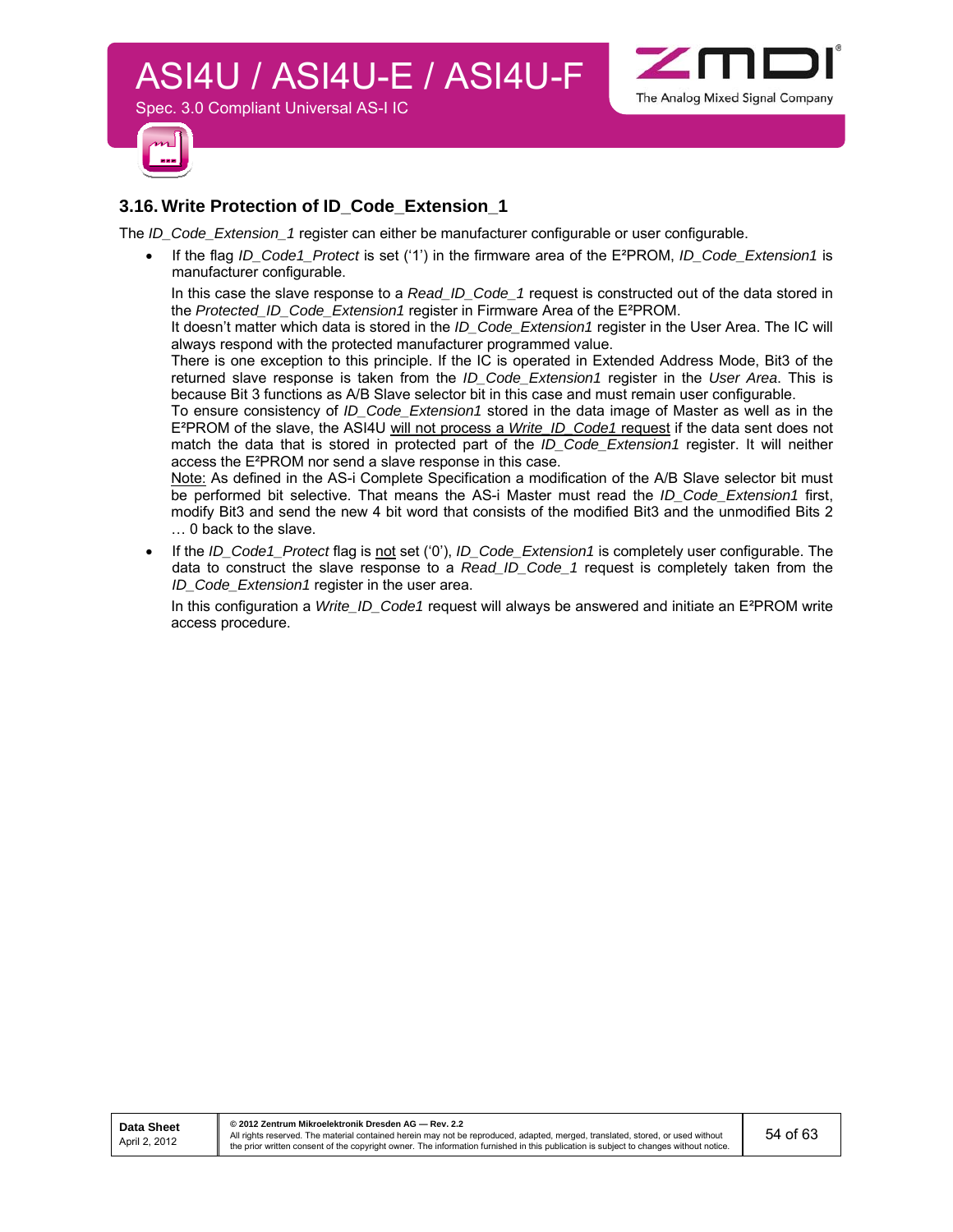



#### **3.17. Power Supply**

The power supply block provides a sensor supply, which is inductively decoupled from the AS-i bus voltage, at pin UOUT. The decoupling is realized by an electronic inductor circuit, which basically consists of a current source and a controlling low pass. The time constant of the low pass, that has influence to the resulting input impedance at pin UIN, can be adjusted by an external capacitor at pin CAP.

The electronic inductor can be turned off if pin CAP is connected to 0V. This shuts down the current source between UIN and UOUT requiring an external connection between UIN and UOUT for proper IC operation. The possibility to turn off the electronic inductor is helpful to realize high symmetrical extended power applications (i.e. AS-i connected actuators with large load currents).

Overloading the electronic inductor for more than 2 seconds by drawing too much current shuts down the entire IC in order to avoid a deviation of the input impedance, which would have negative influence to the communication of the remaining AS-i network clients. The fail-safe shutdown mode can only be left by power cycling the AS-i supply voltage.

A second function of the power supply block is to generate a regulated 5V supply for operation of the internal logic and some analog circuitry. The voltage is provided at pin U5R an can be used to supply external circuitry as well, as long as the current requirements stay within in the specified limits. See Table 33 below. Because the 5V supply is generated out of the decoupled sensor supply at UOUT, the current drawn at U5R has to be subtracted from the total available load current at UOUT.

The power supply dissipates the major amount of power:

Ptot =  $V_{Drop}$ \*  $I_{UOUT}$  +  $(V_{UOUT}$ -5V) \*  $I_{5V}$ 

Spec. 3.0 Compliant Universal AS-I IC

In total, the power dissipation shall not exceed the specified values of chapter 1.1.

To cope with fast internal and external load changes (spikes) external capacitors at UOUT and U5R are required. The 0V pin defines the ground reference voltage for both UOUT and U5R.

#### 3.17.1. Voltage Output Pins UOUT and U5R

| Parameter                                    | Min            | Max                                                                              | Unit                | <b>Note</b>                       |
|----------------------------------------------|----------------|----------------------------------------------------------------------------------|---------------------|-----------------------------------|
| Positive supply voltage for IC operation     | 16             | 33.1                                                                             | V                   |                                   |
| Voltage drop from pin UIN to pin UOUT        |                |                                                                                  | v                   | $V_{UIN}$ > 22V                   |
| UOUT output supply voltage                   | VUIN- VDROPmax | VUIN- VDROPmin                                                                   | v                   | <b>I</b> UOUTmax                  |
| UOUT output voltage pulse deviation          |                | 1.5                                                                              | V                   |                                   |
| UOUT output voltage pulse deviation<br>width |                | 2                                                                                | ms                  | 2                                 |
| 5V supply voltage                            | 4.5            | 5.5                                                                              | V                   |                                   |
| UOUT output supply current                   | 0              |                                                                                  | mA                  | $I_{\text{U5R}}$ = 0 <sup>2</sup> |
| U5R output supply current                    | 0              | 4                                                                                | mA                  |                                   |
| Total output current $I_{UOUT} + I_{5V}$     |                | 55                                                                               | mA                  |                                   |
| Short circuit output current                 | 50             |                                                                                  | mA                  |                                   |
| Blocking capacitance at UOUT                 | 10             | 470                                                                              | μF                  |                                   |
| Blocking capacitance at U5R                  |                |                                                                                  | μF                  |                                   |
|                                              |                | $5.5^{2}$<br>$\overline{1}$ Descended control from Teble 0. One retire Occultive | $6.7^{2}$<br>$55^2$ |                                   |

*Table 33: Properties of voltage output pins UOUT and U5R* 

Parameter copied from Table 2: Operating Conditions

<sup>2</sup> C<sub>UOUT</sub> = 10µF, output current switches from 0 to I<sub>UOUTmax</sub> and vice versa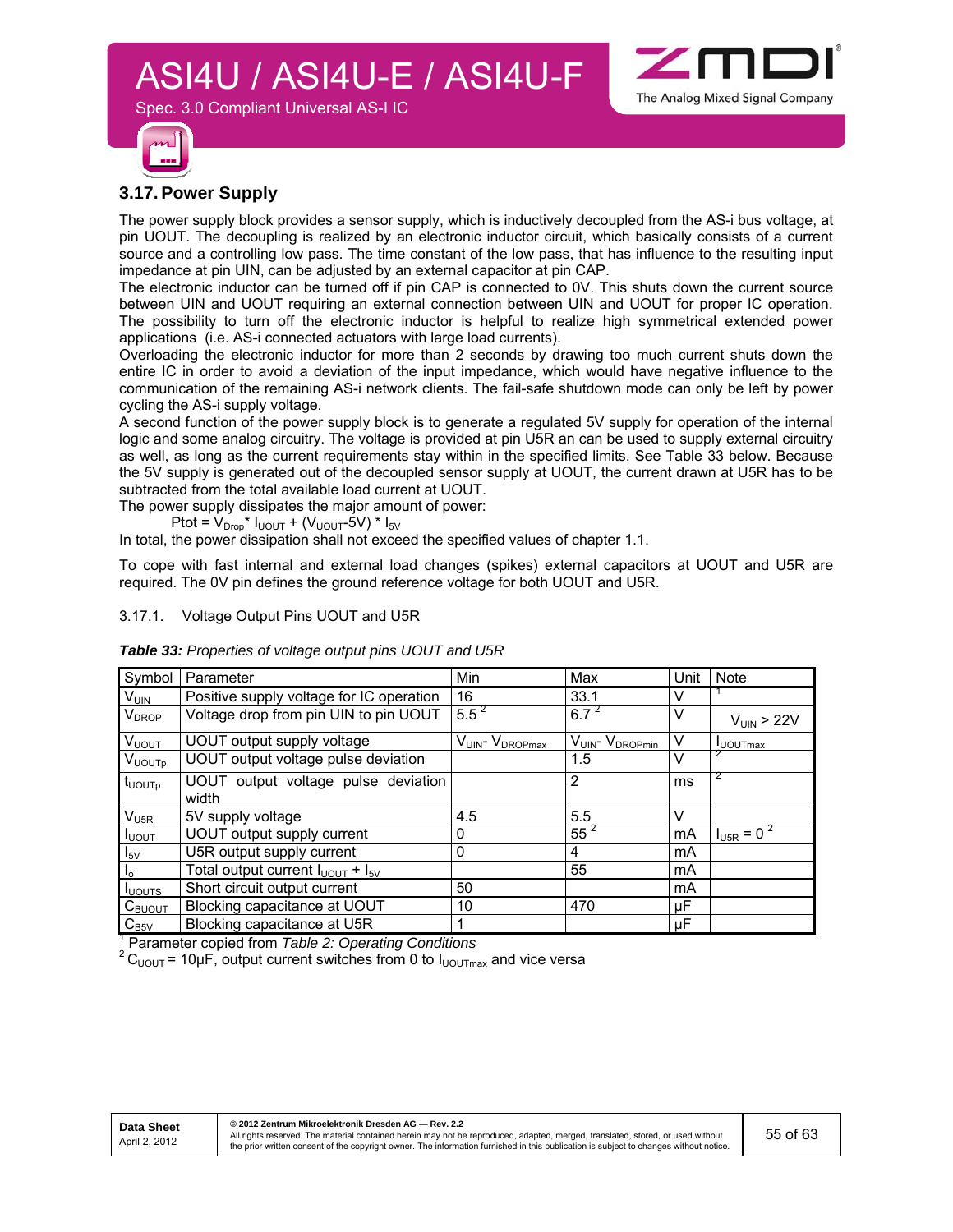

' 63



#### 3.17.2. Input Impedance (AS-i bus load)

Spec. 3.0 Compliant Universal AS-I IC

The following parameters are determined with short cut between the pins ASIP and UIN and the pins ASIN and 0V, respectively.

#### *Table 34: AS-i Bus Load Properties*

| Symbol           | Parameter                                                                               | Min  | Max                   | Unit      | <b>Note</b> |
|------------------|-----------------------------------------------------------------------------------------|------|-----------------------|-----------|-------------|
| $R_{IN1}$        | Equivalent resistor of the IC                                                           | 13,5 |                       | $k\Omega$ | 1,2         |
| $L_{IN1}$        | Equivalent inductor of the IC                                                           | 13,5 |                       | mH        | 1.2         |
| C <sub>IN1</sub> | Equivalent capacitor of the IC                                                          |      | 30                    | рF        | 1,2         |
| $R_{IN2}$        | Equivalent resistor of the IC                                                           | 13,5 |                       | $k\Omega$ | 1.2         |
| L <sub>IN2</sub> | Equivalent inductor of the IC                                                           | 12   | 13,5                  | mH        | 1,2         |
| C <sub>IN2</sub> | Equivalent capacitor of the IC                                                          |      | 15 + (L-12mH)*10pF/mH | рF        | 1,2         |
| $C_{Zener}$      | Parasitic capacitance of the external<br>over-voltage protection diode (Zener<br>diode) |      | 20                    | pF        |             |

 $1$ The equivalent circuit of a slave, which is calculated from the impedance of the IC and the paralleled external over-voltage protection diode (Zener diode), has to satisfy the requirements of the AS-i Complete Specification for Extended Address Mode slaves.

<sup>2</sup> Subtracting the maximum parasitic capacitance of the external over voltage protection diode (20pF) either the triple R<sub>IN1</sub>, L<sub>IN1</sub> and C<sub>IN1</sub> or the triple R<sub>IN2</sub>, L<sub>IN2</sub> and C<sub>IN2</sub> has to be reached by the IC to fulfill the AS-i Complete Specification.

#### *Table 35: CAP pin parameters*

| Symbol             | Parameter                           | Min                   | <b>VD</b> | Max              | Unit | Note |
|--------------------|-------------------------------------|-----------------------|-----------|------------------|------|------|
| IN<br><b>V</b> CAP | Input voltage range                 | $\sim$ $\sim$<br>ن.∪- |           | V <sub>U5R</sub> |      |      |
| ⌒<br>CAP           | capacitor<br>decoupling<br>External |                       |           |                  | nF   |      |

Note: In some application a serial to  $C_{\text{CAP}}$  connected resistor may enhance the impedance behavior of the internal electronic inductor. Depending of the application this resistor has to be dimensioned between  $10...100\Omega$ .

The decoupling capacitor defines an internal low-pass filter time constant; lower values decrease the impedance but improve the turn-on time. Higher values do not improve the impedance but do increase the turn-on time.

The turn-on time also depends on the load capacitor at UOUT. After connecting the slave to the power the capacitor is charged with the maximum current  $I_{\text{UOUT}}$ . The impedance will increase when the voltage allows the analog circuitry to fully operate.

#### **3.18. Thermal and Overload Protection**

The IC continuously observes its silicon die temperature. If the temperature rises above around 140°C for more than 2 seconds the IC will be put into shutdown and stay there until the next power-on reset occurs.

The circuit also becomes shut down if  $U_{\text{OUT}}$  is overloaded (e.g. shorted to GND) for more than 2 seconds.

#### *Table 36: Shutdown Temperature*

| $\overline{\phantom{0}}$<br>Symbol | Parameter                                                         | Mir       | Max | . .<br>Unit | <b>Note</b> |
|------------------------------------|-------------------------------------------------------------------|-----------|-----|-------------|-------------|
| -<br>Shut                          | Chip<br>temperature<br>temperature<br>over<br>down<br>shut<br>tor | つに<br>ے ا | 160 | $\circ$     |             |

| 56 of<br>All rights reserved. The material contained herein may not be reproduced, adapted, merged, translated, stored, or used without<br>April 2, 2012<br>the prior written consent of the copyright owner. The information furnished in this publication is subject to changes without notice. | <b>Data Sheet</b> |
|---------------------------------------------------------------------------------------------------------------------------------------------------------------------------------------------------------------------------------------------------------------------------------------------------|-------------------|
|---------------------------------------------------------------------------------------------------------------------------------------------------------------------------------------------------------------------------------------------------------------------------------------------------|-------------------|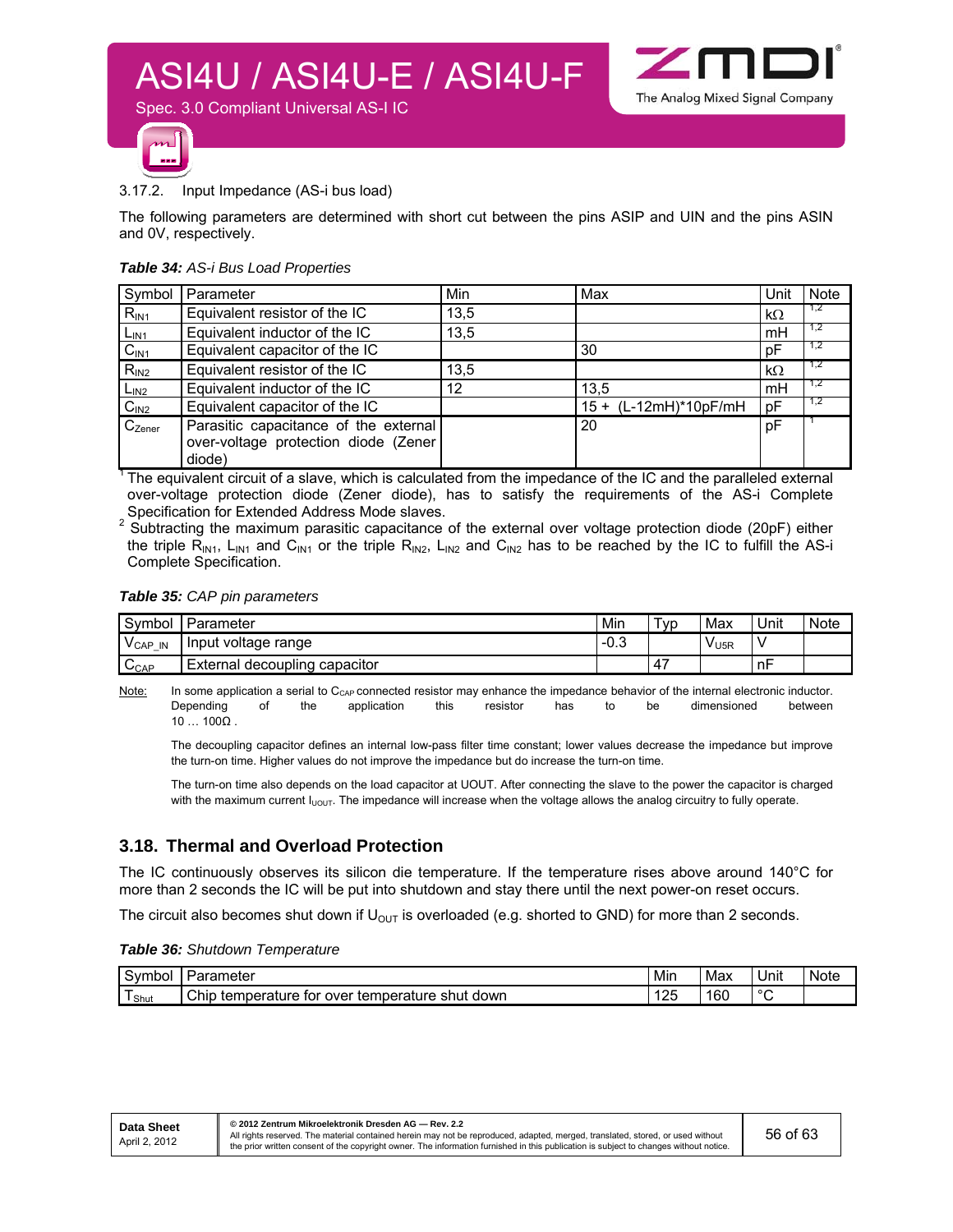

Spec. 3.0 Compliant Universal AS-I IC

### **4 Application Circuits**

m

The following figures show typical application cases of the ASI4U. Please note that these schematics show only principle circuit drafts. For more detailed application information see the separate **ASI4U Application Notes** document.

Figure 20 outlines a standard slave application circuit compliant to the first AS-i IC.

Figure 21 shows an extended power application circuit with externally decoupled sensor supply.

A Master Mode application is shown in Figure 22.

Standard Application with bi-directional Data I/O



Remark: depending on I/O-configuration, DO- and DI-ports are connected and Multiplex-Flag is set

#### *Figure 20: Standard Application circuit with bi-directional Data I/O*

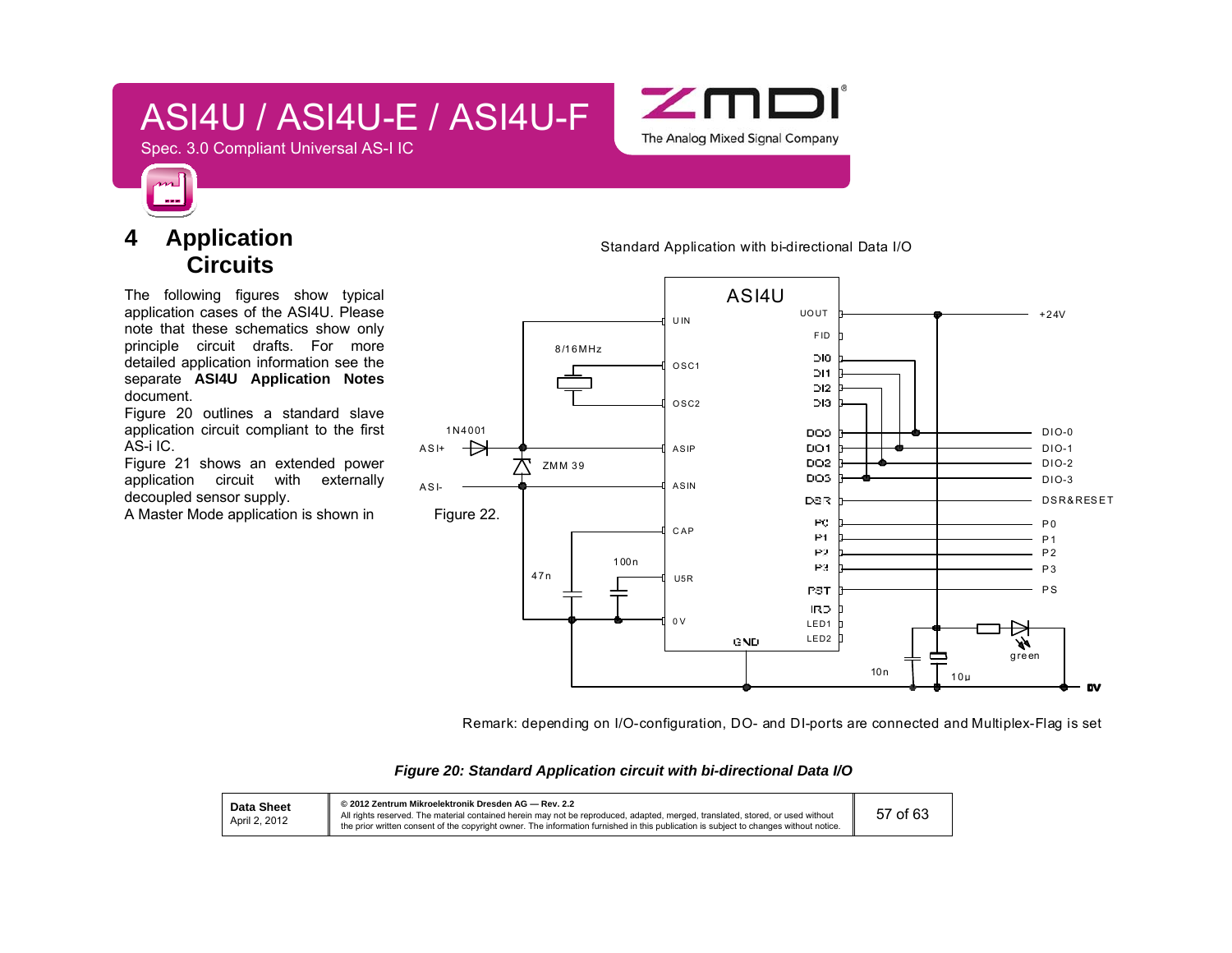Spec. 3.0 Compliant Universal AS-I IC

m



**Extended Power Application with**  8mH**IR-Addressing Option**   $-24V$ ASI4U I.IN UOLT  $10\%$ o⊒¤≫ 8/16M Hz $\mathbf{D}$ ≪DL 2 x ZMM 4,7 osc<sup>2</sup>  $U(2)$ ≪DI 2  $\mathbf{U}$  !? ≪⊡∟३ DSC2 DO<sub>2</sub>  $-$ >DQ\_0 DO<sup>2</sup>  $-$  DO  $-1$ 1N4001 1N4148DO<sub>2</sub>  $-$ PDO $-2$  $\Rightarrow$ Ħ  $A.H - \Sigma$ A-IP DO<sub>3</sub>  $-$ DO $-3$ ZMM 39 DS&RESET AS N ುತ್ತಾ <  $AS - \Sigma$ PST<sup>4</sup>  $D \geq 5$  $\pi$ <sup>2</sup> x ZMM 4,7 Pá  $-$ D-FC CAP  $\mathsf{P}^{\mathcal{A}}$  $-PF1$  $P<sub>2</sub>$  $DF2$  $\rm \nabla$  $15R$ P3  $-0.13$ 100n 1µ  $FID <$ KENPL\_IN 皇 **RD** green ₭ LED2  $\mathbb{C}\mathsf{V}$ ¥⊼ 8mHLED1GND  $\frac{1}{10n}$   $\perp$   $\frac{1}{2}^{10\mu}$ W addressing aption recoiver red (addressing) cetton sender) **D** CND



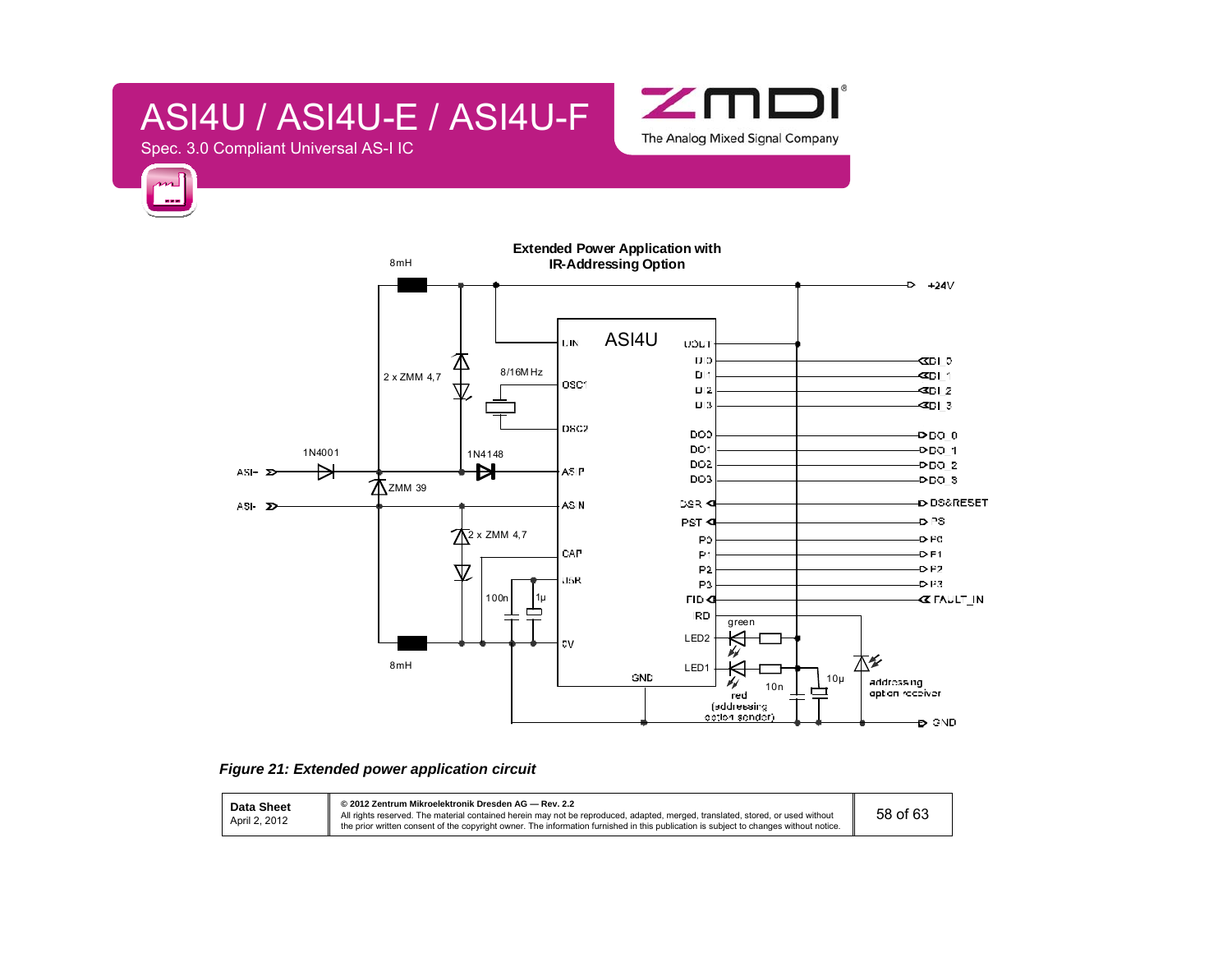

Spec. 3.0 Compliant Universal AS-I IC

m

#### **Master/Repeater Application**



 *Figure 22: ASI4U Master Mode Application* 

**Data Sheet** April 2, 2012

**© 2012 Zentrum Mikroelektronik Dresden AG — Rev. 2.2** .<br>All rights reserved. The material contained herein may not be reproduced, adapted, merged, translated, stored, or used without<br>the prior written consent of the copyright owner. The information furnished in this publicati

59 of 63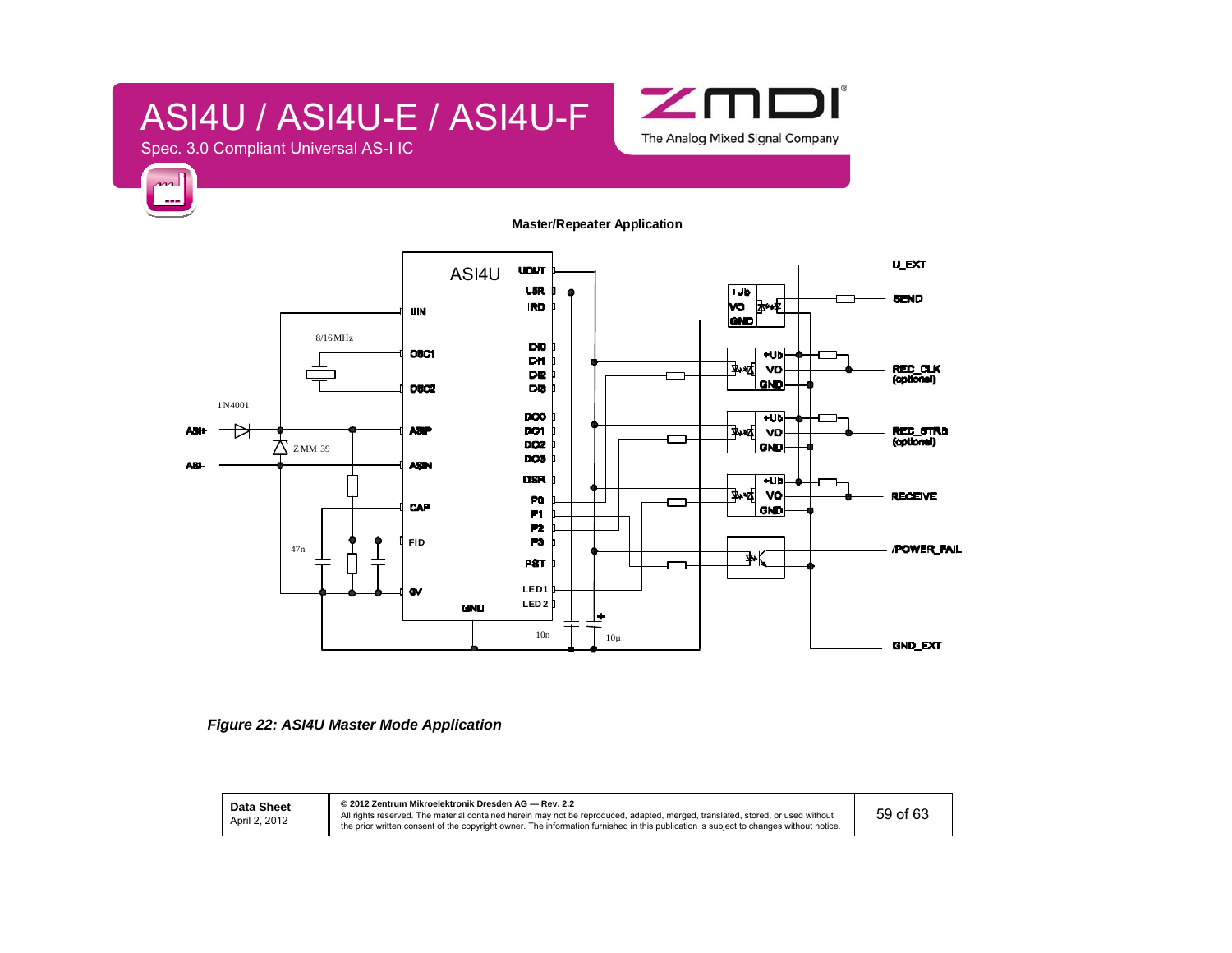



### **5 Package Outline (SOP28 / ASI4U-E)**

The IC is packaged in a 28 pin SOP-package (Figure 23) that has the dimensions as shown in Figure 24 and Table 37.







*Figure 24: Package Dimensions* 

#### *Table 37: Package Dimensions (mm)*

| Symbol         |           |          | D<br>D |      | е   |       | –    | -          |       |                          | $\alpha$    |
|----------------|-----------|----------|--------|------|-----|-------|------|------------|-------|--------------------------|-------------|
| <b>Nominal</b> |           |          |        |      | .27 |       |      |            |       | $0,25 \times 45^{\circ}$ |             |
| Maximum        | 2,35<br>ົ | 10<br>0. | 0,33   | 0,23 |     | 70    | 7.40 | 0.41       | 10.01 |                          | no          |
| Minimum        | 2,65      | 0,30     | 0,51   | 0,32 |     | 18,10 | 7,60 | דר<br>ا ڪي | 10,64 |                          | $8^{\circ}$ |

| <b>Data Sheet</b> | © 2012 Zentrum Mikroelektronik Dresden AG - Rev. 2.2 |                                                                                                                                                                                                                                                                         |          |  |  |
|-------------------|------------------------------------------------------|-------------------------------------------------------------------------------------------------------------------------------------------------------------------------------------------------------------------------------------------------------------------------|----------|--|--|
|                   | April 2, 2012                                        | All rights reserved. The material contained herein may not be reproduced, adapted, merged, translated, stored, or used without<br>the prior written consent of the copyright owner. The information furnished in this publication is subject to changes without notice. | 60 of 63 |  |  |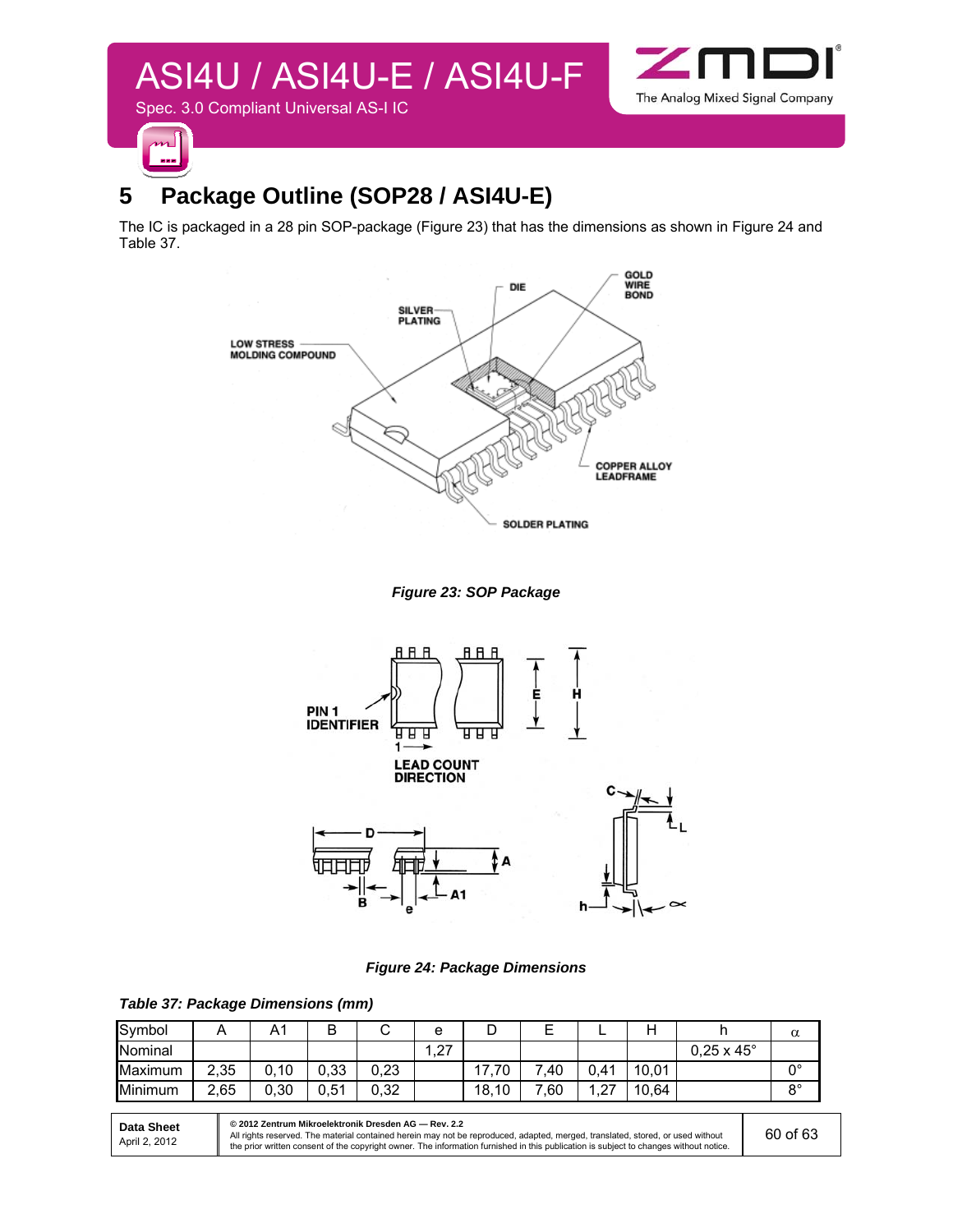

### **6 Package Outline (SSOP28 / ASI4U / ASI4U-F)**

The IC is packaged in a 28 pin SSOP-package (Figure 25) that has the dimensions as shown in Figure 26 and Table 38.



*Figure 25: SSOP Package* 



*Figure 26: Package Outline Dimensions* 

#### *Table 38: Package Dimensions (mm)*

| Symbol  | <u>r</u> |      | A2          | D          | ັ    | ы     | -    | e          |      |            | α                    |
|---------|----------|------|-------------|------------|------|-------|------|------------|------|------------|----------------------|
| Nominal | .86      | 0.13 | 72<br>ن ، ، | 0.30       | 0.15 | 10.20 | 5.30 |            | .80  | 75<br>0.75 | $4^{\circ}$          |
| Maximum | .99      | 0.21 | 78          | 0.38       | 0.20 | 10.33 | 5.38 | 0.65       | '.90 | 0.95       | 0°<br>O              |
| Minimum | 72<br>.  | 0.05 | .68         | つら<br>∪.∠∪ | 0.13 | 10.07 | 5.20 | <b>BSC</b> | .65  | 0.55       | $\mathsf{A}^{\circ}$ |

| <b>Data Sheet</b><br>April 2, 2012 | © 2012 Zentrum Mikroelektronik Dresden AG - Rev. 2.2<br>All rights reserved. The material contained herein may not be reproduced, adapted, merged, translated, stored, or used without<br>the prior written consent of the copyright owner. The information furnished in this publication is subject to changes without notice. | 61 of 63 |
|------------------------------------|---------------------------------------------------------------------------------------------------------------------------------------------------------------------------------------------------------------------------------------------------------------------------------------------------------------------------------|----------|
|------------------------------------|---------------------------------------------------------------------------------------------------------------------------------------------------------------------------------------------------------------------------------------------------------------------------------------------------------------------------------|----------|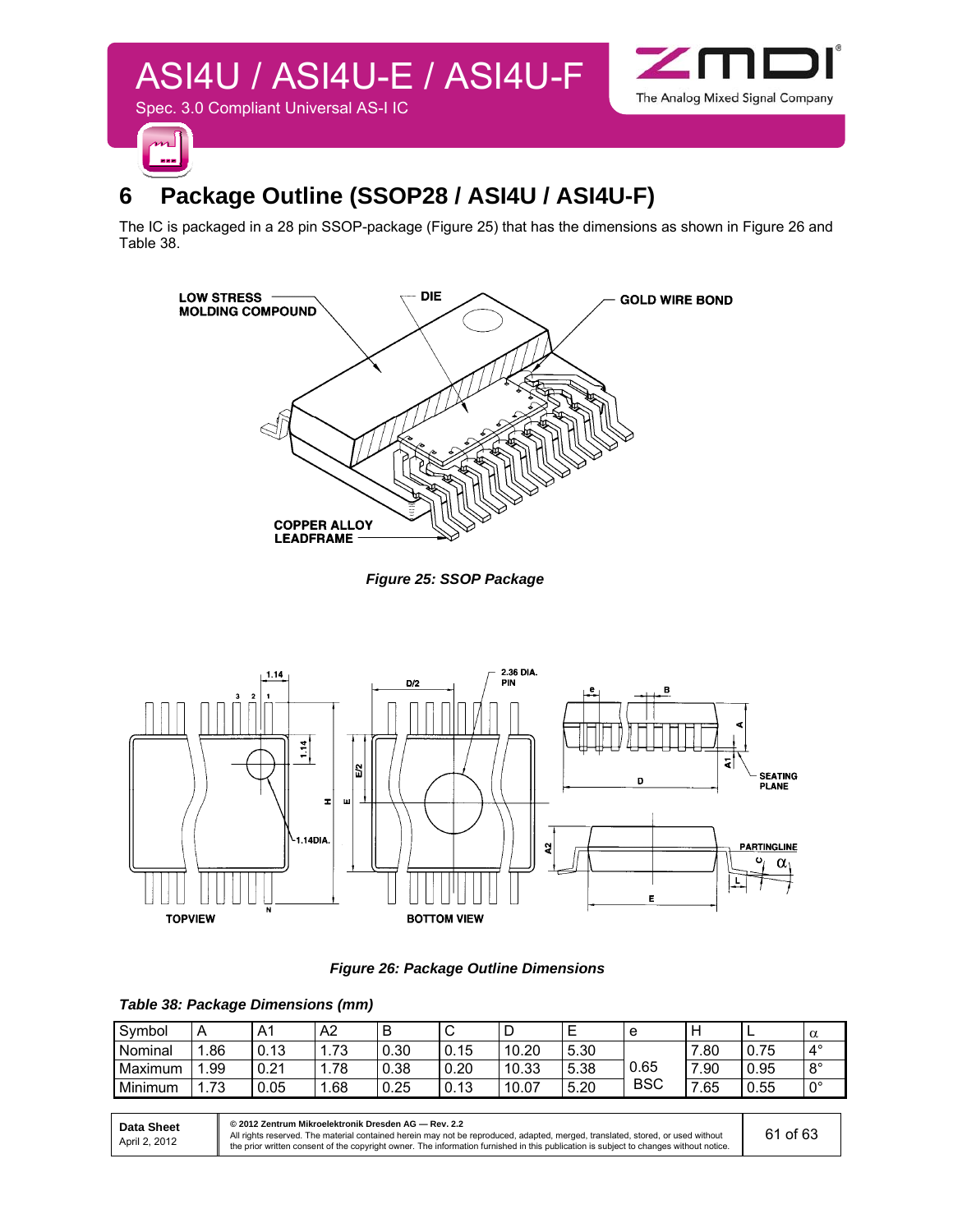



### **7 Package Marking**



#### *Figure 27: Package Marking*

| Top Marking:    | ASI4U or ASI4U-E or ASI4U-F<br>ZMDI<br>R-<br><b>YYWW</b><br>77<br>G1 | Product name<br>Manufacturer<br>Revision code<br>Date code (year and week)<br>Assembly location<br>Traceability code<br>"green" RoHS-compliant package |
|-----------------|----------------------------------------------------------------------|--------------------------------------------------------------------------------------------------------------------------------------------------------|
| Bottom Marking: |                                                                      | <b>ZMDI Lot Number</b>                                                                                                                                 |

For ICs pre-programmed to Master Mode the string "-M" follows the product name. For ICs capable for an operation temperature up to 105°C the string "-E" follows the product name. For ICs capable for an operation temperature up to  $-40^{\circ}$ C the string "-F" follows the product name.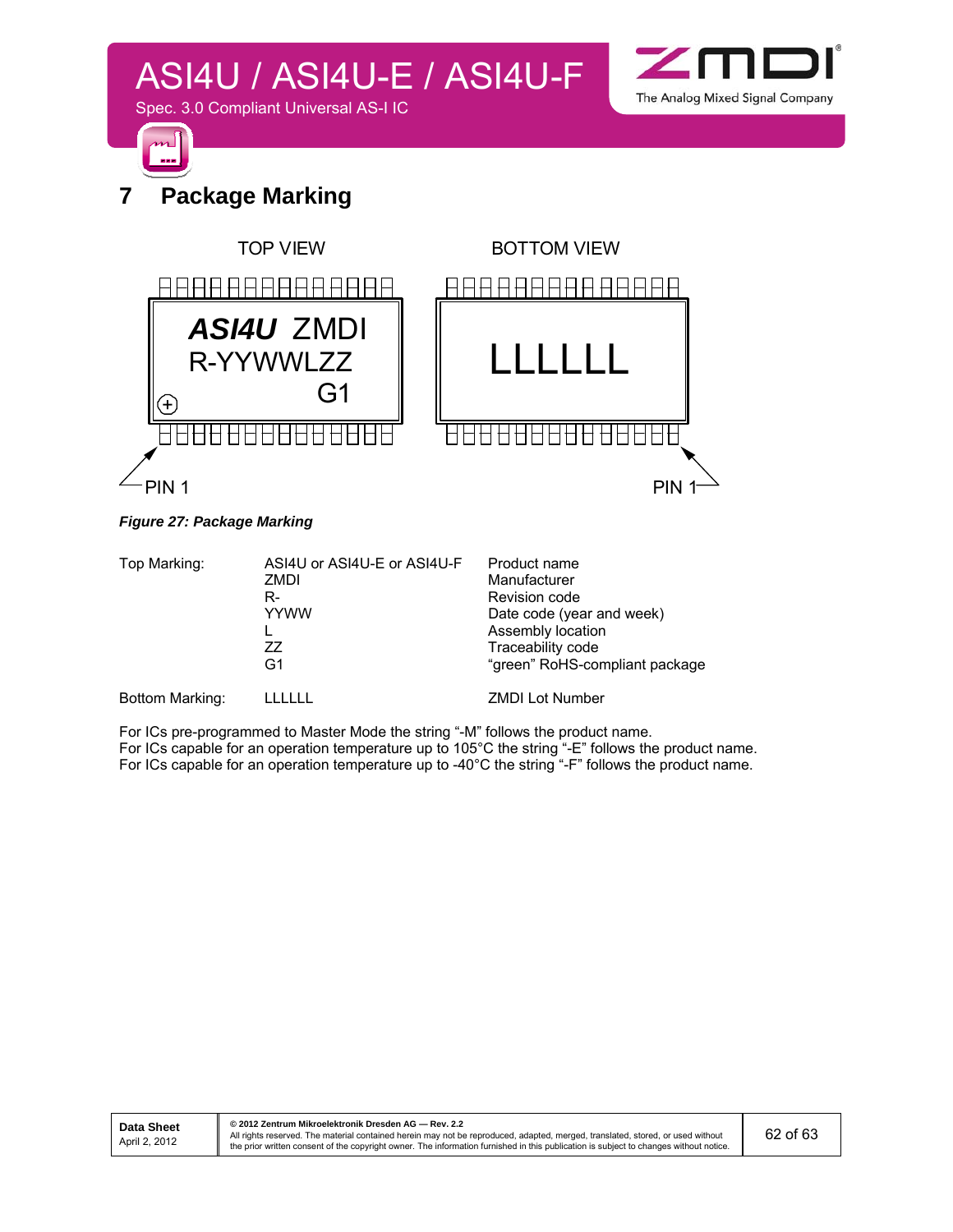

Spec. 3.0 Compliant Universal AS-I IC



### **8 Ordering Information**

| <b>Ordering Code</b> | <b>Type</b> | <b>Operating</b><br>Temperature<br>Range | Package Type    | <b>RoHS</b><br>Conform | Packaging                                                   | <b>Minumum</b><br>Order<br>Quantity |
|----------------------|-------------|------------------------------------------|-----------------|------------------------|-------------------------------------------------------------|-------------------------------------|
| ASI4UE-G1-ST         | Standard    | -25 $^{\circ}$ C to +85 $^{\circ}$ C     | SSOP28 / 5.3mm  | Y                      | Tube<br>(47 parts/tube)                                     | 470 pcs.<br>$(10 \text{ tubes})$    |
| ASI4UE-G1-SR         | Standard    | -25 $^{\circ}$ C to +85 $^{\circ}$ C     | SSOP28 / 5.3mm  | Y                      | Tape & Reel<br>(1500 parts/reel)                            | 1500 pcs.<br>(one reel)             |
| ASI4UE-G1-SR-7       | Standard    | -25°C to +85°C                           | SSOP28 / 5.3mm  | Y                      | Tape & Reel<br>(500 parts/reel)                             | 500 pcs.<br>(one 7" reel)           |
| ASI4UE-G1-MT         | Master      | -25 $^{\circ}$ C to +85 $^{\circ}$ C     | SSOP28 / 5.3mm  | Y                      | Tube<br>(47 parts/tube)                                     | 470 pcs.<br>$(10$ tubes)            |
| ASI4UE-G1-MR         | Master      | -25 $^{\circ}$ C to +85 $^{\circ}$ C     | SSOP28 / 5.3mm  | Y                      | Tape & Reel<br>(1500 parts/reel)                            | 1500 pcs.<br>(one reel)             |
| ASI4UE-E-G1-ST       | Standard    | -25 $^{\circ}$ C to +105 $^{\circ}$ C    | SOP28 / 300 mil | Y                      | Tube<br>(27 parts/tube)                                     | 270 pcs.<br>$(10 \text{ tubes})$    |
| ASI4UE-E-G1-SR       | Standard    | -25 $^{\circ}$ C to +105 $^{\circ}$ C    | SOP28 / 300 mil | Y                      | Tape & Reel<br>(1000 parts/reel)                            | 1000 pcs.<br>(one reel)             |
| ASI4UE-F-G1-ST       | Standard    | -40 $^{\circ}$ C to +85 $^{\circ}$ C     | SSOP28 / 5.3mm  | Y                      | Tube<br>(47 parts/tube)                                     | 470 pcs.<br>$(10$ tubes)            |
| ASI4UE-F-G1-SR       | Standard    | -40°C to +85°C                           | SSOP28 / 5.3mm  | Y                      | Tape & Reel<br>1500 pcs.<br>(1500 parts/reel)<br>(one reel) |                                     |

### **9 Related Documents**

- AS-I Family Ordering Guide
- ASI4U Feature Sheet
- ASI4U Errata Sheet
- ASI4U Safety Advice
- ASI4U Release Note

### **10 Related Products**

- A2SI Universal AS-Interface IC
- A2SI-Lite Low-cost AS-Interface IC
- SAP5 Universal AS-Interface IC

| <b>Sales and Further Information</b>                                                        |                                                                                  | www.zmdi.com                                                                                                                                                     | asi@zmdi.com                                                        |                                                                                                                                                                                |
|---------------------------------------------------------------------------------------------|----------------------------------------------------------------------------------|------------------------------------------------------------------------------------------------------------------------------------------------------------------|---------------------------------------------------------------------|--------------------------------------------------------------------------------------------------------------------------------------------------------------------------------|
| <b>Zentrum Mikroelektronik</b><br>Dresden AG<br>Grenzstrasse 28<br>01109 Dresden<br>Germany | ZMD America, Inc.<br>1525 McCarthy Blvd., #212<br>Milpitas, CA 95035-7453<br>USA | Zentrum Mikroelektronik<br>Dresden AG, Japan Office<br>2nd Floor, Shinbashi Tokyu Bldg. Keelung Road<br>4-21-3. Shinbashi, Minato-ku<br>Tokyo, 105-0004<br>Japan | ZMD FAR EAST, Ltd.<br>3F, No. 51, Sec. 2,<br>11052 Taipei<br>Taiwan | <b>Zentrum Mikroelektronik</b><br>Dresden AG, Korean Office<br>POSCO Centre Building<br>West Tower, 11th Floor<br>892 Daechi, 4-Dong,<br>Kangnam-Gu<br>Seoul. 135-777<br>Korea |
| Phone +49.351.8822.7274<br>Fax +49.351.8822.87274                                           | Phone +855-ASK-ZMDI<br>(+855.275.9634)                                           | Phone +81.3.6895.7410<br>+81.3.6895.7301<br>Fax                                                                                                                  | Phone +886.2.2377.8189<br>+886.2.2377.8199<br>Fax                   | +82.2.559.0660<br>Phone<br>+82.2.559.0700<br>Fax                                                                                                                               |

<u>DISCLAIMER</u>: This information applies to a product under development. Its characteristics and specifications are subject to change without notice. Zentrum Mikroelektronik Dresden AG<br>(ZMD AG) assumes no obligation regardin whatsoever arising out of or in any way related to the furnishing, performance, or use of this technical data. ZMD AG hereby expressly disclaims any liability of ZMD AG to any customer,<br>licensee or any other third party, a the furnishing, performance or use of this technical data, whether based on contract, warranty, tort (including negligence), strict liability, or otherwise.

| <b>Data Sheet</b> |
|-------------------|
| April 2, 2012     |

**© 2012 Zentrum Mikroelektronik Dresden AG — Rev. 2.2**  All rights reserved. The material contained herein may not be reproduced, adapted, merged, translated, stored, or used without<br>the prior written consent of the copyright owner. The information furnished in this publication